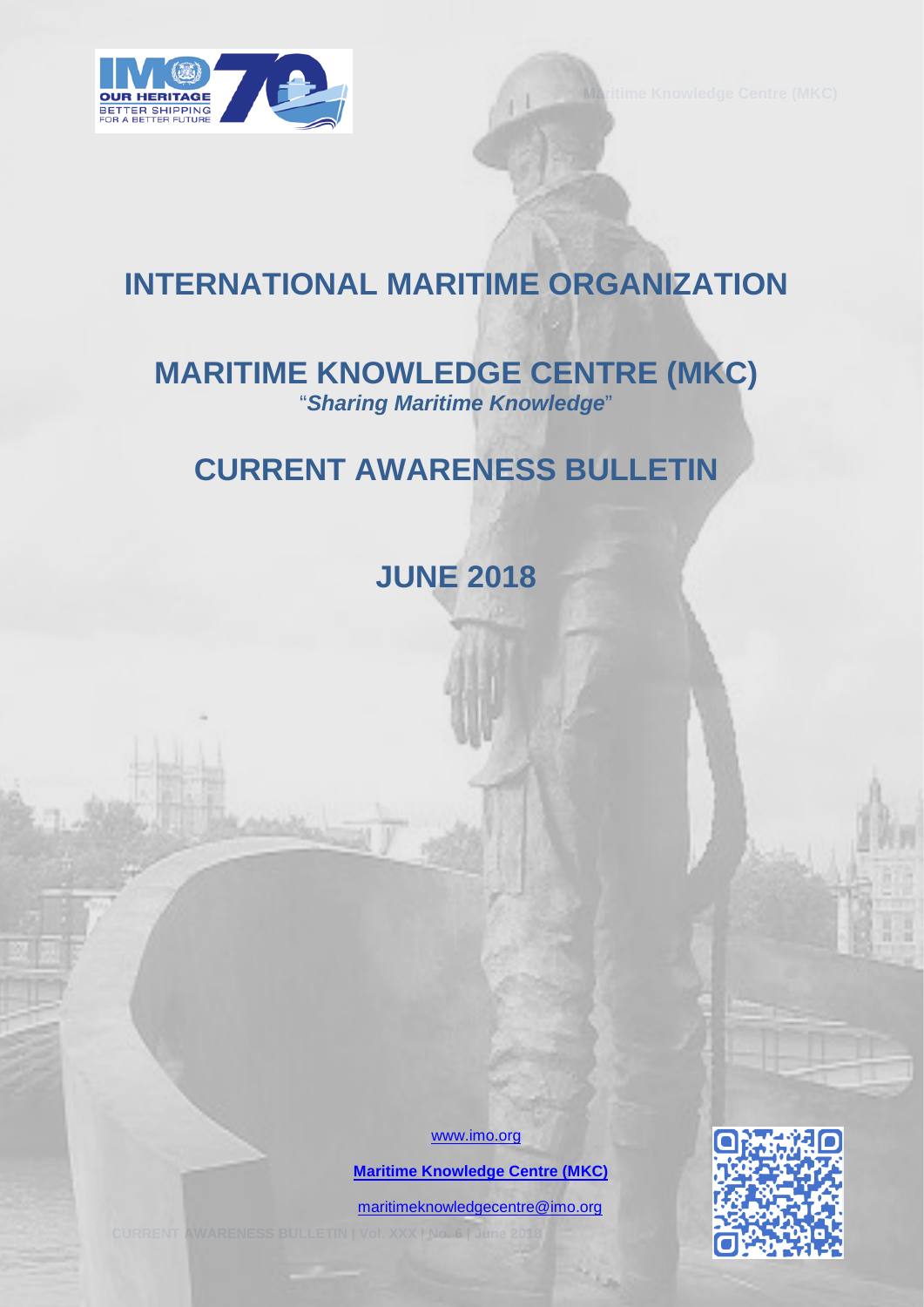

#### **About the MKC Current Awareness Bulletin (CAB)**

The aim of the MKC Current Awareness Bulletin (CAB) is to provide a digest of news and publications focusing on key subjects and themes related to the work of IMO. Each CAB issue presents headlines from the previous month. For copyright reasons, the Current Awareness Bulletin (CAB) contains brief excerpts only. Links to the complete articles or abstracts on publishers' sites are included, although access may require payment or subscription.

The MKC Current Awareness Bulletin is disseminated monthly and issues from the current and the past vears are free to download from this page.

Email us if you would like to receive email notification when the most recent Current Awareness Bulletin is available to be downloaded.

The MKC Current Awareness Bulletin (CAB) is compiled by the Maritime Knowledge Centre and is not an official IMO publication. Inclusion does not imply any endorsement by IMO.

### **Table of Contents**

| <b>CASUALTIES</b> |  |
|-------------------|--|
|                   |  |
|                   |  |
|                   |  |
| IMO.              |  |
|                   |  |
|                   |  |
|                   |  |
|                   |  |
|                   |  |
| <b>MIGRANTS.</b>  |  |
|                   |  |
| PIRACY.           |  |
|                   |  |
|                   |  |
|                   |  |
| <b>SEAFARERS</b>  |  |
|                   |  |
| SHIP RECYLING     |  |
|                   |  |
| <b>SHIPPING</b>   |  |
|                   |  |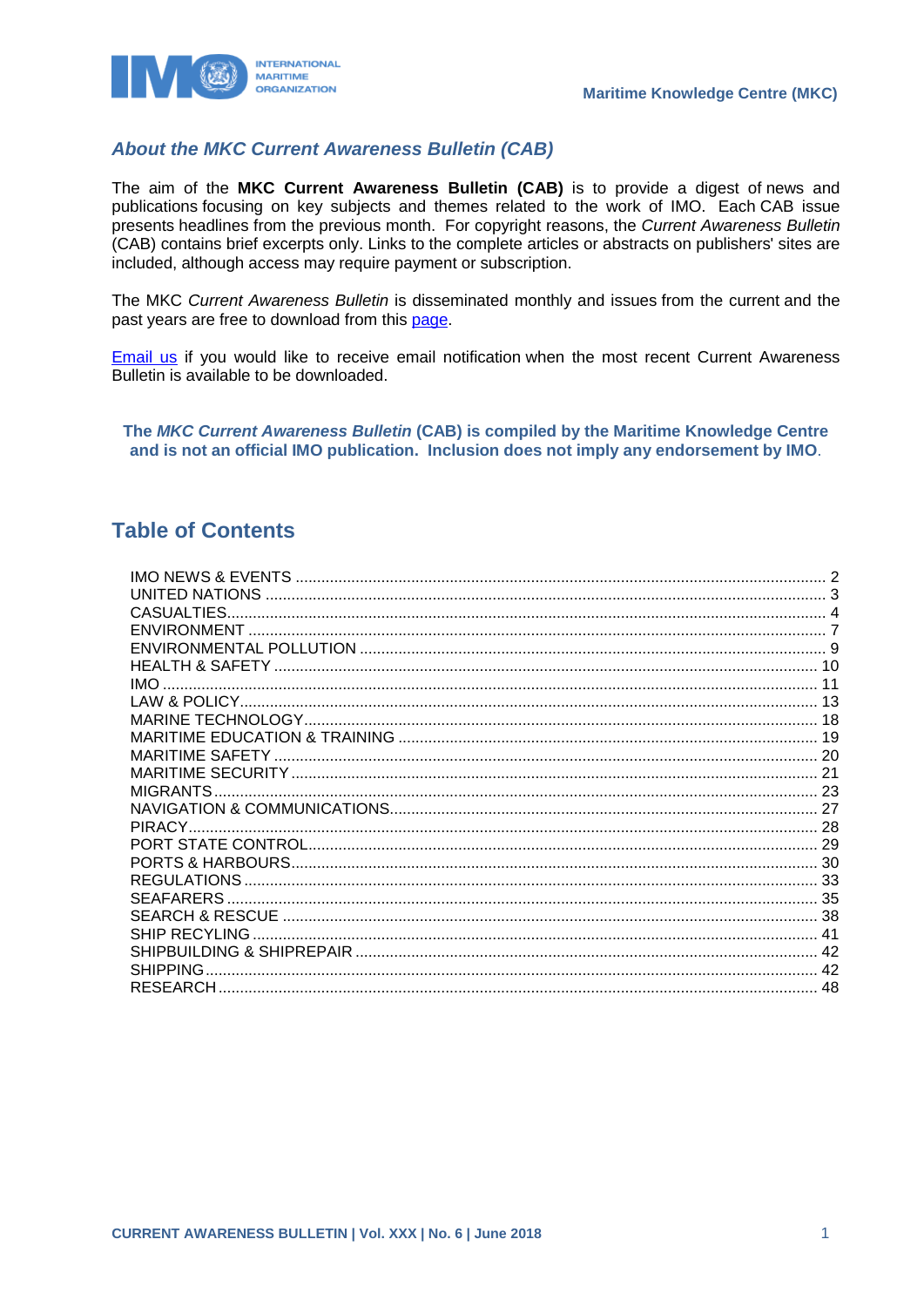

### <span id="page-2-0"></span>*IMO NEWS & EVENTS*

#### **[WHAT'S NEW](http://www.imo.org/en/MediaCentre/WhatsNew/Pages/default.aspx)**

#### **Day of the Seafarer campaign (25th June): #SupportSeafarersWellbeing**

Seafarers are the unsung heroes of shipping, the industry on which everyone, everywhere relies for the goods and commodities we all need and want. But it's a tough and demanding job which sometimes can put pressure on mental health.

This is why, this year, in 2018, IMO is joining the growing momentum within shipping to address the important issue of seafarers' wellbeing. *[Full Story](http://www.imo.org/en/MediaCentre/PressBriefings/Pages/10-DOTS-2018.aspx) [Day of the Seafarer](http://www.imo.org/en/About/Events/dayoftheseafarer/Pages/Day-of-the-Seafarer-2018.aspx) 2018*

#### **Poland's World Maritime Day Parallel Event**

How to create better shipping for a better future was a theme running throughout the 2018 IMO World Maritime Day Parallel Event (13-15 June), held in Szczecin, Poland. *[Full Story](http://www.imo.org/en/MediaCentre/PressBriefings/Pages/09PolandWorldMaritimeDayParallelEvent.aspx)*

**Special event on ports and Symposium on port security operations**

Global trade by sea is dependent on the interconnection between ships, ports and people - and everyone needs to be involved, from port operators, to regulators, to maritime security experts and innovators in technology. The theme of mutual cooperation and collaboration was highlighted throughout a special event on ports, held at IMO Headquarters (11 June). The Event was supported by IMO Secretary-General Kitack Lim, in collaboration with the International Association of Ports and Harbors. (IAPH).

*[Full Story](http://www.imo.org/en/About/Events/Pages/Ports-2018-.aspx)* (includes presentations and audio files of the debate)

#### **[IMO MEETINGS FOR 2018](http://www.imo.org/en/MediaCentre/MeetingSummaries/Pages/Default.aspx)**

Technical Cooperation Committee, 68th session, 18 - 20 June 2018 [Facilitation Committee \(FAL\), 42nd](http://www.imo.org/en/MediaCentre/MeetingSummaries/FAL/Pages/FAL-42nd-Session.aspx) session 5 - 8 June 2018

#### **[LATEST PRESS BRIEFINGS](http://www.imo.org/en/MediaCentre/PressBriefings/Pages/Home.aspx)**

[MEPSEAS project launched to protect South-East Asia marine environment](http://www.imo.org/en/MediaCentre/PressBriefings/Pages/11-MEPSEASLAUNCH.aspx) Briefing: 11, June 26, 2018

#### **[RECENT SPEECHES BY IMO SECRETARY-GENERAL KITACK LIM](http://www.imo.org/en/MediaCentre/SecretaryGeneral/SpeechesByTheSecretaryGeneral/Pages/Default.aspx)**

[International Harbour Masters' Association \(IHMA\) Congress 2018](http://www.imo.org/en/MediaCentre/SecretaryGeneral/SpeechesByTheSecretaryGeneral/Pages/IHMA2018.aspx) London, 25 - 28 June 2018

[6th Analyst & Investor Capital Link Shipping Forum \(part of Posidonia 2018 seminars\)](http://www.imo.org/en/MediaCentre/SecretaryGeneral/SpeechesByTheSecretaryGeneral/Pages/CapitalLinkPosidonia.aspx) Piraeus, 4 June 2018

Posidonia 2018 - [Opening](http://www.imo.org/en/MediaCentre/SecretaryGeneral/SpeechesByTheSecretaryGeneral/Pages/Posidonia2018.aspx) Address, 4 June 2018

**IMO NEWS MAGAZINE** [\(Spring 2018\)](https://issuu.com/imo-news/docs/imo_news_-_spring_-_2018)

**IMO PUBLISHING** [Just Published: 2018](http://www.imo.org/Publications/Pages/JustPublished.aspx) [June 2018 Newsletter](http://www.imo.org/en/Publications/Documents/Newsletters%20and%20Mailers/Newsletters/jun_b2c.html)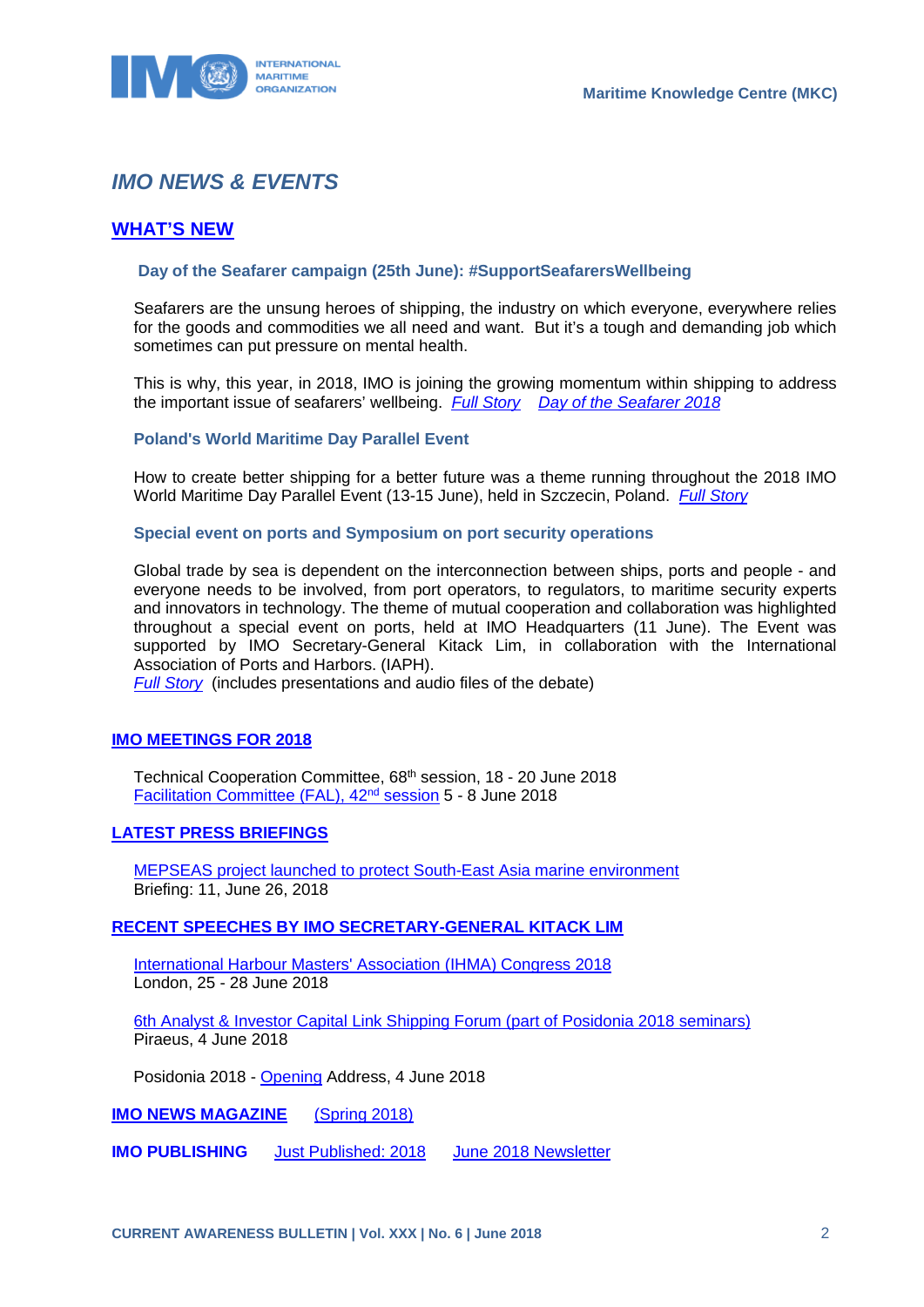

### <span id="page-3-0"></span>*UNITED NATIONS*

**Countries back 'ambitious and comprehensive' reform of UN development system**. *UN News*. 31 May 2018. Available from: <https://news.un.org/en/story/2018/05/1011111>The UN Secretary-General said the reform package paved the way for a new era of "national ownership" of development, supported by the whole UN system, in a tailored fashion, allowing countries to pursue sustainable economic and social development.

**New report offers global outlook on efforts to beat plastic pollution**. *United Nations Environment Programme (UNEP)* . 5 June 2018. Available from: <https://bit.ly/2JlPP48> A new report by UN Environment examines the state of plastic pollution in 2018. [Single-use Plastics: A Roadmap for Sustainability](https://wedocs.unep.org/bitstream/handle/20.500.11822/25496/singleUsePlastic_sustainability.pdf) 

**The world is being 'swamped' by harmful plastic waste says UN chief, marking Environment**  Day. *UN News.* 4 June 2018. Available from: <https://news.un.org/en/story/2018/06/1011351> In his message marking the day on 5 June, he said a healthy planet was essential for a prosperous and peaceful future, spelling out that: "We all have a role to play in protecting our only home."

**World Oceans Day 2018 @ The United Nations**. *United Nations*. 8 June 2018. Available from: <https://unworldoceansday.org/index.php/event/world-oceans-day-2018-united-nations>  $\mathbf{H}$ World Oceans Day 2018 will be marked by a celebratory panel discussion entitled "Clean our Ocean: Youth and Innovation."

#### **UN Global Compact launches new action platform for Sustainable Ocean Business and development**. *UN Global Compact*. 8 June 2018. Available from:

<https://www.unglobalcompact.org/news/4387-06-08-2018> Friday, on World Oceans Day, the United Nations Global Compact launched the newly formed Sustainable Ocean Business Action Platform - a three-year global programme bringing together business, civil society, the UN and Governments to advance the ocean economy and sustainable development.

#### **As Security Council imposes sanctions on six human traffickers in Libya, UN chief calls for more accountability**. *UN News*. 8 June 2018. Available from:

<https://news.un.org/en/story/2018/06/1011751>Those now subject to asset freezes, and a travel ban, under Council sanctions resolutions and measures relating to Libya, include the head of a regional coast guard unit in Libya, according to reports, as well as two Eritrean nationals.

#### **At least 2.5 million migrants were smuggled in 2016, first UN global study shows**.

*United Nations Office on Drugs and Crime (UNODC)*. 13 June 2018. Available from: <https://bit.ly/2u8Yv7J>Migrant smuggling occurred in all parts of the world, generated an income of up to \$7 billion - equivalent to the amount the United States or the European Union spent on humanitarian aid that year - according to the UN agency that fights drugs and crime. [Global Study on Smuggling of Migrants 2018](https://www.unodc.org/documents/data-and-analysis/glosom/GLOSOM_2018_web_small.pdf) 

#### **UNHCR warns against repeat of** *Aquarius* **disembarkation standoff as boat arrives in Spain**.

*United Nations High Commissioner for Refugees*. 17 June 2018. Available from: https://bit.ly/2NpVsAR, UNHCR, the UN Refugee Agency, applauds Spain for its actions today in bringing to an end a sea-rescue crisis on the Mediterranean after a ship, the *Aquarius*, was refused permission to land and disembark elsewhere more than 600 rescued people.

#### **IOM, UNHCR appeal for region-wide action by EU countries over Mediterranean tragedies**.

*United Nations High Commissioner for Refugees*. 27 June 2018. Available from: <http://www.unhcr.org/uk/news/press/2018/6/5b33d8bf4>Concerned with the ongoing human tragedy in which almost 1,000 refugees and migrants have perished while being smuggled across the Mediterranean this year, UNHCR, and IOM, the UN Migration Agency, are today appealing to European Union countries for concerted, region-wide action to greatly reduce neeedless loss of life.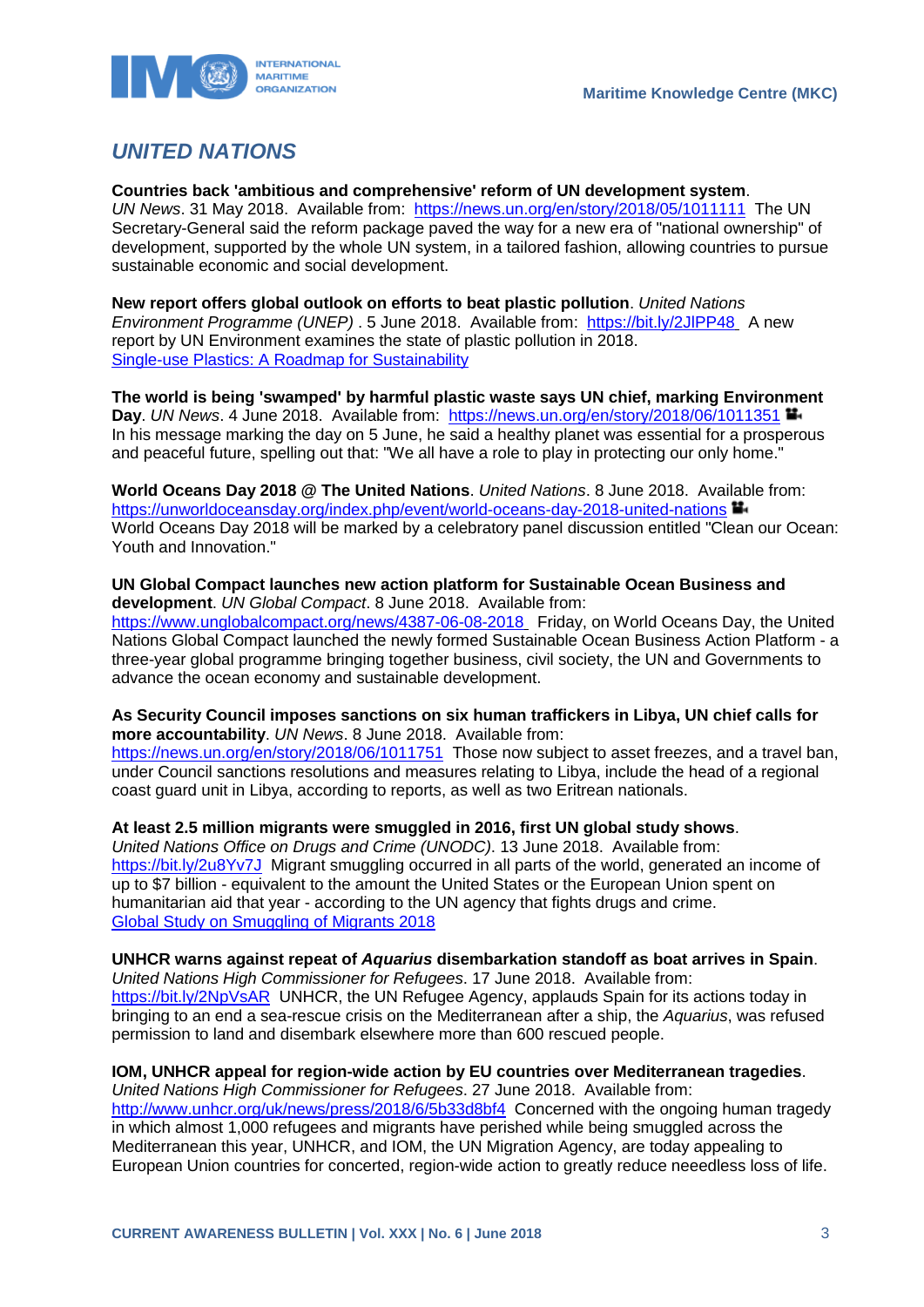

## <span id="page-4-0"></span>*CASUALTIES*

**Phenolic compounds blamed for Houston bunker woes**. **By Gary Dixon**. *TradeWinds*. 31 May 2018. Available from: [http://www.tradewindsnews.com/tankers/1502694/phenolic](http://www.tradewindsnews.com/tankers/1502694/phenolic-compounds-blamed-for-houston-bunker-woes)[compounds-blamed-for-houston-bunker-woes](http://www.tradewindsnews.com/tankers/1502694/phenolic-compounds-blamed-for-houston-bunker-woes) A US testing company believes it has found the cause of a fuel problem that led to more than 80 ships experiencing mechanical issues after bunkering in Houston.

*Maersk Honam* **completes cargo discharging at Jebel Ali**. *World Maritime News*. 1 June 2018. Available from: <https://worldmaritimenews.com/archives/253992>The ultra large boxship, which was hit by a serious fire on March 6, berthed at Jebel Ali port on Sunday, 27 May, after spending over two months at sea.

**What's wrong with this system? By Nidaa Bakhsh**. *Lloyd's List*. 31 May 2018. Available from: <https://lloydslist.maritimeintelligence.informa.com/LL1122820/Whats-wrong-with-this-system> Investigation reports into shipping accidents can take an awfully long time for a variety of legitimate reasons such as the availability of witnesses, the difficulty of root cause determination, and the fear of being used in criminal or civil prosecution, among others.

**Flag states failing to meet casualty reporting rules**. **By Nidaa Bakhsh**. *Lloyd's List*. 31 May 2018. Available from: [https://lloydslist.maritimeintelligence.informa.com/LL1122802/Flag](https://lloydslist.maritimeintelligence.informa.com/LL1122802/Flag-states-failing-to-meet-casualty-reporting-rules)[states-failing-to-meet-casualty-reporting-rules](https://lloydslist.maritimeintelligence.informa.com/LL1122802/Flag-states-failing-to-meet-casualty-reporting-rules)  $\mathcal P$  Over half of all casualty reports arising from serious shipping incidents in the last four years are yet to be published, an investigation by Lloyd's List can reveal.

**Yang Ming Containership loses 83 containers in heavy seas off Australia**. **By Mike Schuler**. *gCaptain*. 1 June 2018. Available from: [http://gcaptain.com/yang-ming-containership-loses-83](http://gcaptain.com/yang-ming-containership-loses-83-containers-in-heavy-seas-off-australia/) [containers-in-heavy-seas-off-australia/](http://gcaptain.com/yang-ming-containership-loses-83-containers-in-heavy-seas-off-australia/)  $\blacksquare$  A Yang Ming containership has lost more than 80 containers overboard while battling heavy swells off the east coast of Australia.

**Intercargo: Name and shame accident investigation report laggards**. **By Helen Kelly**. *Lloyd's List*. 3 June 2018. Available from:

[https://lloydslist.maritimeintelligence.informa.com/LL1122850/Intercargo-Name-and-shame-accident](https://lloydslist.maritimeintelligence.informa.com/LL1122850/Intercargo-Name-and-shame-accident-investigation-report-laggards)[investigation-report-laggards](https://lloydslist.maritimeintelligence.informa.com/LL1122850/Intercargo-Name-and-shame-accident-investigation-report-laggards) Countries that fail to file accident investigation reports with industry regulator the International Maritime Organization should be named and shamed, Intercargo chairman John Platsidakis said.

**Marine Accident Report-Fire aboard Roll-on/Roll-off Passenger Vessel** *Caribbean Fantasy***, Atlantic Ocean, 2 Miles Northwest of San Juan, Puerto Rico, August 17, 2016**. *US National Transportation Safety Board (NTSB)*. 5 June 2018. Available from: <https://www.ntsb.gov/news/events/Pages/2018-DCA16FM052-BMG.aspx>The National Transportation Safety Board met to determine the probable cause of a fire aboard Roll-on/Roll-off Passenger Vessel *Caribbean Fantasy*, Atlantic Ocean, 2 Miles Northwest of San Juan, Puerto Rico, August 17, 2016. [Abstract of Findings & Probable Cause](https://www.ntsb.gov/news/events/Documents/DCA16FM052-Abstract.pdf) 

**Crewman killed in tanker blast**. **By Gary Dixon**. *TradeWinds*. 14 June 2018. Available from: <http://www.tradewindsnews.com/casualties/1512158/crewman-killed-in-tanker-blast>A seafarer has died in an explosion on an Indian-managed tanker that had stopped for repairs off Cochin.

**Cargo vessel suffers explosion, fire off Kolkata**. *World Maritime News*. 14 June 2018. Available from: <https://worldmaritimenews.com/archives/254910>There were no reports of an oil spill in the area, according to the Indian Coast Guard, however, relevant parties are on stand-by in case an oil slick is spotted.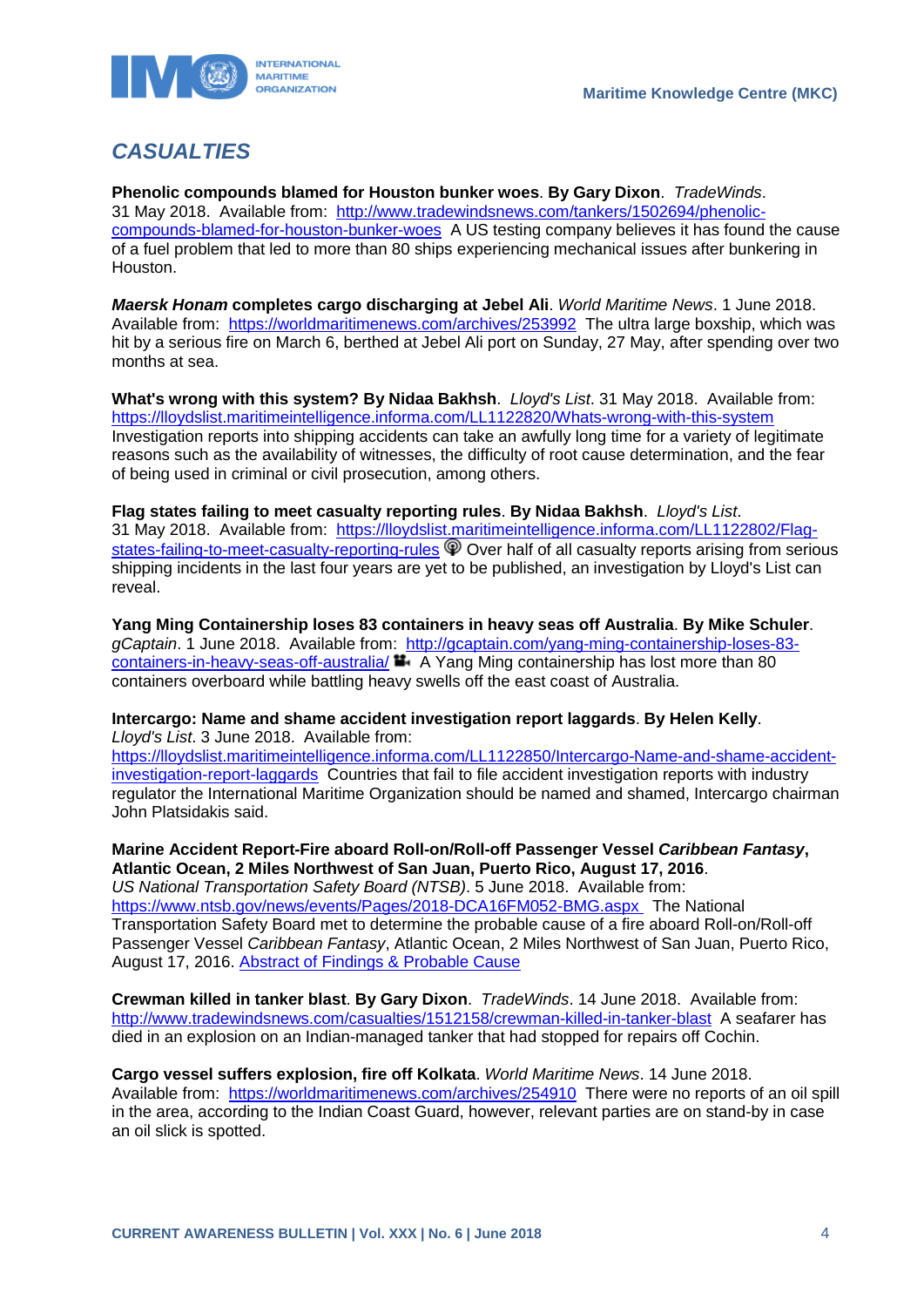

**'Political monster' casualties more expensive because of unlimited liability**. **By David Osler**. *Lloyd's List*. 14 June 2018. Available from:

[https://lloydslist.maritimeintelligence.informa.com/LL1123023/Political-monster-casualties-more](https://lloydslist.maritimeintelligence.informa.com/LL1123023/Political-monster-casualties-more-expensive-because-of-unlimited-liability)[expensive-because-of-unlimited-liability](https://lloydslist.maritimeintelligence.informa.com/LL1123023/Political-monster-casualties-more-expensive-because-of-unlimited-liability) Political interference can make casualties covered by P&I clubs ready to take on unlimited liability more expensive than would have been the case had they been insured commercially, an industry audience has been told.

**8 crew evacuated from sinking Turkish freighter off Croatia**. *World Maritime News*. 17 June 2018. Available from: <https://worldmaritimenews.com/archives/254981>The distress call was sent early Sunday morning at around 04.00 a.m. after the ship started taking on water, which flooded the ship's engine room.

**VIDEO:** *SSL Kolkata* **anchored as fire extinguished**. **By Gary Dixon**. *TradeWinds*. 18 June 2018. Available from: [http://www.tradewindsnews.com/casualties/1514132/video-ssl-kolkata-anchored-as](http://www.tradewindsnews.com/casualties/1514132/video-ssl-kolkata-anchored-as-fire-extinguished)[fire-extinguished](http://www.tradewindsnews.com/casualties/1514132/video-ssl-kolkata-anchored-as-fire-extinguished) **I**. Indian marines have anchored a drifting boxship that was hit by fire off Haldia last Thursday.

**Shipowner in** *USS McCain* **collision sues to limit liability**. *Maritime Executive*. 18 June 2018. Available from: [https://www.maritime-executive.com/article/shipowner-in-uss-mccain-collision-sues](https://www.maritime-executive.com/article/shipowner-in-uss-mccain-collision-sues-to-limit-liability)[to-limit-liability](https://www.maritime-executive.com/article/shipowner-in-uss-mccain-collision-sues-to-limit-liability) On August 21, 2017, ten U.S. Navy sailors were killed when watchstanders aboard *USS McCain* lost situational awareness and collided with the tanker *Alnic MC* off Singapore

**Damaged Turkish cargo ship on its way to Croatian shipyard** . *Hellenic Shipping News*. 19 June 2018. Available from: [https://www.hellenicshippingnews.com/damaged-turkish-cargo-ship](https://www.hellenicshippingnews.com/damaged-turkish-cargo-ship-on-its-way-to-croatian-shipyard/)[on-its-way-to-croatian-shipyard/](https://www.hellenicshippingnews.com/damaged-turkish-cargo-ship-on-its-way-to-croatian-shipyard/) The Turkish cargo ship that suffered damage near Jabuka island off southern Croatia on Sunday morning will be dragged to the Trogir shipyard during the night, Split maritime police commissioner Joso Vujic told the media.

**Rescuers hunt for victims of ferry disaster on Indonesian supervolcano lake**. **By Tabita Diela and Jessica Damiana**. *Reuters*. 19 June 2018. Available from: [https://www.reuters.com/article/us](https://www.reuters.com/article/us-indonesia-ferry/rescuers-hunt-for-victims-of-ferry-disaster-on-indonesian-supervolcano-lake-idUSKBN1JF054)[indonesia-ferry/rescuers-hunt-for-victims-of-ferry-disaster-on-indonesian-supervolcano-lake](https://www.reuters.com/article/us-indonesia-ferry/rescuers-hunt-for-victims-of-ferry-disaster-on-indonesian-supervolcano-lake-idUSKBN1JF054)[idUSKBN1JF054](https://www.reuters.com/article/us-indonesia-ferry/rescuers-hunt-for-victims-of-ferry-disaster-on-indonesian-supervolcano-lake-idUSKBN1JF054) The search for victims of a ferry that sank in the lake of an ancient supervolcano crater in Indonesia will resume on Wednesday with divers and an underwater drone to scour the depths for at least 128 missing passengers.

**Grounded tanker breaks up off Kaohsiung**. *Maritime Executive*. 19 June 2018. Available from: <https://www.maritime-executive.com/article/grounded-tanker-breaks-up-off-kaohsiung#gs.kwsiUS8> The product tanker *Shine Luck*, which grounded off Kaohsiung, Taiwan during a storm last week, has broken up.

**Singapore waters see significant drop in 'major incidents' over last 10 years**. **By Marcus Hand**. *Seatrade Maritime News*. 20 June 2018. Available from: [http://www.seatrade](http://www.seatrade-maritime.com/news/asia/singapore-waters-see-significant-drop-in-major-incidents-over-last-10-years.html)[maritime.com/news/asia/singapore-waters-see-significant-drop-in-major-incidents-over-last-10](http://www.seatrade-maritime.com/news/asia/singapore-waters-see-significant-drop-in-major-incidents-over-last-10-years.html) [years.html](http://www.seatrade-maritime.com/news/asia/singapore-waters-see-significant-drop-in-major-incidents-over-last-10-years.html) Speaking at the opening of the International Safety@Sea Conference, Lam Pin Min, Singapore Senior Minister of State for Transport said that safety of sea was a critical area of focus for the country with 830,000 vessel movements last year.

**Number missing in Indonesia ferry disaster jumps again to 192: official**. **By Lazuardy Fahmi**. *Jakarta Post*. 21 June 2018. Available from:

[http://www.thejakartapost.com/news/2018/06/21/number-missing-in-indonesia-ferry-disaster-jumps](http://www.thejakartapost.com/news/2018/06/21/number-missing-in-indonesia-ferry-disaster-jumps-again-to-192-official.html)[again-to-192-official.html](http://www.thejakartapost.com/news/2018/06/21/number-missing-in-indonesia-ferry-disaster-jumps-again-to-192-official.html) As many as 192 passengers could be missing after a ferry sank into the depths of a volcanic lake in Indonesia, the search-and-rescue agency said Wednesday, tripling initial government estimates.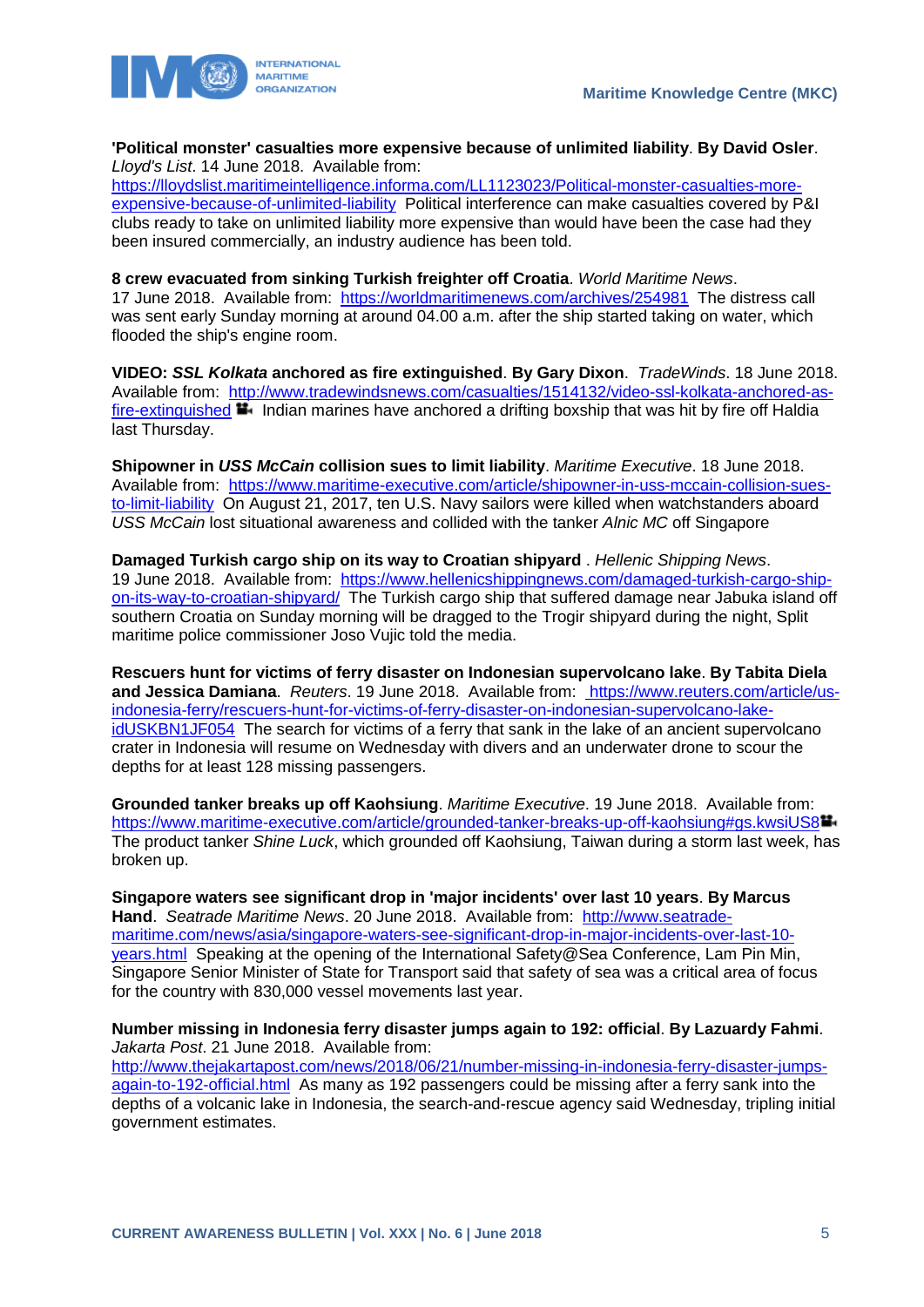

#### **Accident Investigation Report 11/2018: Grounding of general cargo vessel** *Ruyter*.

*UK Marine Accident Investigation Branch (MAIB)*. 20 June 2018. Available from: <https://www.gov.uk/maib-reports/grounding-of-general-cargo-vessel-ruyter>At 2311 on 10 October 2017, The Netherlands registered general cargo vessel *Ruyter* ran aground on the north shore of Rathlin Island when the master, who was the watchkeeper left the bridge unattended. [MAIB investigation report 11-2018: Ruyter](https://assets.publishing.service.gov.uk/media/5b30b379ed915d587f69eee6/MAIBInvReport11_2018.pdf)

#### **Gangway failure leads to marine pilot's death**. *Maritime Executive*. 20 June 2018.

Available from: [https://www.maritime-executive.com/article/gangway-failure-leads-to-marine-pilot-s](https://www.maritime-executive.com/article/gangway-failure-leads-to-marine-pilot-s-death#gs.AaHDcIE)[death#gs.AaHDcIE](https://www.maritime-executive.com/article/gangway-failure-leads-to-marine-pilot-s-death#gs.AaHDcIE) Captain Robert Louis Adams, 65, a senior pilot with the Aransas-Corpus Christi Pilots Association, lost his life while boarding a vessel on Saturday.

**Drunk master left bridge before grounding**. **By Gary Dixon**. *TradeWinds*. 21 June 2018. Available from: [http://www.tradewindsnews.com/casualties/1517634/drunk-master-left-bridge](http://www.tradewindsnews.com/casualties/1517634/drunk-master-left-bridge-before-grounding)[before-grounding](http://www.tradewindsnews.com/casualties/1517634/drunk-master-left-bridge-before-grounding) A Dutch general cargoship grounded off the UK last year because its drunk Russian master left the bridge unattended, an accident report has revealed.

**Why are ferry accidents common in Indonesia?** *Deutsche Welle (Germany)*. 26 June 2018. Available from: [https://www.dw.com/en/why-are-ferry-accidents-common-in-indonesia/a-](https://www.dw.com/en/why-are-ferry-accidents-common-in-indonesia/a-44403800)[44403800](https://www.dw.com/en/why-are-ferry-accidents-common-in-indonesia/a-44403800) With some 17,000 islands in the vast archipelago, Indonesia is a country that relies heavily on water transportation.

**Authorities meet to plan rescue of ship stuck on French Polynesian reef**. *Radio New Zealand*. 26 June 2018. Available from: [https://www.radionz.co.nz/international/pacific](https://www.radionz.co.nz/international/pacific-news/360483/authorities-meet-to-plan-rescue-of-ship-stuck-on-french-polynesian-reef)[news/360483/authorities-meet-to-plan-rescue-of-ship-stuck-on-french-polynesian-reef](https://www.radionz.co.nz/international/pacific-news/360483/authorities-meet-to-plan-rescue-of-ship-stuck-on-french-polynesian-reef) French and French Polynesian authorities have held an urgent meeting as plans are being drawn up to rescue a large cargo ship stuck on a reef of Raroia in the Tuamotus.

**Accident Investigation Report 12/2018: Grounding and loss of commercially operated yacht**  *CV24*. *UK Marine Accident Investigation Branch (MAIB)*. 27 June 2018. Available from: <https://www.gov.uk/maib-reports/grounding-and-loss-of-commercially-operated-yacht-cv24>On the first night of the Cape Town to Fremantle leg of the 2017 - 2018 Clipper round the world race, the UK registered and commercially operated yacht *CV24* ran aground on Cape Peninsula, South Africa. [Full Report](https://assets.publishing.service.gov.uk/media/5b30ee7d40f0b67f8511a514/2018_-_12_-_CV24.pdf) **[Annexes](https://assets.publishing.service.gov.uk/media/5b30eeb4ed915d58784caa52/2018_-_12_-_CV24_Annexes.pdf) A** 

**Port of Rotterdam fuel oil spill - a stark reminder of risks to Arctic ecosystems**. **By Clean Arctic Alliance**. *Hellenic Shipping News*. 27 June 2018. Available from: [https://www.hellenicshippingnews.com/port-of-rotterdam-fuel-oil-spill-a-stark-reminder-of-risks-to](https://www.hellenicshippingnews.com/port-of-rotterdam-fuel-oil-spill-a-stark-reminder-of-risks-to-arctic-ecosystems/)[arctic-ecosystems/](https://www.hellenicshippingnews.com/port-of-rotterdam-fuel-oil-spill-a-stark-reminder-of-risks-to-arctic-ecosystems/) On Saturday 23 June 2018, a collision between a tanker and the jetty in the Port of Rotterdam - Europe's biggest seaport, resulted in a heavy fuel oil (HFO) spill.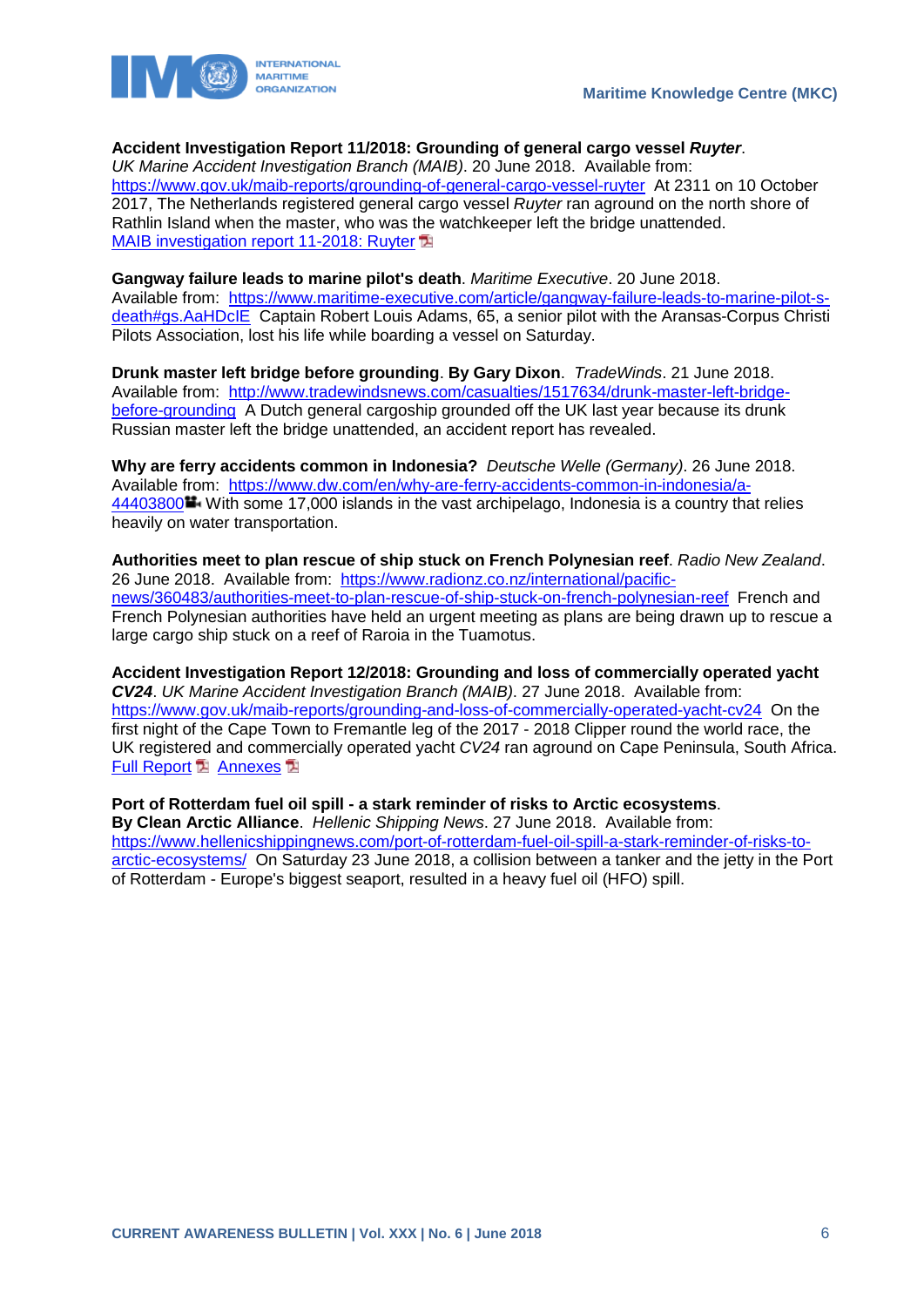

### <span id="page-7-0"></span>*ENVIRONMENT*

**Stanford scientists develop tool to improve fishing efficiency and sustainability**. **By Nicole Kravec**. *Stanford University (US)*. 30 May 2018. Available from: <https://news.stanford.edu/2018/05/30/new-tool-improves-fishing-efficiency-sustainability/> Worldwide, fishing fleets discard as many as two of every five sea creatures they catch.

**The U.N. goal that doesn't get a lot of respect**. **By Tim McDonnell**. *National Public Radio (US)*. 31 May 2018. Available from:

[https://www.npr.org/sections/goatsandsoda/2018/05/31/614493772/the-u-n-goal-that-doesnt-get-a](https://www.npr.org/sections/goatsandsoda/2018/05/31/614493772/the-u-n-goal-that-doesnt-get-a-lot-of-respect)[lot-of-respect](https://www.npr.org/sections/goatsandsoda/2018/05/31/614493772/the-u-n-goal-that-doesnt-get-a-lot-of-respect) Of the U.N.'s 17 goals to make the world a better place by 2030, one goal gets much less respect than the others.

**Listening to Leaders 2018: Is development cooperation tuned-in or tone-deaf? By Samantha Custer, Matthew DiLorenzo, Takaaki Masaki, Tanya Sethi, and Ani Harutyunyan**. *AidData at the College of William & Mary*. 31 May 2018. Available from: <http://aiddata.org/publications/listening-to-leaders-2018>Do leaders, citizens and donors agree on the most important development challenges that need to be solved in the countries where they work? [Executive Summary](http://docs.aiddata.org/ad4/pdfs/Listening_To_Leaders_2018_Executive_Summary.pdf) [Main Report](http://docs.aiddata.org/ad4/pdfs/Listening_To_Leaders_2018.pdf)

**As the EU weighs a ban on single-use plastics, these European countries are moving ahead**. *United Nations Environment Programme (UNEP)*. 31 May 2018. Available from: [https://www.unenvironment.org/news-and-stories/story/eu-weighs-ban-single-use-plastics-these](https://www.unenvironment.org/news-and-stories/story/eu-weighs-ban-single-use-plastics-these-european-countries-are-moving-ahead)[european-countries-are-moving-ahead](https://www.unenvironment.org/news-and-stories/story/eu-weighs-ban-single-use-plastics-these-european-countries-are-moving-ahead) Earlier this week, the European Commission put forward a proposal to ban almost all single-use plastics.

**The missing science: Could our addiction to plastic be poisoning us?** *United Nations Environment Programme (UNEP)*. 4 June 2018. Available from: [https://www.unenvironment.org/news-and-stories/story/missing-science-could-our-addiction-plastic](https://www.unenvironment.org/news-and-stories/story/missing-science-could-our-addiction-plastic-be-poisoning-us)[be-poisoning-us](https://www.unenvironment.org/news-and-stories/story/missing-science-could-our-addiction-plastic-be-poisoning-us) Many things we didn't know turned out to hurt us.

**Quieting the waters**. **By Paul Benecki**. *Maritime Executive*. 4 June 2018. Available from: <https://www.maritime-executive.com/features/quieting-the-waters#gs.w8G31M8>Orcas are charismatic, playful and well-publicized, and they might be British Columbia's best-known animals.

**Oceans S.O.S. By Rhea Suh**. *Natural Resources Defense Council (NRDC)*. 6 June 2018. Available from: <https://www.nrdc.org/experts/rhea-suh/oceans-sos> **T**. This Friday marks World Oceans Day, an opportunity to celebrate the essential bodies of water that cover two-thirds of this place we call home.

**World Oceans Day - What it means for the Pacific**. *South Pacific Regional Environment Program*  7 June 2018. Available from: <https://sprep.org/news/world-oceans-day-what-it-means-pacific> 8 June, 2018 World Oceans Day has been celebrated each year since 1992.

**5 surprising stats show why high seas need protection**. **By Liz Karan**. *Pew Charitable Trusts*. 7 June 2018. Available from: [http://www.pewtrusts.org/en/research-and](http://www.pewtrusts.org/en/research-and-analysis/articles/2018/06/07/5-surprising-stats-show-why-high-seas-need-protection)[analysis/articles/2018/06/07/5-surprising-stats-show-why-high-seas-need-protection](http://www.pewtrusts.org/en/research-and-analysis/articles/2018/06/07/5-surprising-stats-show-why-high-seas-need-protection) Once thought devoid of life, scientists now estimate that the high seas could be home to millions of undiscovered species.

**5 ocean success stories to chase away the blues**. **By Alex Gray**. *World Economic Forum*. 8 June 2018. Available from: [https://www.weforum.org/agenda/2018/06/5-ocean-success-stories-to](https://www.weforum.org/agenda/2018/06/5-ocean-success-stories-to-chase-away-the-blues)[chase-away-the-blues](https://www.weforum.org/agenda/2018/06/5-ocean-success-stories-to-chase-away-the-blues) Earlier this year, a study was published suggesting that humpback whales are making a comeback.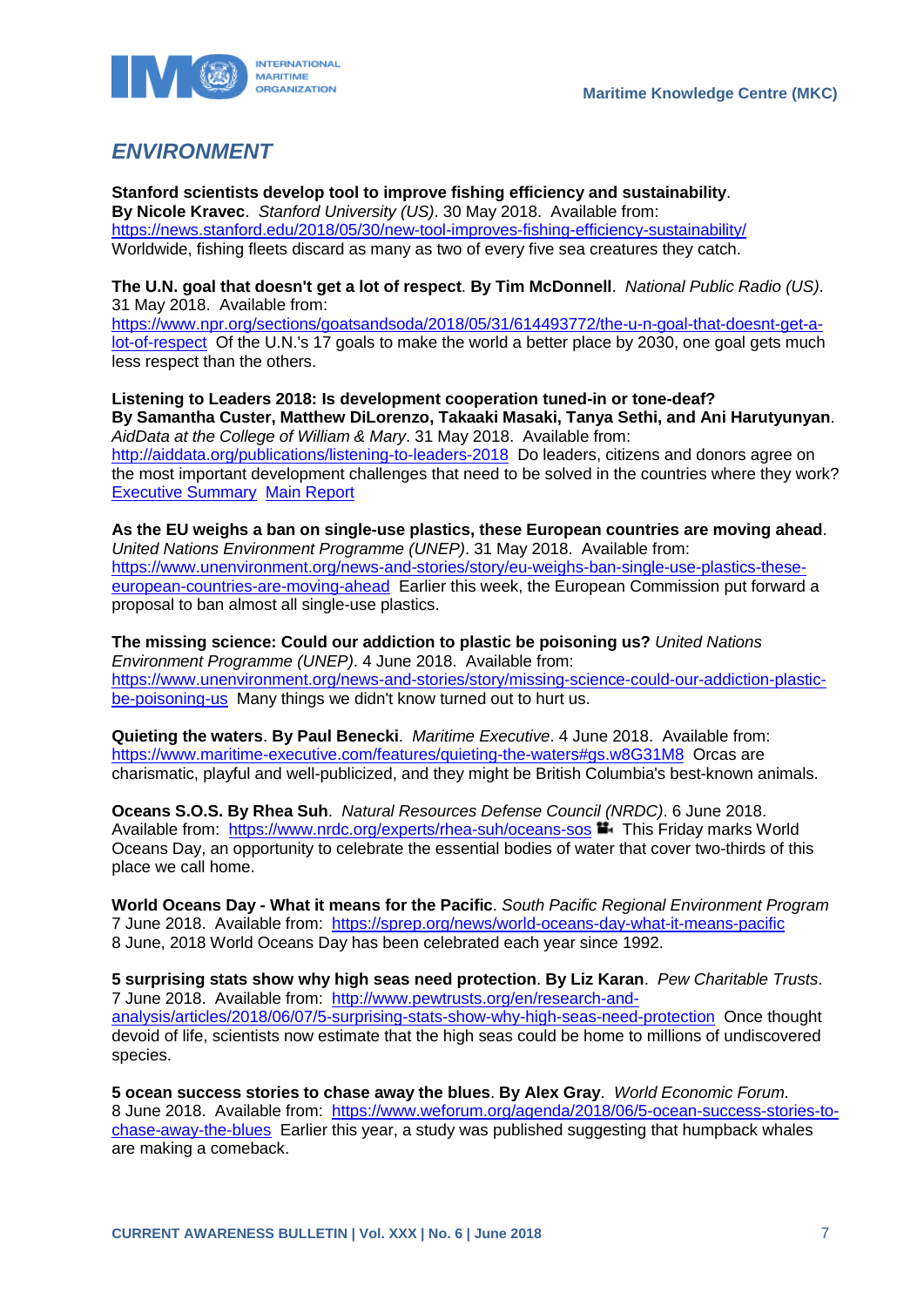

**In Seychelles, an innovative approach to marine protection** . *United Nations Environment Programme (UNEP)*. 8 June 2018. Available from: [https://www.unenvironment.org/news-and](https://www.unenvironment.org/news-and-stories/story/seychelles-innovative-approach-marine-protection)[stories/story/seychelles-innovative-approach-marine-protection](https://www.unenvironment.org/news-and-stories/story/seychelles-innovative-approach-marine-protection) In February 2018 the Government of Seychelles announced the creation of two new areas for marine protection covering 16 per cent (210,000 square kilometres) of its ocean.

#### **Countering hybrid threats in the maritime environment**. **By Chris Kremidas-Courtney**.

*Maritime Executive*. 11 June 2018. Available from: [https://www.maritime](https://www.maritime-executive.com/editorials/countering-hybrid-threats-in-the-maritime-environment#gs.fAEwev8)[executive.com/editorials/countering-hybrid-threats-in-the-maritime-environment#gs.fAEwev8](https://www.maritime-executive.com/editorials/countering-hybrid-threats-in-the-maritime-environment#gs.fAEwev8) Today, state and non-state actors are challenging nations, institutions, and private companies through a wide range of overt and covert activities targeted at their vulnerabilities.

#### **Decommissioned rigs: Precious marine habitats or giant lumps of ocean waste? By Joanna Khan**. *ABC (Australia)*. 12 June 2018. Available from:

[http://www.abc.net.au/news/science/2018-06-13/decommissioned-rigs-precious-marine-habitat-or](http://www.abc.net.au/news/science/2018-06-13/decommissioned-rigs-precious-marine-habitat-or-more-ocean-waste/9833084)[more-ocean-waste/9833084](http://www.abc.net.au/news/science/2018-06-13/decommissioned-rigs-precious-marine-habitat-or-more-ocean-waste/9833084) Australia has over 2,000 wells, around 30 platforms and thousands of kilometres of undersea pipeline around its Commonwealth waters.

#### **Climate change has fish moving faster than regulations can keep up**. **By Katherine Came**.

*University of British Columbia (Canada)*. 14 June 2018. Available from:

[https://news.ubc.ca/2018/06/14/climate-change-has-fish-moving-faster-than-regulations-can-keep](https://news.ubc.ca/2018/06/14/climate-change-has-fish-moving-faster-than-regulations-can-keep-up/)[up/](https://news.ubc.ca/2018/06/14/climate-change-has-fish-moving-faster-than-regulations-can-keep-up/) The world's system for allocating fish stocks is being outpaced by the movement of fish species in response to climate change, according to a study undertaken by an international team of marine ecologists, fisheries and social scientists, and lawyers.

#### **Fishermen versus North Atlantic right whales: Which group gets priority?**

**By Elizabeth Fraser**. *Canadian Broadcasting Corporation (CBC)*. 18 June 2018. Available from: [https://www.cbc.ca/news/canada/new-brunswick/north-atlantic-right-whales-fishermen-lobster-](https://www.cbc.ca/news/canada/new-brunswick/north-atlantic-right-whales-fishermen-lobster-1.4710442)[1.4710442](https://www.cbc.ca/news/canada/new-brunswick/north-atlantic-right-whales-fishermen-lobster-1.4710442)  $\blacksquare$ .  $\heartsuit$  It's a difficult choice - defend the livelihood of hundreds of fishermen in the Maritimes or protect North Atlantic right whales from extinction as a species.

# **Project Forward receives 'Most Sustainable Project' award at Maritime2020 Summit in**

**Copenhagen**. *Hellenic Shipping News*. 20 June 2018. Available from: [https://www.hellenicshippingnews.com/project-forward-receives-most-sustainable-project-award-at](https://www.hellenicshippingnews.com/project-forward-receives-most-sustainable-project-award-at-maritime2020-summit-in-copenhagen/)[maritime2020-summit-in-copenhagen/](https://www.hellenicshippingnews.com/project-forward-receives-most-sustainable-project-award-at-maritime2020-summit-in-copenhagen/) Project Forward received the Maritime2020 Summit Award for The Most Sustainable Project, "awarded for a project that stood out for its environmentally conscious techniques and processes that ensure sustainability in the maritime industry."

#### **UN Environment, Partners Launch Pacific Marine Climate Change Report Card**.

**By Leila Mead**. *International Institute for Sustainable Development (IISD)*. 21 June 2018. Available from: [http://sdg.iisd.org/news/un-environment-partners-launch-pacific-marine-climate](http://sdg.iisd.org/news/un-environment-partners-launch-pacific-marine-climate-change-report-card/)[change-report-card/](http://sdg.iisd.org/news/un-environment-partners-launch-pacific-marine-climate-change-report-card/) 8 June 2018: The UN Environment Programme and partners have launched the first-ever Pacific marine climate change report card, which details climate change impacts on marine and coastal biodiversity, and outlines actions being taken in the region and further responses required.

#### **Greener energy generation alone will not help us reach climate goals**. **By Hayley Dunning**. *Imperial College London*. 25 June 2018. Available from: <https://www.imperial.ac.uk/news/186872/greener-energy-generation-alone-will-help/>Transporting

goods, heating buildings and manufacturing products all rely on fossil fuels.

#### **Shipping and airline travel must be eliminated in their current forms to stop climate change, scientists warn**. **By Josh Gabbatiss**. *The Independent*. 28 June 2018. Available from: <https://ind.pn/2MvLJb4> Airline travel and long-haul shipping are among the "tough-nut" sectors that will require a radical rethink if humanity is to stand any chance of avoiding climate catastrophe.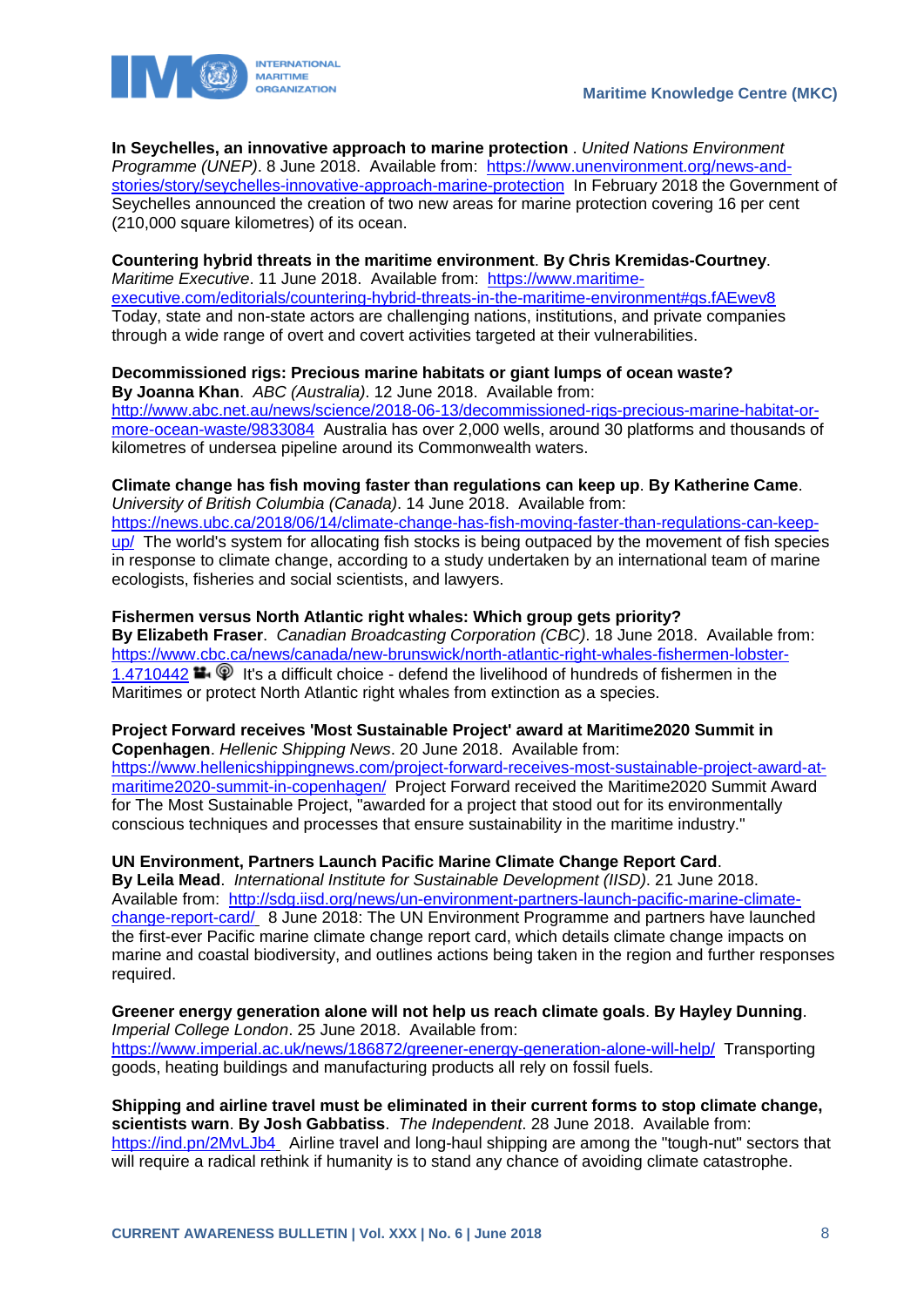

# <span id="page-9-0"></span>*ENVIRONMENTAL POLLUTION*

**Shipping container debris washes ashore at Nelson Bay prompting local clean up**. **By Bellinda Kontominas and Emma Tonkin**. *ABC (Australia)*. 3 June 2018. Available from: [http://www.abc.net.au/news/2018-06-03/shipping-container-debris-washes-ashore-at-nelson](http://www.abc.net.au/news/2018-06-03/shipping-container-debris-washes-ashore-at-nelson-bay/9829758)[bay/9829758](http://www.abc.net.au/news/2018-06-03/shipping-container-debris-washes-ashore-at-nelson-bay/9829758) **N** Nappies, sanitary products and surgical masks were among the flotsam that washed up after 83 containers fell overboard from the *YM Efficiency* on Thursday, about 30 kilometres off the coast of Port Stephens.

**Greenpeace expedition finds plastic pollution and hazardous chemicals in remote Antarctic waters**. *Greenpeace International*. 6 June 2018. Available from: [https://www.greenpeace.org/international/press-release/16913/greenpeace-expedition-finds-plastic](https://www.greenpeace.org/international/press-release/16913/greenpeace-expedition-finds-plastic-pollution-and-hazardous-chemicals-in-remote-antarctic-waters/)[pollution-and-hazardous-chemicals-in-remote-antarctic-waters/](https://www.greenpeace.org/international/press-release/16913/greenpeace-expedition-finds-plastic-pollution-and-hazardous-chemicals-in-remote-antarctic-waters/) Laboratory analysis of water and snow samples, gathered during a recent Greenpeace expedition to the Antarctic, has revealed the presence of microplastics and persistent chemicals, respectively, in the majority of samples tested.

**Plastic pollution reaches the Antarctic**. **By Louisa Casson**. *Greenpeace International*. 6 June 2018. Available from: [https://www.greenpeace.org/international/story/16917/plastic-pollution](https://www.greenpeace.org/international/story/16917/plastic-pollution-reaches-the-antarctic/)[reaches-the-antarctic/](https://www.greenpeace.org/international/story/16917/plastic-pollution-reaches-the-antarctic/) It's not what we wanted to find. [Microplastics and persistent fluorinated chemicals in the Antarctic](https://storage.googleapis.com/p4-production-content/international/wp-content/uploads/2018/06/4f99ea57-microplastic-antarctic-report-final.pdf)

**World Oceans Day: Noise in Indian seas will double every 10 years, affect marine life**. **By Badri Chatterjee**. *Hindustan Times (India)*. 8 June 2018. Available from: [https://www.hindustantimes.com/mumbai-news/world-oceans-day-noise-in-indian-seas-will-double](https://www.hindustantimes.com/mumbai-news/world-oceans-day-noise-in-indian-seas-will-double-every-10-years-affect-marine-life/story-VdqL8yhxYzIGoz4M1fZMpN.html)[every-10-years-affect-marine-life/story-VdqL8yhxYzIGoz4M1fZMpN.html](https://www.hindustantimes.com/mumbai-news/world-oceans-day-noise-in-indian-seas-will-double-every-10-years-affect-marine-life/story-VdqL8yhxYzIGoz4M1fZMpN.html) Ship movement in the Arabian Sea, Bay of Bengal and Indian Ocean will cause noise levels to double every 10 years, affecting marine life, according to a study by Maritime Research Centre (MRC), Pune, under the Indian Maritime Foundation that was released a day before the World Oceans Day (June 8).

**Preventing plastic pollution from ships**. **By Stefan Micallef**. *Global Cause*. June 2018. Available from: <http://www.globalcause.co.uk/plastic/preventing-plastic-pollution-from-ships> "Keep it onboard until it can be disposed of properly".

**How tankers are working to minimise plastics at sea**. *Global Cause*. May 2018. Available from: <http://www.globalcause.co.uk/plastic/how-tankers-are-working-to-minimise-plastics-at-sea>Thirty years ago, the International Maritime Organization (IMO) introduced a total prohibition on the disposal of plastics into the seas through its MARPOL Convention.

#### **President of Seychelles shocks G7 meeting with photos of ocean trash**.

**By Betymie Bonnelame**. *Seychelles News Agency*. 11 June 2018. Available from: [http://www.seychellesnewsagency.com/articles/9274/President+of+Seychelles+shocks+G+meeting+](http://www.seychellesnewsagency.com/articles/9274/President+of+Seychelles+shocks+G+meeting+with+photos+of+ocean+tras) [with+photos+of+ocean+tras](http://www.seychellesnewsagency.com/articles/9274/President+of+Seychelles+shocks+G+meeting+with+photos+of+ocean+tras) The President of Seychelles, Danny Faure, shocked the leaders of the Group of Seven (G7) nations with photographs of the damage being done to the island nation's Aldabra atoll by plastic pollution and other types of litter coming from the rest of the world.

#### **Finnish president demands Arctic Summit to stop dangerous black carbon emissions**.

*Independent Barents Observer (Norway)*. 13 June 2018. Available from: [https://thebarentsobserver.com/en/ecology/2018/06/finnish-president-demands-arctic-summit-stop](https://thebarentsobserver.com/en/ecology/2018/06/finnish-president-demands-arctic-summit-stop-dangerous-black-carbon-emissions)[dangerous-black-carbon-emissions](https://thebarentsobserver.com/en/ecology/2018/06/finnish-president-demands-arctic-summit-stop-dangerous-black-carbon-emissions) Niinistö said Finland wants to see "a first-ever Arctic Summit, bringing together the heads of state and government from the eight members of the Council: the United States, Russia, Canada and the five Nordic states," adding that "a firm high-level commitment to reduce black carbon emissions in the Arctic would be welcome news for the environment".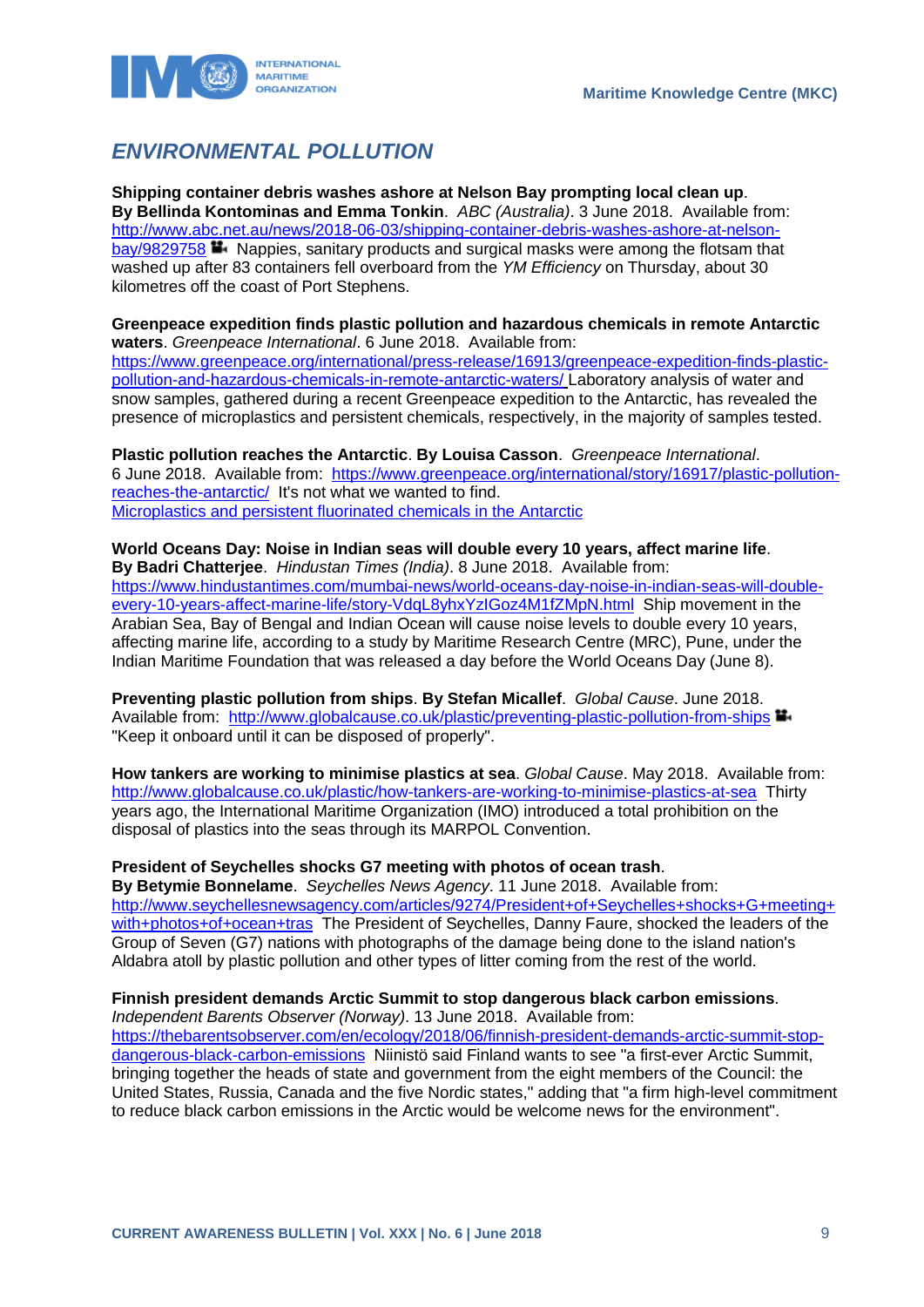



**Study reveals underwater noise is reduced when ships slow down, offering new science that could protect at-risk whales**. *Port of Vancouver*. 13 June 2018. Available from: [https://www.portvancouver.com/news-and-media/news/study-reveals-underwater-noise-is-reduced](https://www.portvancouver.com/news-and-media/news/study-reveals-underwater-noise-is-reduced-when-ships-slow-down-offering-new-science-that-could-protect-at-risk-whales/)[when-ships-slow-down-offering-new-science-that-could-protect-at-risk-whales/](https://www.portvancouver.com/news-and-media/news/study-reveals-underwater-noise-is-reduced-when-ships-slow-down-offering-new-science-that-could-protect-at-risk-whales/) Results released today by the Vancouver Fraser Port Authority-led Enhancing Cetacean Habitat and Observation (ECHO) Program's Vessel Slowdown Trial show that when vessels slow down, underwater noise that may interfere with the ability of whales to feed is reduced. [ECHO Program: Voluntary Vessel Slowdown Trial](https://www.flipsnack.com/portvancouver/echo-haro-strait-slowdown-trial-summary/full-view.html) 

**Battling pollution in history's most fabled sea**. *United Nations Environment Programme.*  14 June 2018. Available from: [https://www.unenvironment.org/news-and-stories/story/battling](https://www.unenvironment.org/news-and-stories/story/battling-pollution-historys-most-fabled-sea)[pollution-historys-most-fabled-sea](https://www.unenvironment.org/news-and-stories/story/battling-pollution-historys-most-fabled-sea) Were Jason and the Argonauts to set sail now, they would scarcely recognize their original route.

**Dead plankton, stunned fish: the harms of man-made ocean noise**. **By Ivan Couronne**. Phys. Org. 21 June 2018. Available from: [https://phys.org/news/2018-06-dead-plankton-stunned](https://phys.org/news/2018-06-dead-plankton-stunned-fish-man-made.html)[fish-man-made.html](https://phys.org/news/2018-06-dead-plankton-stunned-fish-man-made.html) Human-caused ocean noise and its dangers to marine life are the focus of meetings at the United Nations this week, a victory for advocacy groups that have long warned of this problem.

**London ferries produce same pollution as hundreds of buses and trucks - but are not policed by tough new emission regulations**. **By Josh Gabbatiss**. *The Independent*. 25 June 2018. Available from: [https://www.independent.co.uk/environment/air-pollution-river-thames-boats](https://www.independent.co.uk/environment/air-pollution-river-thames-boats-transport-shipping-ferries-nitrogen-dioxide-sadiq-khan-a8411561.html)[transport-shipping-ferries-nitrogen-dioxide-sadiq-khan-a8411561.html](https://www.independent.co.uk/environment/air-pollution-river-thames-boats-transport-shipping-ferries-nitrogen-dioxide-sadiq-khan-a8411561.html) Ferries used by commuters and tourists in the centre of London are spewing out pollution equivalent to hundreds of buses and trucks every day.

**New research in biofilms: Fighting nature with nature**. **By Kira Coley**. *MarineLink*. 29 June 2018. Available from: [https://www.marinelink.com/news/new-research-biofilms-fighting](https://www.marinelink.com/news/new-research-biofilms-fighting-nature-439089)[nature-439089](https://www.marinelink.com/news/new-research-biofilms-fighting-nature-439089) Anti-fouling coatings have the potential to reduce millions of tonnes of greenhouse emissions each year, but the industry is yet to find an effective method that is also environmentally friendly.

# <span id="page-10-0"></span>*HEALTH & SAFETY*

**Sailors' Society launches Wellness at Sea e-learning**. *Sailors' Society*. 21 June 2018. Available from: <https://www.sailors-society.org/about-us/press-room/e-learning/>The e-learning platform opens up the globally renowned course, which until now was only available in a classroom setting, to thousands more seafarers for just \$3(US) per user.

**Business needs to act on mental health among the workforce** . **By Guy Platten**. *UK Chamber of Shipping*. 25 June 2018. Available from: [https://www.ukchamberofshipping.com/latest/business-needs-act-mental-health-among-workforce /](https://www.ukchamberofshipping.com/latest/business-needs-act-mental-health-among-workforce%20/) Around the world today, the maritime industry is marking the Day of the Seafarer.

**Ebola outbreak in Democratic Republic Congo is 'largely contained': WHO**. *UN News*. 26 June 2018. Available from: <https://news.un.org/en/story/2018/06/1013122>A total of 55 cases of Ebola have been recorded during the current outbreak of the often-deadly viral infection and 28 people have died, according to the World Health Organization (WHO).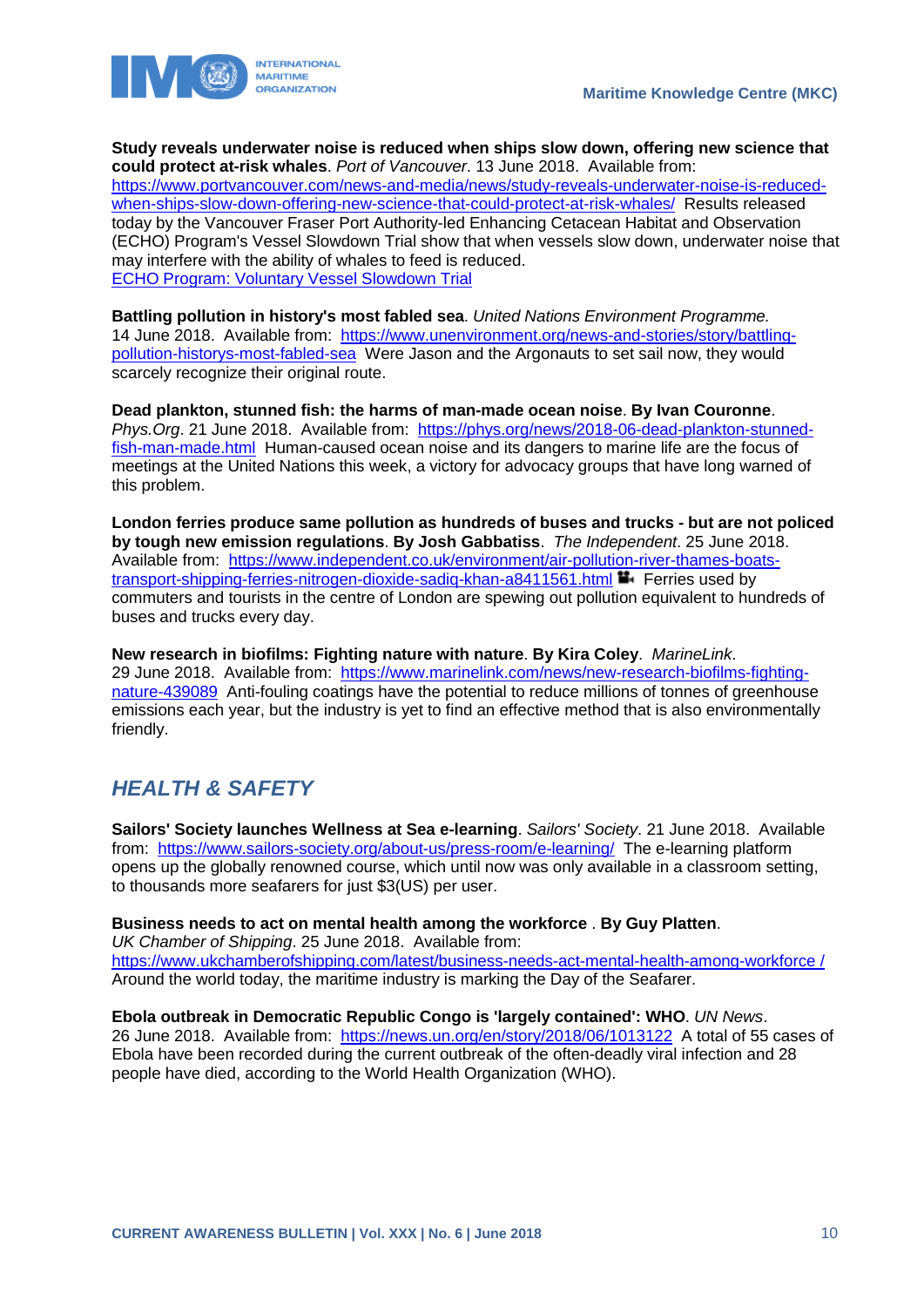

### <span id="page-11-0"></span>*IMO*

**Aussies urge IMO overhaul**. **By Anastassios Adamopoulos**. *Lloyd's List*. 30 May 2018. Available from: [https://lloydslist.maritimeintelligence.informa.com/LL1122800/Aussies-urge-IMO](https://lloydslist.maritimeintelligence.informa.com/LL1122800/Aussies-urge-IMO-overhaul)[overhaul](https://lloydslist.maritimeintelligence.informa.com/LL1122800/Aussies-urge-IMO-overhaul) Australia is preparing to call for a root and branch overhaul of the International Maritime Organization, Lloyd's List understands.

#### **Verifavia Shipping warns against overcomplicating EU MRV & IMO DCS regulations**.

*Hellenic Shipping News*. 1 June 2018. Available from:

[https://www.hellenicshippingnews.com/verifavia-shipping-warns-against-overcomplicating-eu-mrv](https://www.hellenicshippingnews.com/verifavia-shipping-warns-against-overcomplicating-eu-mrv-imo-dcs-regulations/)[imo-dcs-regulations/](https://www.hellenicshippingnews.com/verifavia-shipping-warns-against-overcomplicating-eu-mrv-imo-dcs-regulations/) Verifavia, the world's leading emissions verification company for the transport sector (aviation and shipping), today warned against overcomplicating the European Union's Monitoring, Reporting, and Verification (EU MRV) and International Maritime Organisation's Data Collection System (IMO DCS) regulations.

**'The next 30 years will see more change than in the past 100 years': IMO secretary-general**. **By Sam Chambers**. *Splash 247.Com*. 4 June 2018. Available from: [https://splash247.com/next-](https://splash247.com/next-30-years-will-see-change-past-100-years-imo-secretary-general/)[30-years-will-see-change-past-100-years-imo-secretary-general/](https://splash247.com/next-30-years-will-see-change-past-100-years-imo-secretary-general/) Kitack Lim, secretary general of the International Maritime Organization (IMO), made his pitch today to keep the UN body at the centre of global shipping regulations.

**Verifavia shipping first independent verifier authorised by the Panama Maritime Authority for IMO DCS verification services**. *Verifavia Shipping*. 6 June 2018. Available from: <https://bit.ly/2kSz4mF>Verifavia, the world's leading emissions verification company for the transport sector (aviation and shipping), announced today during Posidonia 2018, that it has become the first independent verifier authorised by the Panama Maritime Authority to conduct the IMO's Data Collection System (DCS) verification services for vessels registered in Panama.

**The IMO data collection system for fuel oil consumption (DCS)**. *Maritime and Port Authority of Singapore (MPA)*. 13 June 2018. Available from: [https://www.mpa.gov.sg/web/portal/home/port-of](https://www.mpa.gov.sg/web/portal/home/port-of-singapore/circulars-and-notices/detail/3db2aa66-5d08-4509-b2fa-185879e36966)[singapore/circulars-and-notices/detail/3db2aa66-5d08-4509-b2fa-185879e36966](https://www.mpa.gov.sg/web/portal/home/port-of-singapore/circulars-and-notices/detail/3db2aa66-5d08-4509-b2fa-185879e36966) The 70th session of the IMO's Marine Environment Protection Committee (MEPC 70) adopted Resolution MEPC.278(70), whereby it is mandatory for ships to collect and report their fuel oil consumption data from 01 January 2019 onwards under MARPOL Annex VI as amended.

**World Maritime Days conclude in Szczecin**. *Polish Press Agency*. 15 June 2018. Available from: <http://www.pap.pl/en/news-/news,1456311,world-maritime-days-conclude-in-szczecin.html>The three-day event was co-organised by the Polish Ministry of Maritime Economy and Inland Navigation and the specialised UN agency, the International Maritime Organisation (IMO).

**IMO reform push recruits leading flag states**. **By Anastassios Adamopoulos**. *Lloyd's List*. 15 June 2018. Available from: [https://lloydslist.maritimeintelligence.informa.com/LL1123039/IMO](https://lloydslist.maritimeintelligence.informa.com/LL1123039/IMO-reform-push-recruits-leading-flag-states)[reform-push-recruits-leading-flag-states](https://lloydslist.maritimeintelligence.informa.com/LL1123039/IMO-reform-push-recruits-leading-flag-states) Australia's push for reform of the IMO has been boosted by the support of Liberia and the Bahamas, which are the world's third and seventh-largest flag states respectively.

**IMO member states must progress on key sulphur cap issues at critical meeting in July**. *International Chamber of Shipping (ICS)*. 18 June 2018. Available from: [http://www.ics](http://www.ics-shipping.org/news/press-releases/2018/06/18/imo-member-states-must-progress-on-key-sulphur-cap-issues-at-critical-meeting-in-july)[shipping.org/news/press-releases/2018/06/18/imo-member-states-must-progress-on-key-sulphur](http://www.ics-shipping.org/news/press-releases/2018/06/18/imo-member-states-must-progress-on-key-sulphur-cap-issues-at-critical-meeting-in-july)[cap-issues-at-critical-meeting-in-july](http://www.ics-shipping.org/news/press-releases/2018/06/18/imo-member-states-must-progress-on-key-sulphur-cap-issues-at-critical-meeting-in-july) The shipping industry - as represented by its international trade associations (BIMCO, ICS, INTERCARGO, INTERTANKO and WSC) - calls on the Member States of the International Maritime Organization (IMO) to make progress on key challenges around the global sulphur cap to avoid compromising safety or unfairly penalising individual ships.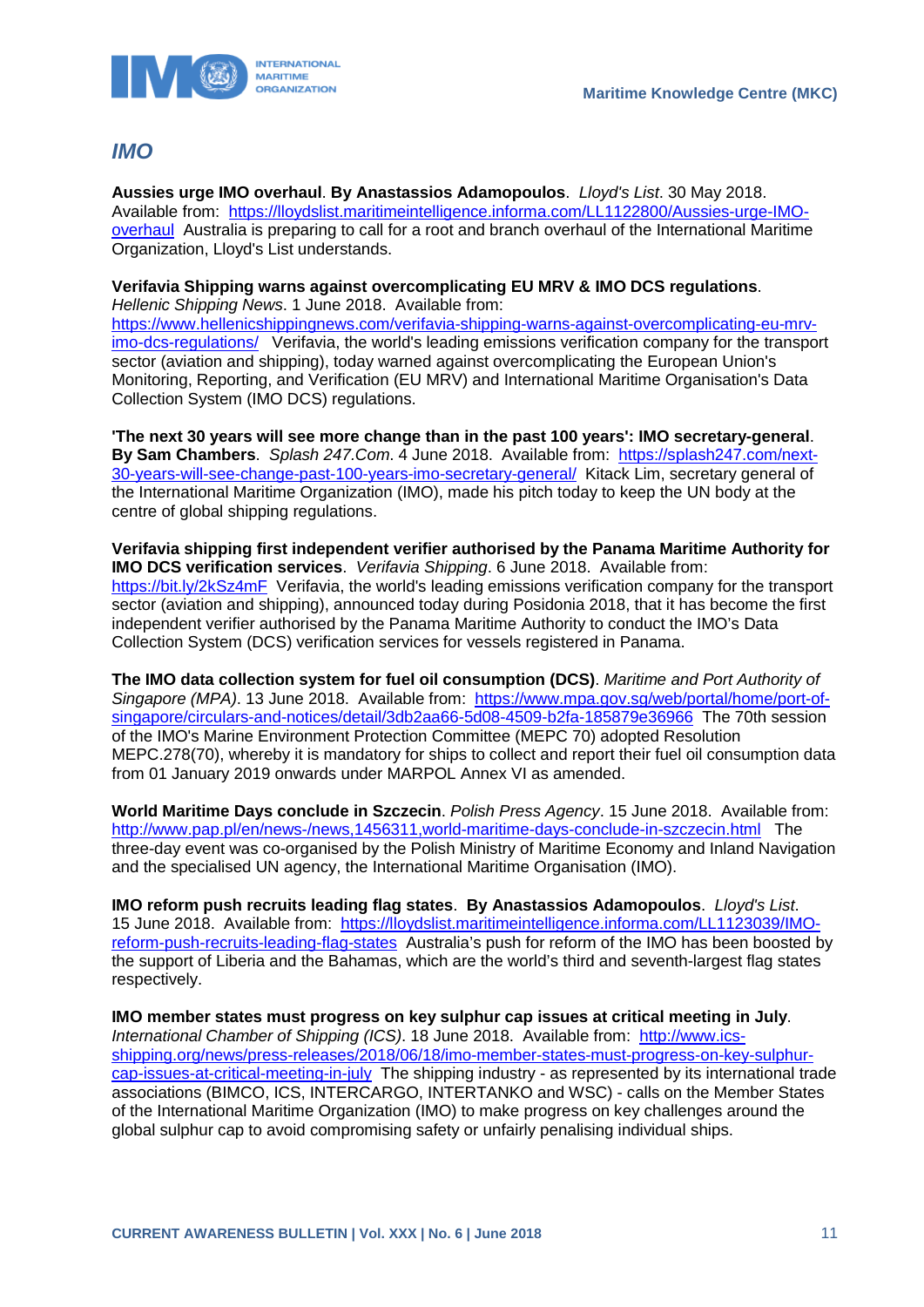

**Ukraine successfully passes IMO audit**. *Interfax-Ukraine*. 18 June 2018. Available from: <https://en.interfax.com.ua/news/economic/512730.html>Ukraine has successfully passed the International Maritime Organization (IMO) audit, Ukrainian Infrastructure Minister Volodymyr Omelyan has said.

**IMO 2020 World Cup**. *Ship & Bunker*. 18 June 2018. Available from:

<https://shipandbunker.com/news/world/254292-imo-2020-world-cup> With the FIFA World Cup upon us I thought we would take the opportunity to present a world cup themed IMO2020 update looking at the participating countries.

**Posidonia 2018 - Coast Guard perspective on IMO 2020 Sulphur Cap**. *US Coast Guard Maritime Commons*. 18 June 2018. Available from: [http://mariners.coastguard.dodlive.mil/2018/06/18/6-18-](http://mariners.coastguard.dodlive.mil/2018/06/18/6-18-2018-posidonia-2018-coast-guard-perspective-on-imo-2020-sulphur-cap/) [2018-posidonia-2018-coast-guard-perspective-on-imo-2020-sulphur-cap/](http://mariners.coastguard.dodlive.mil/2018/06/18/6-18-2018-posidonia-2018-coast-guard-perspective-on-imo-2020-sulphur-cap/) Rear Adm. John Nadeau, assistant commandant for prevention policy, represented the U.S. Coast Guard at the Posidonia international shipping conference in Athens, Greece earlier this month and participated in several panel discussions on topics relevant to the international maritime community.

**IMO 2020 compliance to be 'chaos' at outset**. **By Michael Juliano**. *TradeWinds*. 19 June 2018. Available from: [http://www.tradewindsnews.com/casualties/1515964/imo-2020-compliance-to-be](http://www.tradewindsnews.com/casualties/1515964/imo-2020-compliance-to-be-chaos-at-outset)[chaos-at-outset](http://www.tradewindsnews.com/casualties/1515964/imo-2020-compliance-to-be-chaos-at-outset) The International Maritime Organisation's mandate to lower ship exhaust's sulphur content by 2020 may result in temporary turmoil, according to a drybulker owner.

**Liberia flag backs Australia's call for IMO reform**. **By Vincent Wee**. *Seatrade Maritime News*. 21 June 2018. Available from: [http://www.seatrade-maritime.com/news/europe/liberia-flag-backs](http://www.seatrade-maritime.com/news/europe/liberia-flag-backs-australia-s-call-for-imo-reform.html)[australia-s-call-for-imo-reform.html](http://www.seatrade-maritime.com/news/europe/liberia-flag-backs-australia-s-call-for-imo-reform.html) Liberia is the largest flag state to support the push by Australia, which will lead to a submission to the IMO Council meeting in July calling into question the existing role of the IMO Council and the IMO Assembly, and seeking to facilitate greater transparency and the wider representation of maritime interests in the IMO.

#### **Change of mindset needed to reach IMO targets - Rolls-Royce's Levander**.

**By Paul Bartlett**. *Seatrade Maritime News*. 22 June 2018. Available from: [http://www.seatrade](http://www.seatrade-maritime.com/news/europe/change-of-mindset-needed-to-reach-imo-targets-rolls-royce-s-levander.html)[maritime.com/news/europe/change-of-mindset-needed-to-reach-imo-targets-rolls-royce-s](http://www.seatrade-maritime.com/news/europe/change-of-mindset-needed-to-reach-imo-targets-rolls-royce-s-levander.html)[levander.html](http://www.seatrade-maritime.com/news/europe/change-of-mindset-needed-to-reach-imo-targets-rolls-royce-s-levander.html) Shipowners will need to do more than simply tweak existing vessel designs and business models if they are to meet the IMO's ambitious target to reduce greenhouse gas (GHG) by 50%.

#### **Australia is bullish on IMO reform proposal**. **By Anastassios Adamopoulos**. *Lloyd's List*. 26 June 2018. Available from:

[https://lloydslist.maritimeintelligence.informa.com/LL1123171/Australia-is-bullish-on-IMO-reform](https://lloydslist.maritimeintelligence.informa.com/LL1123171/Australia-is-bullish-on-IMO-reform-proposal)[proposal](https://lloydslist.maritimeintelligence.informa.com/LL1123171/Australia-is-bullish-on-IMO-reform-proposal) Australia is confident its proposal for fundamental reforms to the International Maritime Organization will receive sufficient support during a council meeting.

**Rules to limit climate pollution from shipping can be implemented under existing law**. **By Aoife O'Leary and Jennifer Brown**. *Environmental Defense Fund (EDF)*. 28 June 2018. Available from: [https://www.edf.org/media/rules-limit-climate-pollution-shipping-can-be-implemented](https://www.edf.org/media/rules-limit-climate-pollution-shipping-can-be-implemented-under-existing-law)[under-existing-law](https://www.edf.org/media/rules-limit-climate-pollution-shipping-can-be-implemented-under-existing-law) The international shipping agency already has the legal authority to implement and enforce policies to achieve its new climate target, according to new analysis published by Environmental Defense Fund and Columbia Law School's Sabin Center for Climate Change Law The Legal Bases [for IMO Climate Measures](http://columbiaclimatelaw.com/files/2018/06/OLeary-and-Brown-2018-06-IMO-Climate-Measures.pdf)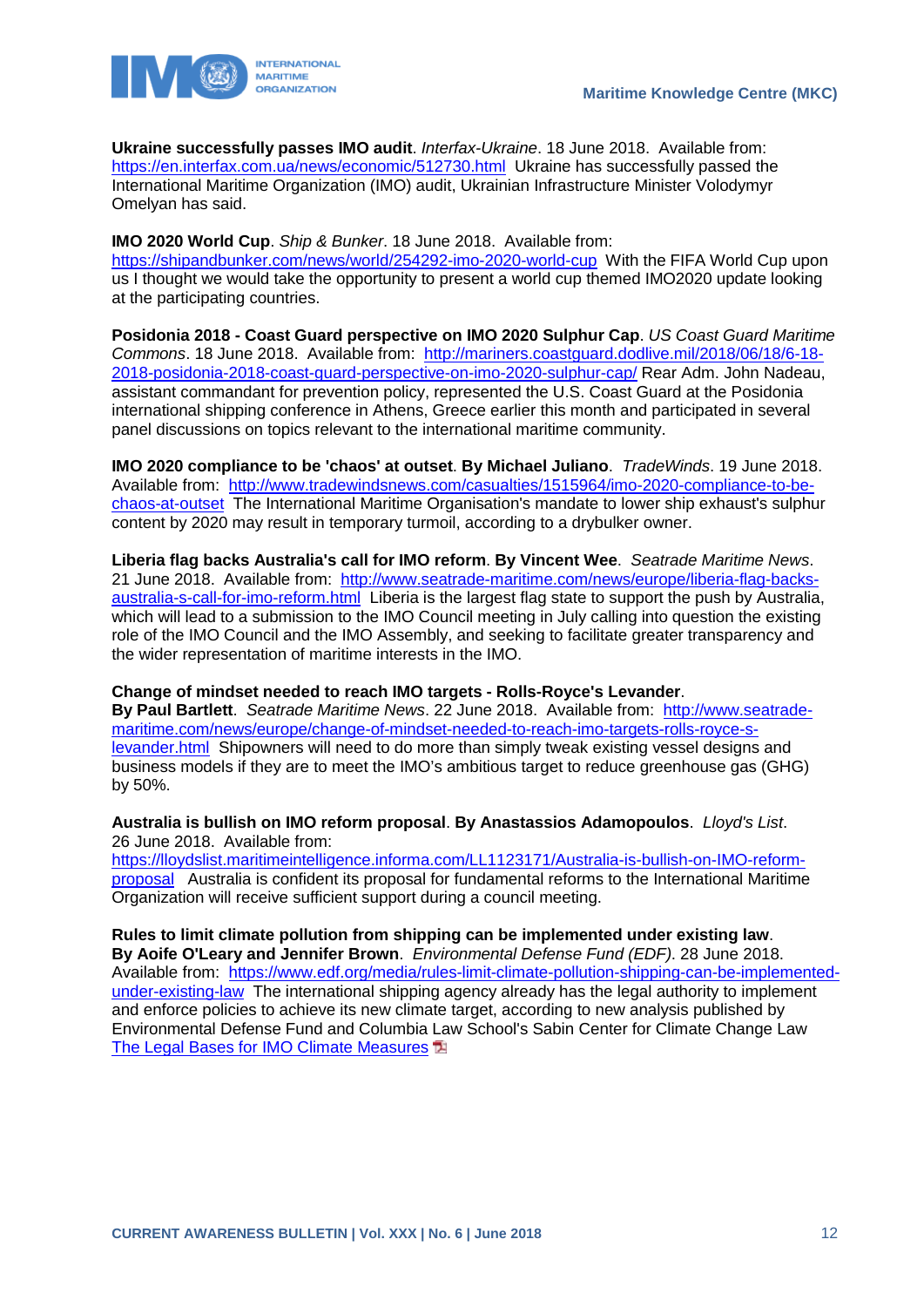

# <span id="page-13-0"></span>*LAW & POLICY*

**Will the new UAE Maritime Law serve Shipowners? By Jasamin Fichte**. *Marasi News (UAE)*. 30 May 2018. Available from: [http://www.marasinews.com/legal-regulations/will-new-uae-maritime](http://www.marasinews.com/legal-regulations/will-new-uae-maritime-law-serve-shipowners)[law-serve-shipowners](http://www.marasinews.com/legal-regulations/will-new-uae-maritime-law-serve-shipowners) Geographically, as being in the centre of the World, the UAE is arguably an "ideal" Maritime location.

**Ending illegal fish importation**. **By Eromosele Abiodun**. *This Day (Nigeria)*. 31 May 2018. Available from: [https://www.thisdaylive.com/index.php/2018/06/01/ending-illegal-fish](https://www.thisdaylive.com/index.php/2018/06/01/ending-illegal-fish-importation/amp/)[importation/amp/](https://www.thisdaylive.com/index.php/2018/06/01/ending-illegal-fish-importation/amp/) On 28 October 2016 in Hobart, Australia, the Convention for the Conservation of Antarctic Marine Living Resources agreed to establish the first Antarctic and largest Marine Park in the world encompassing 1.55 million km2 (600,000 sq mi) in the Ross Sea.

**Indonesia targets illegal fishing vessel owners under new bill**. **By Basten Gokkon**. *Mongabay*. 31 May 2018. Available from: [https://news.mongabay.com/2018/05/indonesia-targets-illegal-fishing](https://news.mongabay.com/2018/05/indonesia-targets-illegal-fishing-vessel-owners-under-new-bill/)[vessel-owners-under-new-bill/](https://news.mongabay.com/2018/05/indonesia-targets-illegal-fishing-vessel-owners-under-new-bill/) The owners of ships engaged in illegal fishing in Indonesia could finally face criminal justice under proposed amendments to the country's fisheries law, as the government seeks to foster a sustainable industry in one of the world's richest fisheries.

**Implications of China's maritime silk road initiative for Singapore**. *Asia Insurance Review*. June 2018. Available from: <https://bit.ly/2MTnJyT>China unveiled the concept of the 21st century maritime silk road in 2013 as a development strategy to boost infrastructure connectivity throughout Southeast Asia, Oceania, the Indian Ocean and East Africa.

**Ocean Governance and the private sector: White Paper**. *World Ocean Council*. June 2018. Available from: [https://www.oceancouncil.org/wp-content/uploads/2018/06/WOC-White-Paper-](https://www.oceancouncil.org/wp-content/uploads/2018/06/WOC-White-Paper-Ocean-Governance-and-the-Private-Sector-final.pdf)[Ocean-Governance-and-the-Private-Sector-final.pdf](https://www.oceancouncil.org/wp-content/uploads/2018/06/WOC-White-Paper-Ocean-Governance-and-the-Private-Sector-final.pdf)  $\Box$  Ocean Governance (OG) is the foundation of rules, institutions, processes, agreements and arrangements based on which economic activities are undertaken

**Consultation on recasting the Merchant Shipping (Prevention of Oil Pollution) Regulations**. *UK Government*. 1 June 2018. Available from:

[https://www.gov.uk/government/consultations/consultation-on-recasting-the-merchant-shipping](https://www.gov.uk/government/consultations/consultation-on-recasting-the-merchant-shipping-prevention-of-oil-pollution-regulations)[prevention-of-oil-pollution-regulations](https://www.gov.uk/government/consultations/consultation-on-recasting-the-merchant-shipping-prevention-of-oil-pollution-regulations) The purpose of the proposed Regulations is to bring up to date the UK's transposition of the International Maritime Organization's (IMO) International Convention for the Prevention of Oil Pollution from Ships (MARPOL Annex I) into domestic law.

**Russia's big-wigs weigh Arctic development plans**. **By Anna Kireeva and Charles Digges**. *Bellona Foundation*. 4 June 2018. Available from: [http://bellona.org/news/arctic/russian-nuclear](http://bellona.org/news/arctic/russian-nuclear-icebreakers-fleet/2018-06-russias-big-wigs-weigh-arctic-development-plans)[icebreakers-fleet/2018-06-russias-big-wigs-weigh-arctic-development-plans](http://bellona.org/news/arctic/russian-nuclear-icebreakers-fleet/2018-06-russias-big-wigs-weigh-arctic-development-plans) As Russia's state nuclear corporation Rosatom draws closer to gaining nearly exclusive control over the Arctic's storied Northern Sea Route, a number of executives and government officials weighed in on the legal disarray surrounding the route's development.

#### **Sweden will fine sulfur violators upwards of SEK 1 million** . **By Louise Vogdrup-Schmidt**. *ShippingWatch*. 5 June 2018. Available from:

<https://shippingwatch.com/secure/carriers/article10661001.ece>Violating the sulfur directive in Swedish waters can now cost upwards of SEK 1 million (USD 114,260), depending on engine size and sulfur content in fuel.

#### **Veniamis blasts lawmakers for misguided focus on shipowners**. **By Richard Clayton**. *Lloyd's List*. 5 June 2018. Available from:

[https://lloydslist.maritimeintelligence.informa.com/LL1122874/Veniamis-blasts-lawmakers-for](https://lloydslist.maritimeintelligence.informa.com/LL1122874/Veniamis-blasts-lawmakers-for-misguided-focus-on-shipowners)[misguided-focus-on-shipowners](https://lloydslist.maritimeintelligence.informa.com/LL1122874/Veniamis-blasts-lawmakers-for-misguided-focus-on-shipowners) Union of Greek Shipowners' president Theodore Veniamis has urged politicians and industry leaders not to take shipping for granted.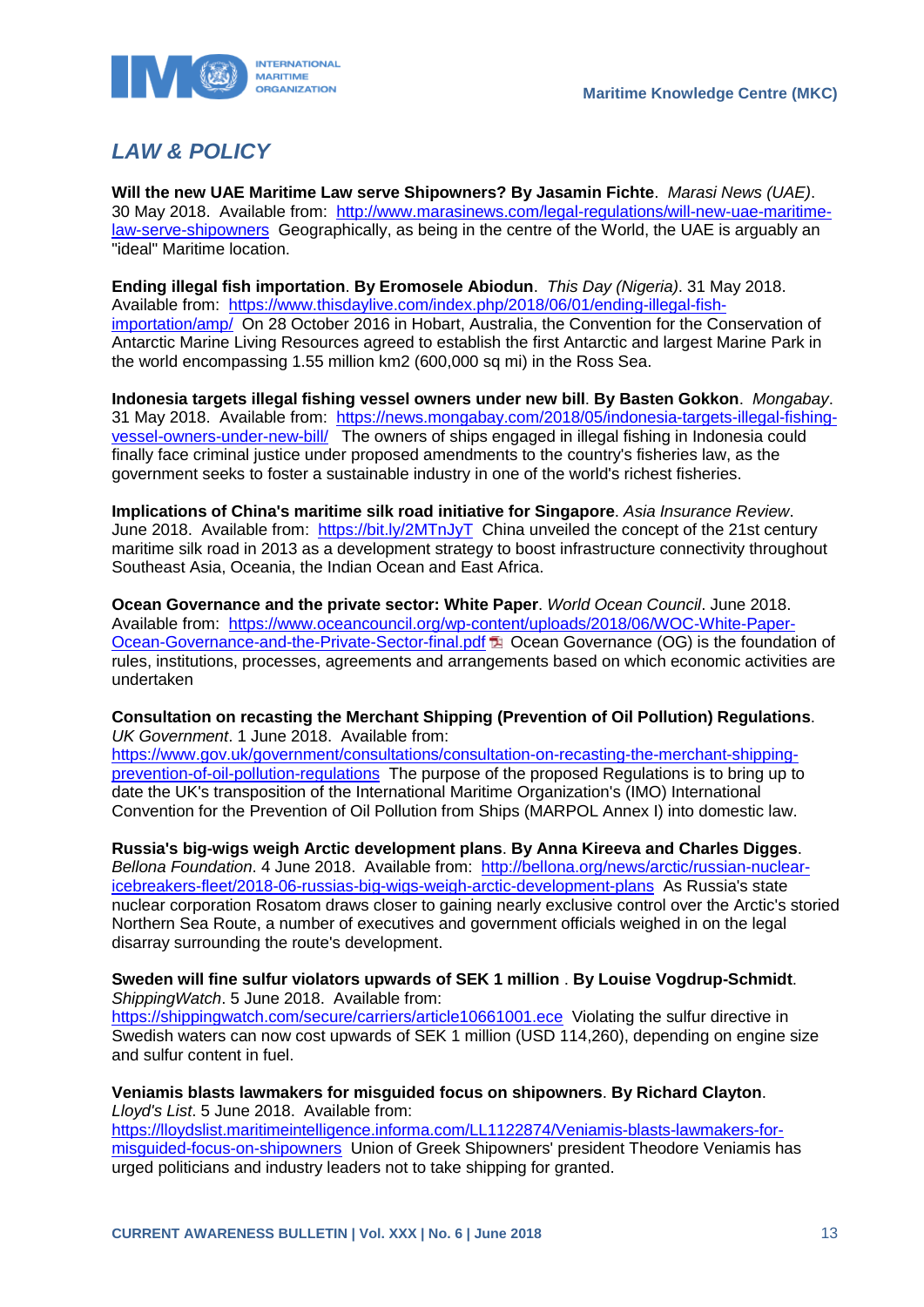



#### **Patenting marine genetic resources: Who owns ocean biodiversity?** *Science Daily*.

6 June 2018. Available from: <https://www.sciencedaily.com/releases/2018/06/180606143739.htm> Marine organisms have evolved to thrive in various ocean environments, resulting in unique adaptations that make them the object of commercial interest.

#### **Tackling marine litter: Council agrees its stance on port reception facilities**.

*Council of the European Union*. 7 June 2018. Available from: <https://bit.ly/2sBCr5R> Ships should not gain any financial advantage by dumping waste at sea. [Proposal for a Directive of the European Parliament and of the Council on port reception facilities for](http://data.consilium.europa.eu/doc/document/ST-9011-2018-REV-1/en/pdf)  the delivery of waste from ships, repealing Directive 2000/59/EC ...

#### **World Oceans Day: Big expansion of UK's 'blue belt' to curb plastic pollution**.

**By Russell Hope**. *Sky News*. 8 June 2018. Available from: [https://news.sky.com/story/41-more](https://news.sky.com/story/41-more-areas-of-uk-coastline-to-be-protected-under-government-plans-11397698)[areas-of-uk-coastline-to-be-protected-under-government-plans-11397698](https://news.sky.com/story/41-more-areas-of-uk-coastline-to-be-protected-under-government-plans-11397698) The scheme, which coincides with World Oceans Day, comes as Theresa May urges leaders at a G7 summit to do more to tackle plastic pollution - describing it as a "global problem requiring global solutions".

#### **Regulations are being finalised to ban disposal of plastic at sea, says Minister Koonjoo**. *Government of Mauritius*. 8 June 2018. Available from:

[http://www.govmu.org/English/News/Pages/Regulations-are-being-finalised-to-ban-disposal-of](http://www.govmu.org/English/News/Pages/Regulations-are-being-finalised-to-ban-disposal-of-plastic-at-sea,-says-Minister-Koonjoo.aspx)[plastic-at-sea,-says-Minister-Koonjoo.aspx](http://www.govmu.org/English/News/Pages/Regulations-are-being-finalised-to-ban-disposal-of-plastic-at-sea,-says-Minister-Koonjoo.aspx) The Ministry of Ocean Economy, Marine Resources, Fisheries and Shipping is finalising the Regulations which will be promulgated to give legal force to Annex V of the International Convention for the Prevention of Pollution from Ships (MARPOL) which was signed by Mauritius in 1995.

#### **Ship captain vindicated on safety reporting**. **By John Gallagher**. *Fairplay*. 8 June 2018.

Available from: [https://fairplay.ihs.com/safety-regulation/article/4302881/ship-captain-vindicated-on](https://fairplay.ihs.com/safety-regulation/article/4302881/ship-captain-vindicated-on-safety-reporting)[safety-reporting](https://fairplay.ihs.com/safety-regulation/article/4302881/ship-captain-vindicated-on-safety-reporting) The United States' top federal labour group upheld a whistleblower case involving a ship captain fired for disclosing safety issues to regulators - a case that reveals the disconnect that can exist between company policy and the on-deck reality for vessel crews.

**EU budget: Commission proposes a new fund to invest in the maritime economy and support fishing communities**. *European Commission*. 12 June 2018. Available from: [http://europa.eu/rapid/press-release\\_IP-18-4104\\_en.htm](http://europa.eu/rapid/press-release_IP-18-4104_en.htm) The new European Maritime and Fisheries Fund will continue to support the European fisheries sector towards more sustainable fishing practices, with a particular focus on supporting small-scale fishermen.

#### **Troubled waters: shipping feels the heat of geopolitical crises**. **By Eva Grey**.

*Ship-Technology.Com*. 14 June 2018. Available from: [https://www.ship](https://www.ship-technology.com/features/shipping-geopolitical-crises/)[technology.com/features/shipping-geopolitical-crises/](https://www.ship-technology.com/features/shipping-geopolitical-crises/) The international shipping sector has been under intense pressure over the past few years, impacted by concerns about overcapacity, volatile fuel prices, the enforcement of new environmental regulations and the challenges of digitalisation.

**Captain of Russian oil tanker fined over £25,000 over safety failures**. *UK Maritime & Coastguard Agency*. 14 June 2018. Available from: [http://hmcoastguard.blogspot.com/2018/06/captain-of](http://hmcoastguard.blogspot.com/2018/06/captain-of-russian-oil-tanker-appears.html)[russian-oil-tanker-appears.html](http://hmcoastguard.blogspot.com/2018/06/captain-of-russian-oil-tanker-appears.html) The Captain of a Russian oil tanker was fined a total of £25761.99 at Hull Magistrates Court today (14 June 2018) for breaching the International Safety Management (ISM) Code in a prosecution brought by the Maritime & Coastguard Agency (MCA).

**Ocean science and policy**. *Nature Sustainability*. 14 June 2018. Available from: <https://doi.org/10.1038/s41893-018-0091-3>Societal commitment to protect our seas has never been higher, but it will not succeed unless coordination across the various regulatory bodies involved is achieved**.**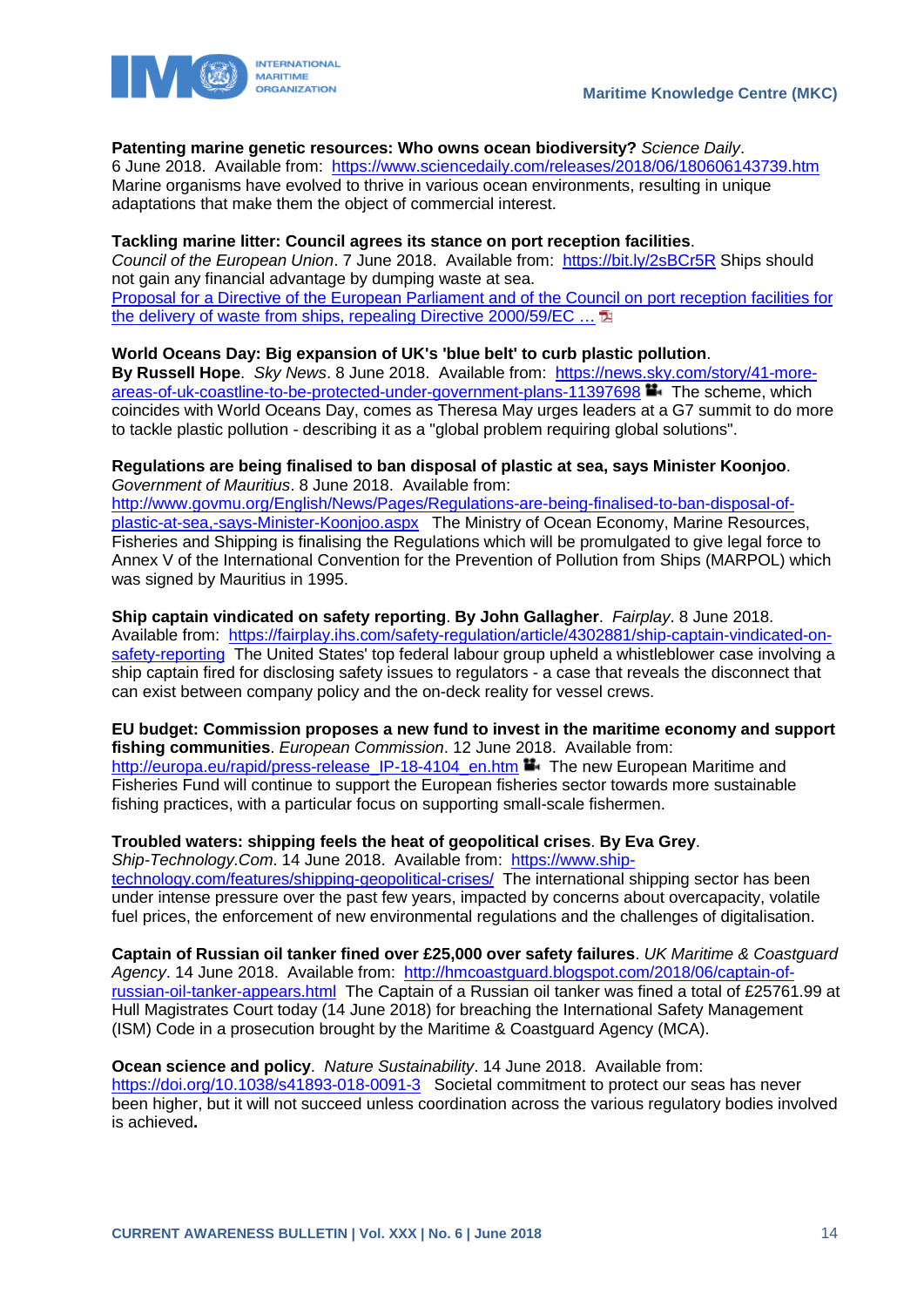

**Fisheries Minister says local fishermen must take advantage of deep-sea resources**.

**By Garwin Davis**. *Jamaica Information Service*. 14 June 2018. Available from: [https://jis.gov.jm/fisheries-minister-says-local-fishermen-must-take-advantage-of-deep-sea](https://jis.gov.jm/fisheries-minister-says-local-fishermen-must-take-advantage-of-deep-sea-resources/)[resources/](https://jis.gov.jm/fisheries-minister-says-local-fishermen-must-take-advantage-of-deep-sea-resources/) Minister of Industry, Commerce, Agriculture and Fisheries, Hon. Audley Shaw, says local fishermen should focus less on nearshore practices and instead take advantage of opportunities offered out in the deep ocean.

**Media reports on draft IPCC Special Report on Global Warming of 1.5 ºC**. *Intergovernmental Panel on Climate Change (IPCC)*. 14 June 2018. Available from: http://ipcc.ch/news\_and\_events/st\_sr15\_fgd.shtml\_The IPCC notes that news articles have appeared citing the final draft of the Special Report on Global Warming of 1.5 ºC.

**Discounts for cutting ship emissions**. **By Chris Ray**. *The Australian*. 15 June 2018. Available from: [https://www.theaustralian.com.au/national-affairs/climate/discounts-for-cutting-ship](https://www.theaustralian.com.au/national-affairs/climate/discounts-for-cutting-ship-emissions/news-story/ecd311c9f84ad6cd0c230e25e3d8415e)[emissions/news-story/ecd311c9f84ad6cd0c230e25e3d8415e](https://www.theaustralian.com.au/national-affairs/climate/discounts-for-cutting-ship-emissions/news-story/ecd311c9f84ad6cd0c230e25e3d8415e) Australia's ports are taking steps to encourage shipping to cut greenhouse gas (GHG) emissions, which will have to be halved by 2050 if they are to meet new global targets.

**Sustainability and corporate social responsibility**. **By Craig Jallal**. *Tanker Shipping & Trade*. 15 June 2018. Available from: [http://www.tankershipping.com/news/view,sustainability-and](http://www.tankershipping.com/news/view,sustainability-and-corporate-social-responsibility_52152.htm)[corporate-social-responsibility\\_52152.htm](http://www.tankershipping.com/news/view,sustainability-and-corporate-social-responsibility_52152.htm) Corporate Social Responsibility (CRS) is the term used to describe policies that ensure companies conduct their business in a way that is ethical.

**OW court decision could create difference between foreign and Danish shipowners**. **By Katrine Grønvald Raun**. *ShippingWatch*. 18 June 2018. Available from: <https://shippingwatch.com/secure/Services/article10694115.ece>Three foreign shipping companies won a case related to price agreements that could create a unique difference going forward.

**EU countries off target in fighting climate change**. *Climate Action Network Europe*. 18 June 2018. Available from: [http://www.caneurope.org/publications/press-releases/1619-eu](http://www.caneurope.org/publications/press-releases/1619-eu-countries-off-target-in-fighting-climate-change)[countries-off-target-in-fighting-climate-change](http://www.caneurope.org/publications/press-releases/1619-eu-countries-off-target-in-fighting-climate-change) The report, 'Off target: Ranking of EU countries' ambition and progress in fighting climate change', assesses both the role that Member States play in setting ambitious climate and energy targets and policies, and what progress they are making in reducing carbon emissions and promoting renewable energy and energy efficiency at home. [Off target: Ranking of EU countries' ambition and progress in fighting climate change](http://www.caneurope.org/docman/climate-energy-targets/3357-off-target-ranking-of-eu-countries-ambition-and-progress-in-fighting-climate-change/file) **E** 

**Executive Order Regarding the Ocean Policy to Advance the Economic, Security, and Environmental Interests of the United States**. *The White House*. 19 June 2018. Available from: [https://www.whitehouse.gov/presidential-actions/executive-order-regarding-ocean-policy-advance](https://www.whitehouse.gov/presidential-actions/executive-order-regarding-ocean-policy-advance-economic-security-environmental-interests-united-states/)[economic-security-environmental-interests-united-states/](https://www.whitehouse.gov/presidential-actions/executive-order-regarding-ocean-policy-advance-economic-security-environmental-interests-united-states/) The ocean, coastal, and Great Lakes waters of the United States are foundational to the economy, security, global competitiveness, and well-being of the United States.

**Somalia files its response over maritime boundary dispute with Kenya**. **By Eliud Kibii**. *The Star (Kenya)*. 19 June 2018. Available from: [https://www.the](https://www.the-star.co.ke/news/2018/06/19/somalia-files-its-response-over-maritime-boundary-dispute-with-kenya_c1775159)[star.co.ke/news/2018/06/19/somalia-files-its-response-over-maritime-boundary-dispute-with](https://www.the-star.co.ke/news/2018/06/19/somalia-files-its-response-over-maritime-boundary-dispute-with-kenya_c1775159)kenya c1775159 Somalia on Monday submitted its response to the Indian Ocean (Somalia vs Kenya) maritime delimitation case at the Hague as directed by the court on February 2.

**Southern Ocean Conservation Body must lean on science, expert says**. *Pew Charitable Trusts*. 19 June 2018. Available from: [http://www.pewtrusts.org/en/research-and](http://www.pewtrusts.org/en/research-and-analysis/articles/2018/06/19/southern-ocean-conservation-body-must-lean-on-science-expert-says)[analysis/articles/2018/06/19/southern-ocean-conservation-body-must-lean-on-science-expert-says](http://www.pewtrusts.org/en/research-and-analysis/articles/2018/06/19/southern-ocean-conservation-body-must-lean-on-science-expert-says) The Southern Ocean is one of the last wildernesses on the planet, with abundant marine life that thrives in icy waters and includes species found nowhere else.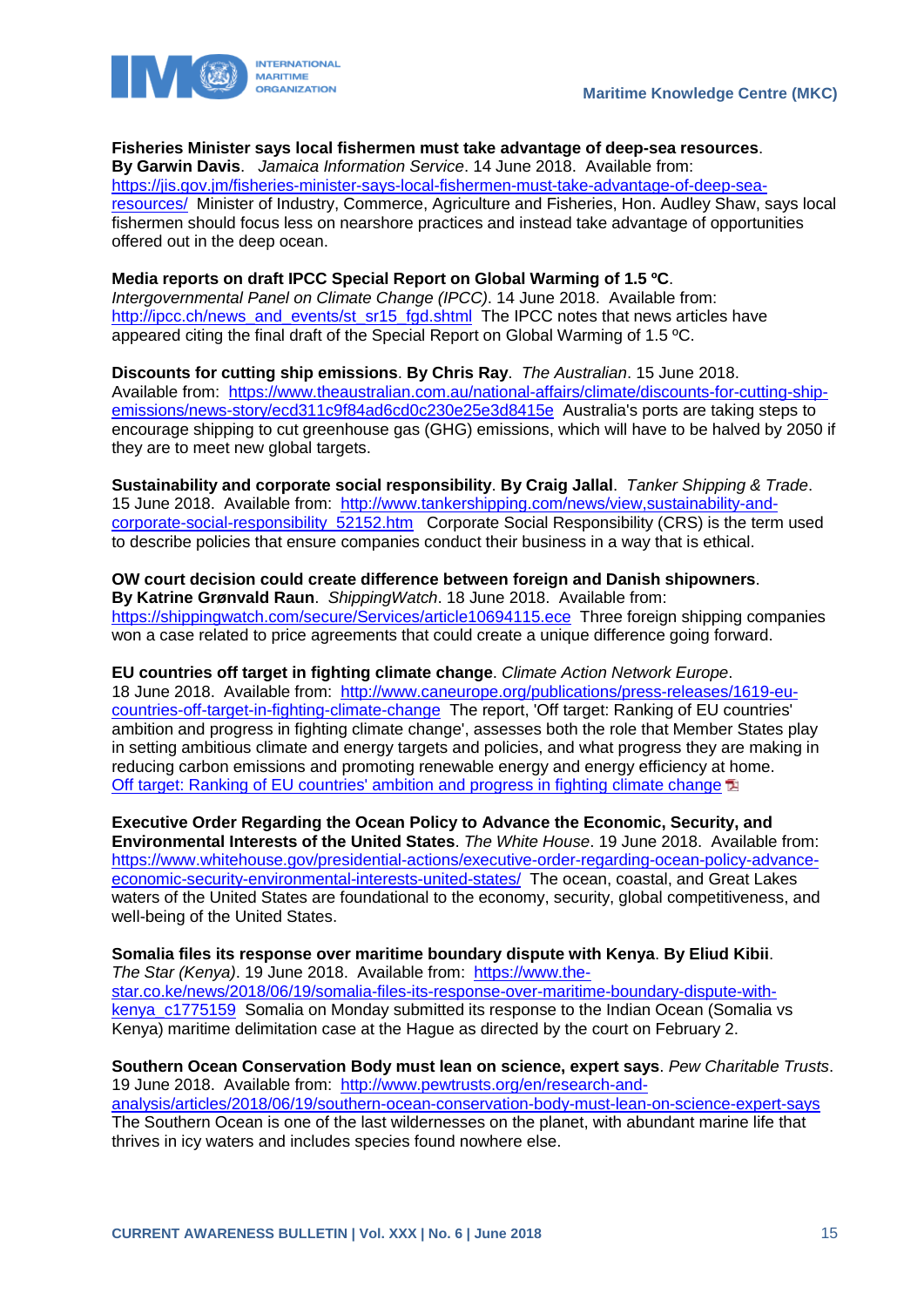#### **Chinese versus western influence in South Pacific maritime** . **By Michael Grey**.

*Seatrade Maritime News*. 20 June 2018. Available from: [http://www.seatrade](http://www.seatrade-maritime.com/news/asia/chinese-versus-western-influence-in-south-pacific-maritime.html)[maritime.com/news/asia/chinese-versus-western-influence-in-south-pacific-maritime.html](http://www.seatrade-maritime.com/news/asia/chinese-versus-western-influence-in-south-pacific-maritime.html)  They are tiny nation states, which largely depend upon the assistance of their large and prosperous neighbours to help them out with the necessaries of modern life.

#### **Trump drowns ocean protections during National Ocean Month** . **By Chris D'Angelo**.

*Huffington Post UK*. 20 June 2018. Available from: [https://www.huffingtonpost.co.uk/entry/trump](https://www.huffingtonpost.co.uk/entry/trump-ocean-executive-order-national-ocean-month_us_5b2a8ddbe4b0f0b9e9a7e186)[ocean-executive-order-national-ocean-month\\_us\\_5b2a8ddbe4b0f0b9e9a7e186](https://www.huffingtonpost.co.uk/entry/trump-ocean-executive-order-national-ocean-month_us_5b2a8ddbe4b0f0b9e9a7e186) The president revoked an Obama-era order aimed at protecting and restoring ocean and coastal health.

**New roadmap toward healthier and cleaner oceans adopted by UN Environment and European Commission**. *European Commission*. 20 June 2018. Available from: [https://europa.eu/capacity4dev/unep/discussions/new-roadmap-toward-healthier-and-cleaner](https://europa.eu/capacity4dev/unep/discussions/new-roadmap-toward-healthier-and-cleaner-oceans-adopted-un-environment-and-european)[oceans-adopted-un-environment-and-european](https://europa.eu/capacity4dev/unep/discussions/new-roadmap-toward-healthier-and-cleaner-oceans-adopted-un-environment-and-european) Today, UN Environment and the European Commission agreed to deepen their cooperation through the 2018 Oceans Roadmap 2.0, addressing in particular the threats of pollution and marine litter, in line with UN Environment and EC international commitments and the implementation of ocean related Sustainable Development Goals.

**Ukraine - Fines for Dirty Ballast Water - Further Update**. *West of England P&I Club*. 20 June 2018. Available from: [https://www.westpandi.com/Publications/News/ukraine---fines-for](https://www.westpandi.com/Publications/News/ukraine---fines-for-dirty-ballast-water---further-update/)[dirty-ballast-water---further-update/](https://www.westpandi.com/Publications/News/ukraine---fines-for-dirty-ballast-water---further-update/) The Club has published a number of articles previously on the situation in the Ukraine regarding access to vessels for ecological inspectors to check certification and take samples of segregated ballast water for analysis, and the imposition of fines where it is alleged that contaminated ballast water has been discharged.

**'It's 2018 and deemed acceptable to treat human beings like cargo'**. **By Sorcha Pollak**. *Irish Times*. 20 June 2018. Available from: [https://www.irishtimes.com/news/ireland/irish-news/it-s-](https://www.irishtimes.com/news/ireland/irish-news/it-s-2018-and-deemed-acceptable-to-treat-human-beings-like-cargo-1.3537164)[2018-and-deemed-acceptable-to-treat-human-beings-like-cargo-1.3537164](https://www.irishtimes.com/news/ireland/irish-news/it-s-2018-and-deemed-acceptable-to-treat-human-beings-like-cargo-1.3537164) Ireland must raise its "humanitarian voice" and call for an urgent solution to European political dispute around asylum procedures and the resettlement of refugees, an Irish nurse aboard a search and rescue ship in the Mediterranean has said.

**Our ocean - our future**. *Gard*. 21 June 2018. Available from:

<http://www.gard.no/web/updates/content/25728167/our-ocean-our-future>On 7-8 June 2018, Rolf Thore Roppestad, CEO of Gard, and Live Jacob Sydness, Gard's newly hired Manager for Sustainable Business, participated in the launch of the UN Global Compact Action Platform for Sustainable Ocean Business at the UN Headquarters in New York City.

**Paris meeting offers opportunity for leadership on high-seas agreement**. **By Liz Karan**.

*EurActiv*. 21 June 2018. Available from: [https://www.euractiv.com/section/energy](https://www.euractiv.com/section/energy-environment/opinion/paris-meeting-offers-opportunity-for-leadership-on-high-seas-agreement/)[environment/opinion/paris-meeting-offers-opportunity-for-leadership-on-high-seas-agreement/](https://www.euractiv.com/section/energy-environment/opinion/paris-meeting-offers-opportunity-for-leadership-on-high-seas-agreement/) Today (21 June) in Paris, government officials from France, Monaco, Spain, and the European Union will join civil society representatives to take another step toward a critical goal—developing an international treaty to protect the high seas.

**Foreign Secretary announces UK strategy to protect world's oceans**. *UK Government*. 22 June 2018. Available from: [https://www.gov.uk/government/news/foreign-secretary-announces](https://www.gov.uk/government/news/foreign-secretary-announces-uk-strategy-to-protect-worlds-oceans)[uk-strategy-to-protect-worlds-oceans](https://www.gov.uk/government/news/foreign-secretary-announces-uk-strategy-to-protect-worlds-oceans) The Foreign Secretary Boris Johnson has today [22 June] unveiled an ambitious plan to bring together all of the Government's international oceans work under a single strategy for the first time.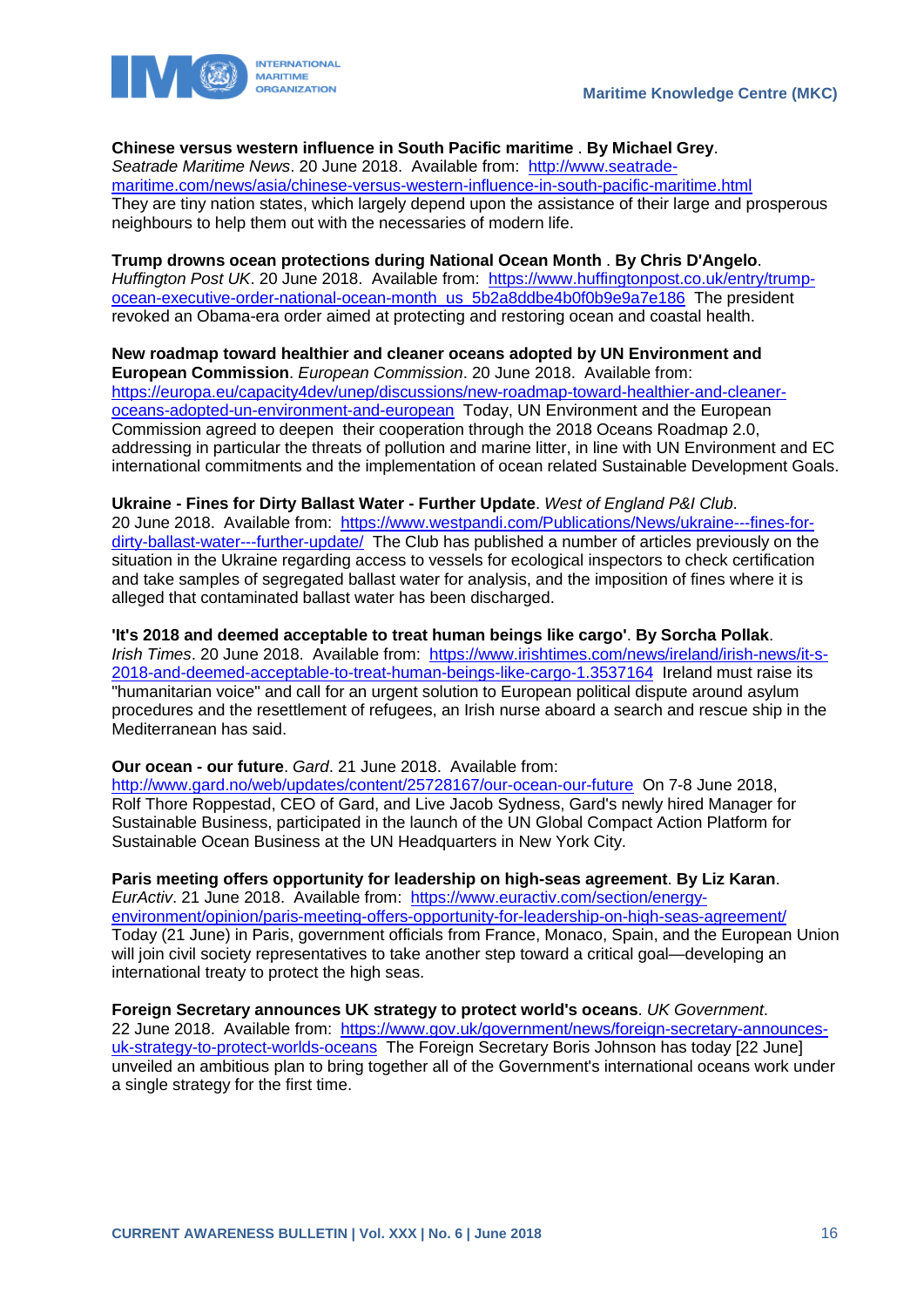

**The Government of Canada takes immediate action to protect endangered whales through the Oceans Protection Plan**. *Government of Canada*. 22 June 2018. Available from:

<https://bit.ly/2JYZFgV> Canada has the longest coastline in the world, serving as home to rich biodiversity and precious ecosystems.

#### **World Bank supports Grenada's transition to a resilient and blue economy**.

*Government of Grenada*. 25 June 2018. Available from:

[http://www.gov.gd/egov/news/2018/jun18/25\\_06\\_18/item\\_1/world-bank-supports-grenada-transition](http://www.gov.gd/egov/news/2018/jun18/25_06_18/item_1/world-bank-supports-grenada-transition-resilent-blue-economy.html)[resilent-blue-economy.html](http://www.gov.gd/egov/news/2018/jun18/25_06_18/item_1/world-bank-supports-grenada-transition-resilent-blue-economy.html) The World Bank's Board of Executive Directors approved a US\$30 million Development Policy Credit to support Grenada in strengthening its climate and fiscal resilience and helping the country transition to a blue economy.

**Southeast Asian countries zero in on marine protection in Bali meeting**. **By Ni Komang Erviani**. *Jakarta Post*. 26 June 2018. Available from: [http://www.thejakartapost.com/news/2018/06/26/southeast-asian-countries-zero-in-on-marine](http://www.thejakartapost.com/news/2018/06/26/southeast-asian-countries-zero-in-on-marine-protection-in-bali-meeting.html)[protection-in-bali-meeting.html](http://www.thejakartapost.com/news/2018/06/26/southeast-asian-countries-zero-in-on-marine-protection-in-bali-meeting.html) Delegates from Southeast Asian countries are sharing their experiences in implementing marine environment protection conventions set by the International Maritime Organization (IMO) in a three-day high level meeting in Bali.

**Indonesia names captain, three officials as suspects in deadly ferry disaster**. *Reuters*. 26 June 2018. Available from: [https://www.reuters.com/article/us-indonesia-ferry/indonesia-names](https://www.reuters.com/article/us-indonesia-ferry/indonesia-names-captain-three-officials-as-suspects-in-deadly-ferry-disaster-idUSKBN1JM0FF)[captain-three-officials-as-suspects-in-deadly-ferry-disaster-idUSKBN1JM0FF](https://www.reuters.com/article/us-indonesia-ferry/indonesia-names-captain-three-officials-as-suspects-in-deadly-ferry-disaster-idUSKBN1JM0FF) Indonesian police have named four people as suspects in a criminal probe into the sinking of an overloaded ferry on a volcanic lake in which it is believed some 200 people died.

**Council conclusions on the revision of the European Union Maritime Security Strategy (EUMSS) Action Plan**. *Council of the European Union*. 26 June 2018. Available from: <http://data.consilium.europa.eu/doc/document/ST-10494-2018-INIT/en/pdf> L This Action Plan updates and revises the European Union Maritime Security Strategy (EUMSS) Action Plan, dated 16 December 2014.

**€566 billion and growing: the EU blue economy is thriving**. *European Commission*. 27 June 2018. Available from: [https://ec.europa.eu/maritimeaffairs/content/%E2%82%AC566](https://ec.europa.eu/maritimeaffairs/content/%E2%82%AC566-billion-and-growing-eu-blue-economy-thriving_en) billion-and-growing-eu-blue-economy-thriving en European Commissioner for Environment, Maritime Affairs and Fisheries, Karmenu Vella, said: "The EU's blue economy is consistently growing over the last decade and the potential for the future is promising." [2018 Annual Economic Report on EU Blue Economy](https://ec.europa.eu/maritimeaffairs/sites/maritimeaffairs/files/2018-annual-economic-report-on-blue-economy_en.pdf)

**Leaked final government draft of UN 1.5C climate report - annotated**. **By Karl Mathiesen, Megan Darby, and Soila Apparicio**. *Climate Home News*. 27 June 2018. Available from: [http://www.climatechangenews.com/2018/06/27/new-leaked-draft-of-un-1-5c-climate-report-in-full](http://www.climatechangenews.com/2018/06/27/new-leaked-draft-of-un-1-5c-climate-report-in-full-and-annotated/)[and-annotated/](http://www.climatechangenews.com/2018/06/27/new-leaked-draft-of-un-1-5c-climate-report-in-full-and-annotated/) The 2015 Paris climate deal outlined two distinct goals: Holding the increase in the global average temperature to well below 2C above pre-industrial levels and pursuing efforts to limit the temperature increase to 1.5C above pre-industrial levels, recognising that this would significantly reduce the risks and impacts of climate change.

**European Council, 28-29/06/2018: Main results**. *Council of the European Union*. 28 June 2018. Available from: <http://www.consilium.europa.eu/en/meetings/european-council/2018/06/28-29/> The European Council on Thursday 28 June focused on migration. [Conclusions](http://www.consilium.europa.eu/media/35936/28-euco-final-conclusions-en.pdf) Infographic - [Migration flows: Eastern, Central, and Western Mediterranean routes](http://www.consilium.europa.eu/en/infographics/eastern-and-central-mediterranean-routes-09-2017/) 

.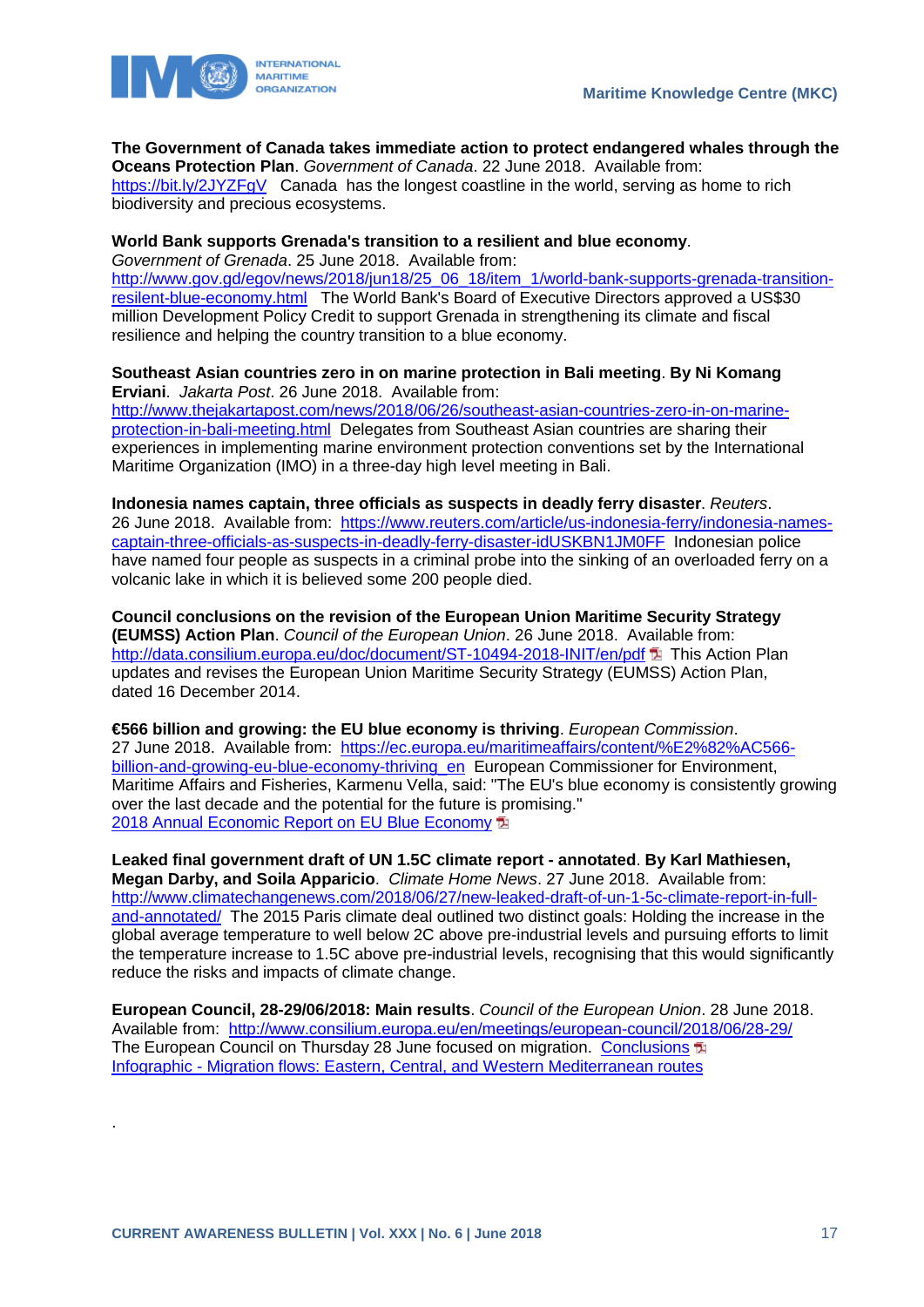

# <span id="page-18-0"></span>*MARINE TECHNOLOGY*

**Fit scrubbers and ballast water management systems now or later? By Craig Jallal**. *Tanker Shipping & Trade*. 30 May 2018. Available from: [http://www.tankershipping.com/news/view,fit-scrubbers-and-ballast-water-management-systems](http://www.tankershipping.com/news/view,fit-scrubbers-and-ballast-water-management-systems-now-or-later_51969.htm)[now-or-later\\_51969.htm](http://www.tankershipping.com/news/view,fit-scrubbers-and-ballast-water-management-systems-now-or-later_51969.htm) **Den** Only 7.1% of the global fleet has been fitted with ballast water management systems, and only 300 vessels or 0.3% of the global fleet are known to be fitted with SOx scrubbers.

**ClassNK releases guidelines for concept design of Automated Operation/Autonomous Operation of ships**. *ClassNK*. 1 June 2018. Available from: https://www.classnk.or.jp/hp/en/hp\_news.aspx?id=2921&type=press\_release&layout=1\_These guidelines incorporate basic elements on concept design safety for automated ship operation systems.

**CMA CGM collaborates with a startup, Shone, to embed artificial intelligence on board ships**. *CMA CGM*. 4 June 2018. Available from: [http://www.cma-cgm.com/news/2060/cma-cgm](http://www.cma-cgm.com/news/2060/cma-cgm-collaborates-with-a-startup-shone-to-embed-artificial-intelligence-on-board-ships)[collaborates-with-a-startup-shone-to-embed-artificial-intelligence-on-board-ships](http://www.cma-cgm.com/news/2060/cma-cgm-collaborates-with-a-startup-shone-to-embed-artificial-intelligence-on-board-ships) The CMA CGM Group, a leading worldwide shipping Group, is pleased to announce its collaboration, since the beginning of the year, with Shone, a San Francisco-based startup that is specializing in the use of artificial intelligence for maritime transportation.

**Airbus collaborates with Wilhelmsen to develop unmanned aircraft systems for maritime deliveries**. *Airbus*. 5 June 2018. Available from: [http://www.airbus.com/newsroom/press](http://www.airbus.com/newsroom/press-releases/en/2018/06/airbus-collaborates-with-wilhelmsen-to-develop-unmanned-aircraft.html)[releases/en/2018/06/airbus-collaborates-with-wilhelmsen-to-develop-unmanned-aircraft.html](http://www.airbus.com/newsroom/press-releases/en/2018/06/airbus-collaborates-with-wilhelmsen-to-develop-unmanned-aircraft.html) Airbus and Wilhelmsen Ships Service have entered into a strategic collaboration to drive the development of an end-to-end service for safe deliveries of parcels with an unmanned aircraft system (UAS), in the maritime industry.

**IMO 2020: China COSCO Shipping to test scrubbers**. *Ship & Bunker*. 6 June 2018. Available from: [https://shipandbunker.com/news/apac/476424-imo-2020-china-cosco-shipping-to](https://shipandbunker.com/news/apac/476424-imo-2020-china-cosco-shipping-to-test-scrubbers)[test-scrubbers](https://shipandbunker.com/news/apac/476424-imo-2020-china-cosco-shipping-to-test-scrubbers) Mitsubishi Heavy Industries, Ltd (MHI) Monday says it has partnered with China COSCO Shipping for a demonstration test of its rectangular scrubber.

**Shipyard aims to print components within one year**. **By Niklas Krigslund**. *ShippingWatch*. 7 June 2018. Available from: <https://shippingwatch.com/secure/carriers/article10654069.ece> A US shipbuilder aims to print finished parts for ships within the upcoming year by using a 3D printing technology with the potential to change the ship building industry.

**Autonomous ships should comply with COLREGs, says The Nautical Institute**. *Nautical Institute*. 7 June 2018. Available from:

<https://www.nautinst.org/en/Media/press/index.cfm/autocolregs>All vessels, regardless of whether they are autonomous or not, should comply with the COLREGs, said Captain Ghulam Hussain FNI, head of The Nautical Institute's delegation to the IMO as the debate into MASS started in earnest at the IMO.

**Analysing a new age of autonomous vessels**. **By Natasha Brown**. *Government Europa*. 7 June 2018. Available from: [https://www.governmenteuropa.eu/analysing-autonomous](https://www.governmenteuropa.eu/analysing-autonomous-vessels/88131/)[vessels/88131/](https://www.governmenteuropa.eu/analysing-autonomous-vessels/88131/) With a myriad of emergent new technologies on the horizon of the maritime industry, such as autonomous vessels, it is vital that regulations are established to ensure the safety, security and efficiency of a new generation of ships.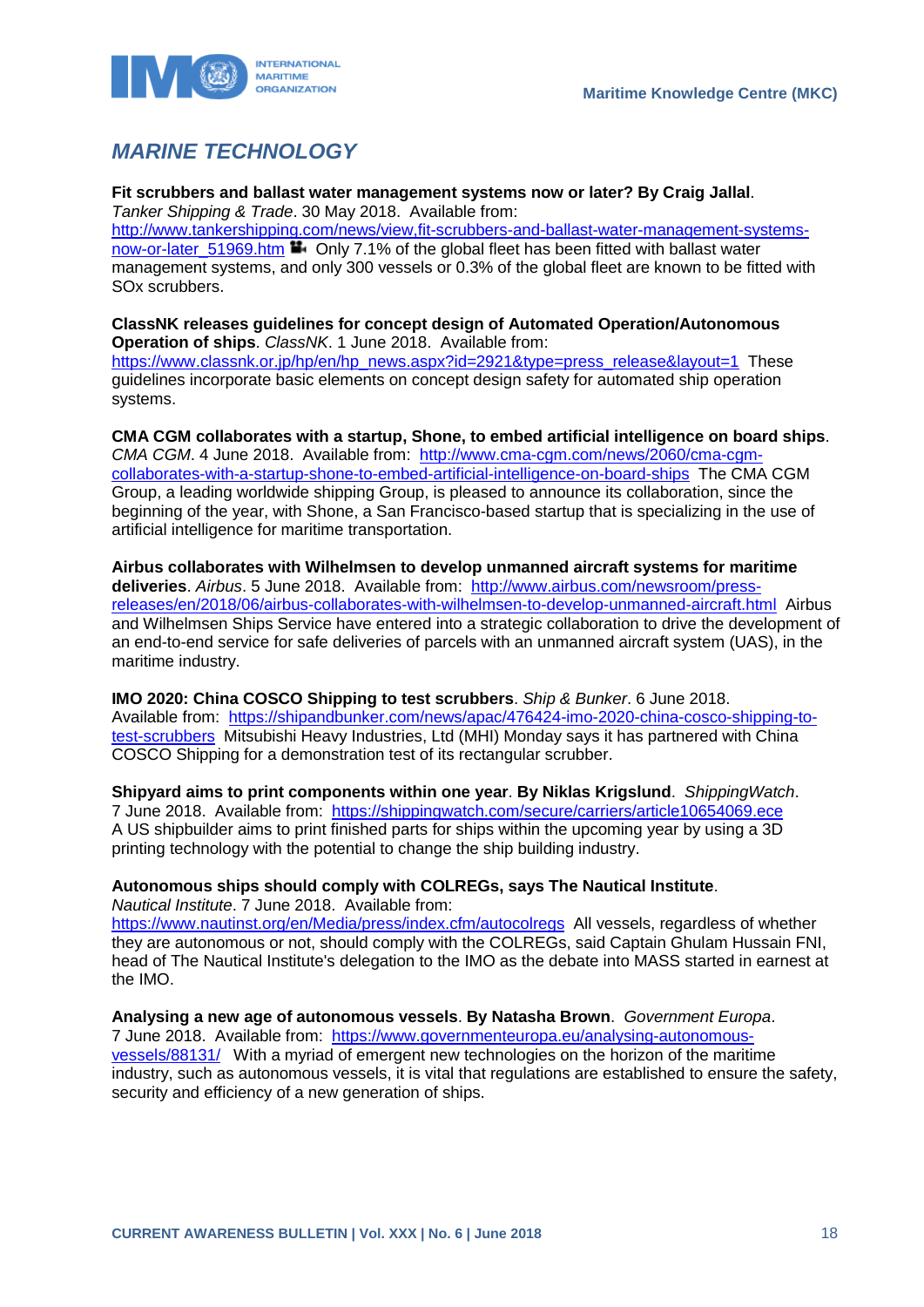

.

**Navis launches new module of loading computer MACS3 for ship navigation in Polar waters**. *Hellenic Shipping News*. 19 June 2018. Available from:

[https://www.hellenicshippingnews.com/navis-launches-new-module-of-loading-computer-macs3-for](https://www.hellenicshippingnews.com/navis-launches-new-module-of-loading-computer-macs3-for-ship-navigation-in-polar-waters/)[ship-navigation-in-polar-waters/](https://www.hellenicshippingnews.com/navis-launches-new-module-of-loading-computer-macs3-for-ship-navigation-in-polar-waters/) When navigating through polar waters, additional hazards such as ice accumulation and low temperatures that can affect a ship's stability must be taken into consideration, according to the International Maritime Organization's (IMO) International Code for Ships Operating in Polar Waters (Polar Code).

**Maersk says batteries could be deployed on container ships by 2020**. **By Stas Margaronis**. *American Journal of Transportation (AJOT)*. 27 June 2018. Available from:

[https://www.ajot.com/insights/full/ai-maersk-says-batteries-could-be-deployed-on-container-ships-by-](https://www.ajot.com/insights/full/ai-maersk-says-batteries-could-be-deployed-on-container-ships-by-2020)[2020](https://www.ajot.com/insights/full/ai-maersk-says-batteries-could-be-deployed-on-container-ships-by-2020) Andrew McIntosh, senior innovation manager technical innovation for A.P. Moller Maersk, told conferees at the Electric and Hybrid Marine Expo in Amsterdam that "lower battery costs and higher fuel costs related to cleaner marine fuel requirements could make the business case for batteries by 2020."

### <span id="page-19-0"></span>*MARITIME EDUCATION & TRAINING*

**Marina scrambles to avoid EU's withdrawal of competency recognition**. *Manila Bulletin*. 8 June 2018. Available from: [https://business.mb.com.ph/2018/06/08/marina-scrambles-to-avoid](https://business.mb.com.ph/2018/06/08/marina-scrambles-to-avoid-eus-withdrawal-of-competency-recognition/)[eus-withdrawal-of-competency-recognition/](https://business.mb.com.ph/2018/06/08/marina-scrambles-to-avoid-eus-withdrawal-of-competency-recognition/) The Maritime Industry Authority (Marina) is scrambling to avoid EU's withdrawal of recognition of Philippine competency by addressing gaps and deficiencies in the country's maritime education amid a declining deployment overseas of Filipino seafarers.

**Maritime Industry launches major youth employment initiative**. *Seafarers' International Union of Canada*. 12 June 2018. Available from: [https://www.seafarers.ca/maritime-industry-launches-major](https://www.seafarers.ca/maritime-industry-launches-major-youth-employment-initiative/)[youth-employment-initiative/](https://www.seafarers.ca/maritime-industry-launches-major-youth-employment-initiative/) The Seafarers' Training Institute, in partnership with the Seafarers International Union (SIU) of Canada, Algoma Central Corporation, Canadian Steamship Lines (CSL) and Groupe Desgangés have launched a national hiring initiative aimed at recruiting, training and retaining youth for Canada's growing merchant marine.

**When guinea pigs sail... New project trains youngsters to take to the sea**. **By Dave Chambers**. *Times Live (South Africa)*. 14 June 2018. Available from: [https://www.timeslive.co.za/news/south](https://www.timeslive.co.za/news/south-africa/2018-06-14-when-guinea-pigs-sail-new-project-trains-youngsters-to-take-to-the-sea/)[africa/2018-06-14-when-guinea-pigs-sail-new-project-trains-youngsters-to-take-to-the-sea/](https://www.timeslive.co.za/news/south-africa/2018-06-14-when-guinea-pigs-sail-new-project-trains-youngsters-to-take-to-the-sea/) When the *SA Agulhas* reaches Cape Town on Thursday' it won't just bring with it a welter of fresh data on the Agulhas current and its role in climate change.

**Global knowledge to benefit Jamaican shipping industry**. *The Gleaner (Jamaica)*. 19 June 2018. Available from: [http://jamaica-gleaner.com/article/shipping/20180619/global-knowledge-benefit](http://jamaica-gleaner.com/article/shipping/20180619/global-knowledge-benefit-jamaican-shipping-industry)[jamaican-shipping-industry](http://jamaica-gleaner.com/article/shipping/20180619/global-knowledge-benefit-jamaican-shipping-industry) "The knowledge I gained from studying at the World Maritime University (WMU) will benefit the wider Jamaican shipping industry," reflects Maritime Authority of Jamaica (MAJ) employee Abigail Bryan, who has successfully completed an MSc in Maritime Affairs, specialising in Maritime Education Training.

**Cadets successfully complete maritime training**. **By Abria Cooper**. *Freeport News (The Bahamas)*. 19 June 2018. Available from: [http://thefreeportnews.com/news/local/cadets](http://thefreeportnews.com/news/local/cadets-successfully-complete-maritime-training/)[successfully-complete-maritime-training/](http://thefreeportnews.com/news/local/cadets-successfully-complete-maritime-training/) The Bahamas Maritime Cadet Corps (BMCC) recently hosted its Annual Certificate presentation ceremony at Geneva's Place, where 25 cadets received their certificates of completion.

**Regional training in Kenya**. *International Tanker Owners Pollution Federation Limited (ITOPF)*. 19 June 2018. Available from: [http://www.itopf.com/news-events/news/article/regional-training-in](http://www.itopf.com/news-events/news/article/regional-training-in-kenya/)[kenya/](http://www.itopf.com/news-events/news/article/regional-training-in-kenya/) ITOPF was invited to deliver regional training on oil pollution preparedness, response and cooperation for eastern African countries in Nairobi, Kenya from 5th-8th June.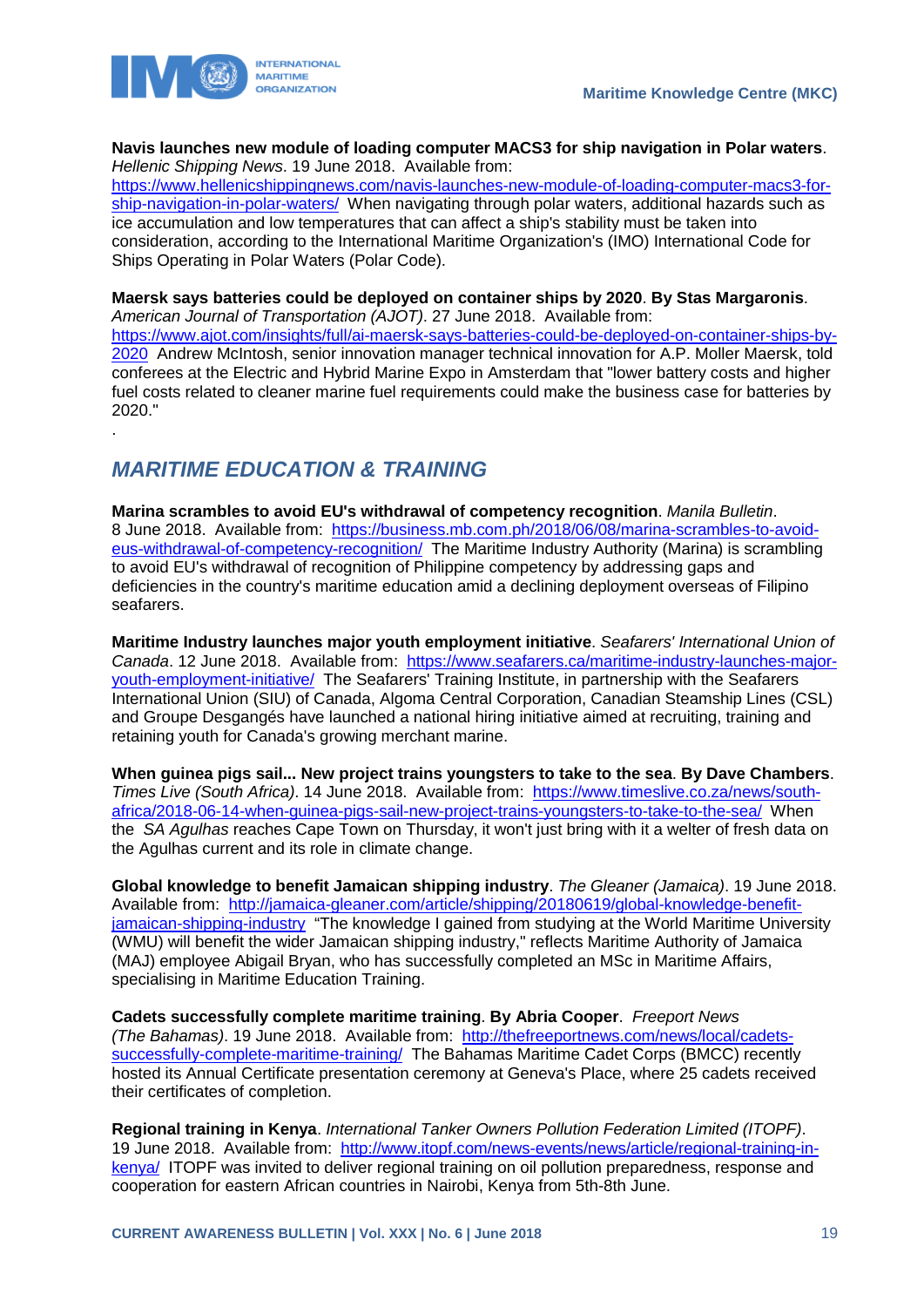

#### **Seafarers need familiarisation training to prevent accidents**. **By Martyn Wingrove**.

*Marine Electronics & Communications*. 25 June 2018. Available from: [http://www.marinemec.com/news/view,seafarers-need-familiarisation-training-to-prevent](http://www.marinemec.com/news/view,seafarers-need-familiarisation-training-to-prevent-accidents_52234.htm)accidents 52234.htm Familiarisation training is far less costly than causing a maritime accident or having a ship detained in port, which could occur if crew are not provided with the correct training.

**Ground-breaking seafarer welfare training programme launched by ITF Seafarers' Trust and World Maritime University**. *World Maritime University (WMU)*. 25 June 2018. Available from: [https://www.wmu.se/news/ground-breaking-seafarer-welfare-training-programme-launched-itf](https://www.wmu.se/news/ground-breaking-seafarer-welfare-training-programme-launched-itf-seafarers-trust-and-world)[seafarers-trust-and-world](https://www.wmu.se/news/ground-breaking-seafarer-welfare-training-programme-launched-itf-seafarers-trust-and-world) The ITF Seafarers' Trust and the World Maritime University have announced a new seafarer welfare training programme designed to equip maritime professionals with key skills and knowledge to support the welfare of seafarers.

### <span id="page-20-0"></span>*MARITIME SAFETY*

**Marshall Islands aims to resolve shipping industry's safety concerns**. *Marshall Islands Registry*. 31 May 2018. Available from: <https://bit.ly/2tYzigT> The Republic of the Marshall Islands (RMI) has submitted a paper to the IMO Intersessional Working Group (ISWG) on the consistent implementation of the 2020 global fuel oil sulphur standard under MARPOL Annex VI.

**Probe finds self-igniting charcoal sparked two boxship cargo fires**. **By Adam Corbett**. *TradeWinds*. 11 June 2018. Available from: [http://www.tradewindsnews.com/liner/1508175/probe](http://www.tradewindsnews.com/liner/1508175/probe-finds-self-igniting-charcoal-sparked-two-boxship-cargo-fires)[finds-self-igniting-charcoal-sparked-two-boxship-cargo-fires](http://www.tradewindsnews.com/liner/1508175/probe-finds-self-igniting-charcoal-sparked-two-boxship-cargo-fires) **T**. The self-ignition of charcoal cargoes that had been certified as safe was responsible for fires on two separate boxships, an accident probe has found.

**Three Marine Safety Alerts - High levels of hydrogen sulfide gas; water slides aboard commercial vessels; Gulf Coast vessels and blended fuel oils**. *US Coast Guard Maritime Commons*. 11 June 2018. Available from: <https://bit.ly/2ubKlCP> The Office of Investigations and Analysis issued three Marine Safety Alerts to warn mariners of several potentially dangerous conditions that vessel owners, operators, and captains should be on the lookout for.

**Safety in the fishing industry: providing insight into a global safety challenge**. *Lloyd's Register Foundation*. 12 June 2018. Available from: [http://www.lrfoundation.org.uk/news/2018/safety-in-the](http://www.lrfoundation.org.uk/news/2018/safety-in-the-fishing-industry-providing-insight-into-a-global-safety-challenge.aspx)[fishing-industry-providing-insight-into-a-global-safety-challenge.aspx](http://www.lrfoundation.org.uk/news/2018/safety-in-the-fishing-industry-providing-insight-into-a-global-safety-challenge.aspx) Fishing is one of the world's most dangerous occupations.

**Can a lithium-ion battery fire be put out on a vessel? By John De Roche**. *Government Europa*. 13 June 2018. Available from: [https://www.governmenteuropa.eu/lithium-ion-battery-fire](https://www.governmenteuropa.eu/lithium-ion-battery-fire-vessel/88384/)[vessel/88384/](https://www.governmenteuropa.eu/lithium-ion-battery-fire-vessel/88384/) Of all the threats that universally scare ship captains the most, sinking is probably at the top of the list.

**Safety on the sea: innovation in the maritime sector**. *Government Europa*. 18 June 2018. Available from: <https://www.governmenteuropa.eu/safety-innovation-maritime-sector/88572/> Intelligent awareness (IA) systems are set to become the next generation of digital technologies to revolutionise the maritime sector, and are expected to enhance safety through the utilisation of sensors, high-resolution displays and intelligent software.

**New initiatives to enhance safety at sea in Singapore**. *Maritime and Port Authority of Singapore*  20 June 2018. Available from: [https://www.mpa.gov.sg/web/portal/home/media-centre/news](https://www.mpa.gov.sg/web/portal/home/media-centre/news-releases/detail/131c9f9b-46a5-44c2-b219-315e41bf7763)[releases/detail/131c9f9b-46a5-44c2-b219-315e41bf7763](https://www.mpa.gov.sg/web/portal/home/media-centre/news-releases/detail/131c9f9b-46a5-44c2-b219-315e41bf7763) The Maritime and Port Authority of Singapore (MPA) will be embarking on several new initiatives as part of continued efforts to enhance safety at sea, especially in the Port of Singapore.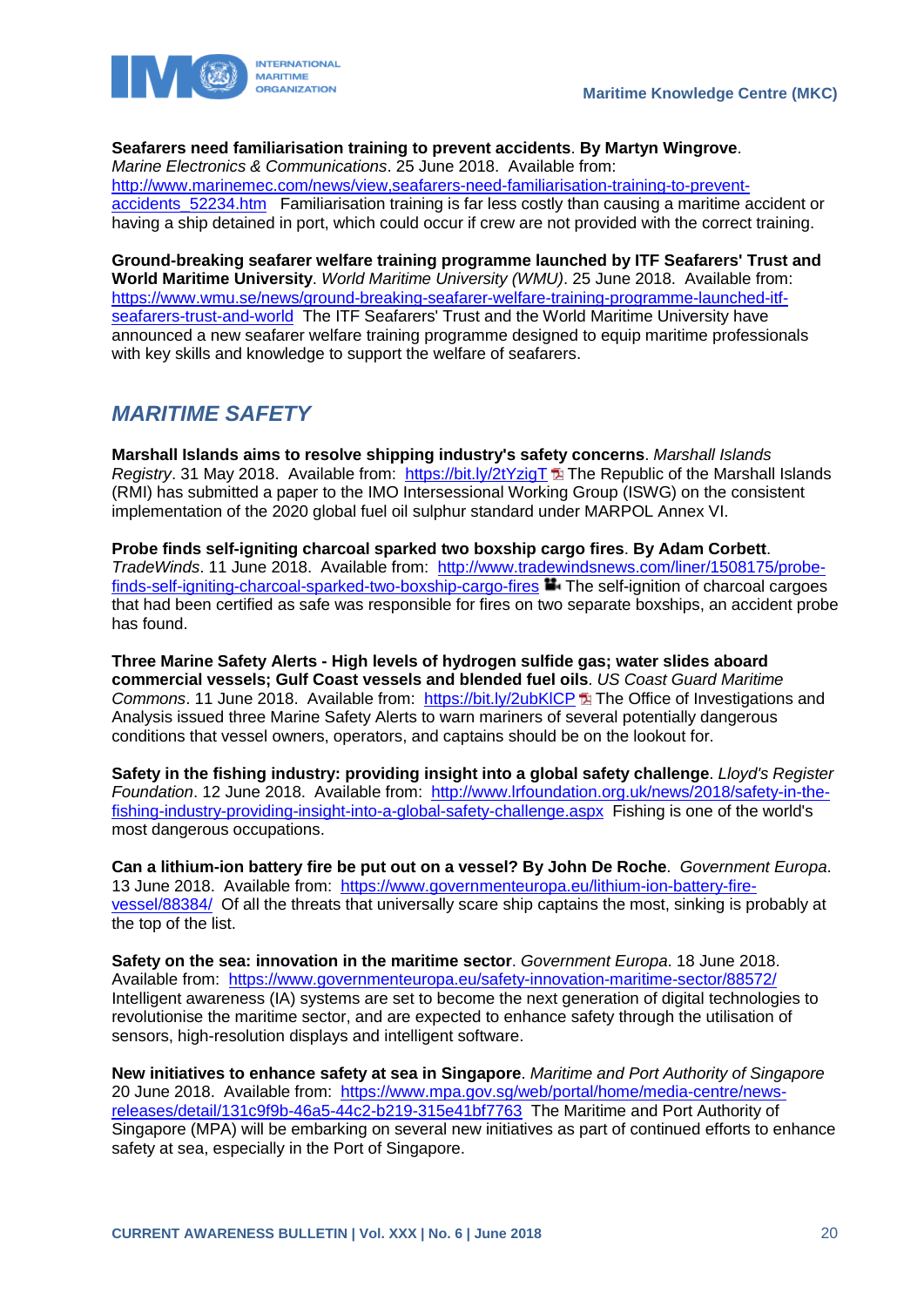

**Locating containers lost from** *YM Efficiency*. *Australian Maritime Safety Authority (AMSA)*. 22 June 2018. Available from: [https://www.amsa.gov.au/marine-environment/incidents-and](https://www.amsa.gov.au/marine-environment/incidents-and-exercises/locating-containers-lost-ym-efficiency)[exercises/locating-containers-lost-ym-efficiency](https://www.amsa.gov.au/marine-environment/incidents-and-exercises/locating-containers-lost-ym-efficiency) A subsea search for the missing containers from the *YM Efficiency* will begin in the next few days as soon as weather conditions allow.

**Crack discovered on '***SSL Kolkata***' container ship**. *Safety4Sea*. 26 June 2018. Available from: <https://safety4sea.com/crack-discovered-on-ssl-kolkata-container-ship/>This discovery changed the plans of the team as they decided to empty the ship of the containers and the fuel before towing it to a port, local media inform.

# <span id="page-21-0"></span>*MARITIME SECURITY*

**Maritime workers blame FG for attacks on vessels**. **By Yusuf Babalola**. *Leadership (Nigeria)*. 31 May 2018. Available from: [https://leadership.ng/2018/05/31/maritime-workers-blame-fg-for](https://leadership.ng/2018/05/31/maritime-workers-blame-fg-for-attacks-on-vessels/)[attacks-on-vessels/](https://leadership.ng/2018/05/31/maritime-workers-blame-fg-for-attacks-on-vessels/) Irked by unabated attacks on vessels at berth by sea robbers, the apex maritime union body in the nation's seaports, Maritime Workers Union of Nigeria (MWUN), has blamed the federal government for the attacks.

**Algeria seizes 700kg of cocaine on container ship**. *BBC News*. 31 May 2018. Available from: <https://www.bbc.co.uk/news/world-africa-44305875>The vessel was carrying frozen meat from Brazil and had previously docked in Valencia, Spain.

**Shared vision of India-Indonesia maritime cooperation in the Indo-Pacific**. *Government of India*. 30 May 2018. Available from: [http://www.pmindia.gov.in/en/news\\_updates/shared-vision-of-india](http://www.pmindia.gov.in/en/news_updates/shared-vision-of-india-indonesia-maritime-cooperation-in-the-indo-pacific/)[indonesia-maritime-cooperation-in-the-indo-pacific/](http://www.pmindia.gov.in/en/news_updates/shared-vision-of-india-indonesia-maritime-cooperation-in-the-indo-pacific/) During the official visit of the Prime Minister of India to the Republic of Indonesia on 29-30 May 2018, President of Indonesia, H.E Mr. Joko Widodo, and H.E. Shri Narendra Modi discussed the Shared Vision of the two countries on Maritime Cooperation in the Indo-Pacific.

**France, China, others collaborate with Nigeria Navy in curbing maritime crimes on Gulf of Guinea**. **By Chiemelie Ezeobi**. *This Day (Nigeria)*. 30 May 2018. Available from: [https://www.thisdaylive.com/index.php/2018/05/30/france-china-others-collaborate-with-nigeria-navy](https://www.thisdaylive.com/index.php/2018/05/30/france-china-others-collaborate-with-nigeria-navy-in-curbing-maritime-crimes-on-gulf-of-guinea/)[in-curbing-maritime-crimes-on-gulf-of-guinea/](https://www.thisdaylive.com/index.php/2018/05/30/france-china-others-collaborate-with-nigeria-navy-in-curbing-maritime-crimes-on-gulf-of-guinea/) As part of moves to curb incidences of maritime crimes on the Gulf of Guinea (GOG) waters, especially piracy and sea robbery, the Nigerian Navy Wednesday launched a collaboration with France, China, Portugal and three other African navies.

**US helps tighten Guyana maritime's port security; international compliance jumps to 84 percent**. **By Denis Chabrol**. *Demerara Waves (Guyana)*. 1 June 2018. Available from: [http://demerarawaves.com/2018/06/01/us-helps-tighten-guyana-maritimes-port-security-international](http://demerarawaves.com/2018/06/01/us-helps-tighten-guyana-maritimes-port-security-international-compliance-jumps-to-84-percent/)[compliance-jumps-to-84-percent/](http://demerarawaves.com/2018/06/01/us-helps-tighten-guyana-maritimes-port-security-international-compliance-jumps-to-84-percent/) The United States (US) on Friday said it has so far spent more than US\$100,000 to help Guyana tighten its maritime port security, resulting in increased compliance with the International Shipping and Port Security (ISPS) code that helps minimise terrorist threats.

#### **Defence chiefs, experts call for closer partnerships in maritime security**. **By Nur Asyiqin Mohamad Salleh**. *Straits Times*. 2 June 2018. Available from:

[https://www.straitstimes.com/singapore/defence-chiefs-experts-call-for-closer-partnerships-in](https://www.straitstimes.com/singapore/defence-chiefs-experts-call-for-closer-partnerships-in-maritime-security)[maritime-security](https://www.straitstimes.com/singapore/defence-chiefs-experts-call-for-closer-partnerships-in-maritime-security) A panel of defence chiefs and experts on Saturday (June 2) called for countries in the region to build closer partnerships at sea, with a Chinese delegate adding that her country and Asean should make use of the current tranquility and stability in the South China Sea to boost cooperation.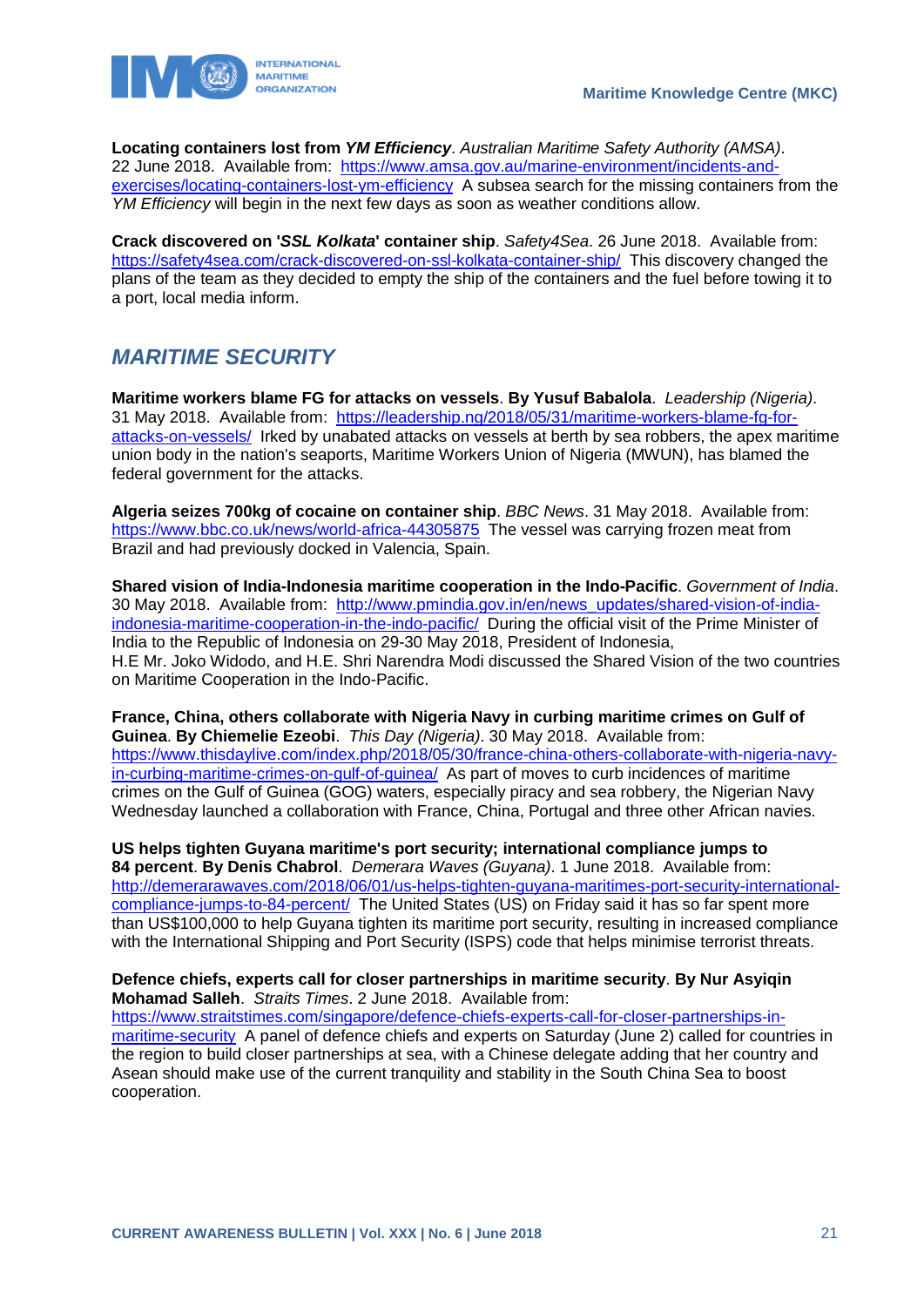



**New ABS model offers quantitative cyber risk assessment for marine assets**. *ABS (American Bureau of Shipping)*. 5 June 2018. Available from: [https://ww2.eagle.org/en/news/press-room/new](https://ww2.eagle.org/en/news/press-room/new-abs-model-offers-quantitative-cyber-risk-assessment-for-marine-assets.html)[abs-model-offers-quantitative-cyber-risk-assessment-for-marine-assets.html](https://ww2.eagle.org/en/news/press-room/new-abs-model-offers-quantitative-cyber-risk-assessment-for-marine-assets.html) ABS today announced its successful development of a groundbreaking new methodology to measure cyber security risk associated with operational technology, providing marine and offshore clients a calculated risk index for vessels, fleets and facilities.

**U.N. aid boat attacked off Yemen: port authority**. **By Stephanie Nebehay and Mohammed Ghobari**. *Reuters*. 4 June 2018. Available from: [https://www.reuters.com/article/us-yemen-security](https://www.reuters.com/article/us-yemen-security-un/u-n-aid-boat-attacked-off-yemen-port-authority-idUSKCN1J01VI)[un/u-n-aid-boat-attacked-off-yemen-port-authority-idUSKCN1J01VI](https://www.reuters.com/article/us-yemen-security-un/u-n-aid-boat-attacked-off-yemen-port-authority-idUSKCN1J01VI) Unidentified forces attacked a U.N. aid vessel off the main Yemeni port of Hodeidah at the weekend and started a fire in the engine room, port authorities said on Monday.

**Nigeria-Denmark move to curb insecurity, corruption in the maritime sector**. **By Sheriff Bona**. *Today (Nigeria)*. 6 June 2018. Available from: [https://www.today.ng/news/nigeria/nigeria-denmark](https://www.today.ng/news/nigeria/nigeria-denmark-move-curb-insecurity-corruption-maritime-sector-120178)[move-curb-insecurity-corruption-maritime-sector-120178](https://www.today.ng/news/nigeria/nigeria-denmark-move-curb-insecurity-corruption-maritime-sector-120178) Minister of Foreign Affairs, Geoffrey Onyeama, has disclosed the readiness of Denmark to collaborate with Nigeria in stemming the tide

#### **Naval policing of maritime corridor deters pirate attacks**. **By Ramola Talwar Badam**. *The National (United Arab Emirates)*. 7 June 2018. Available from: <https://www.thenational.ae/uae/naval-policing-of-maritime-corridor-deters-pirate-attacks-1.737793> A secure corridor patrolled last year by naval warships in the Gulf of Aden and Bab Al Mandeb has been effective in curbing attacks on shipping.

**Ship hack 'risks chaos in English Channel'**. **By Leo Kelion**. *BBC News*. 7 June 2018. Available from: <https://www.bbc.co.uk/news/amp/technology-44397872>Ken Munro has suggested that the vulnerability could be exploited to block the English Channel.

**Hacking, tracking, stealing and sinking ships**. **By Ken Munro**. *Pen Test Partners LLP*. 4 June 2018. Available from: [https://www.pentestpartners.com/security-blog/hacking-tracking](https://www.pentestpartners.com/security-blog/hacking-tracking-stealing-and-sinking-ships/)[stealing-and-sinking-ships/](https://www.pentestpartners.com/security-blog/hacking-tracking-stealing-and-sinking-ships/) At Infosecurity Europe this year, we demonstrated multiple methods to interrupt the shipping industry, several of which haven't been demonstrated in public before, to our knowledge.

**Illegal, unreported and unregulated fishing must be addressed: Moceica**. **By Selita Bolanavanua**. *Fiji Sun Online*. 13 June 2018. Available from: [http://fijisun.com.fj/2018/06/13/illegal-unreported-and-unregulated-fishing-must-be-addressed](http://fijisun.com.fj/2018/06/13/illegal-unreported-and-unregulated-fishing-must-be-addressed-moceica/)[moceica/](http://fijisun.com.fj/2018/06/13/illegal-unreported-and-unregulated-fishing-must-be-addressed-moceica/) Illegal, Unreported and Unregulated fishing (IUU) activity is a maritime security challenge

**Indonesia's chance to advocate maritime security issues on the Security Council**. **By Pandu Utama Manggala**. *The Diplomat*. 13 June 2018. Available from: [https://thediplomat.com/2018/06/indonesias-chance-to-advocate-maritime-security-issues-on-the](https://thediplomat.com/2018/06/indonesias-chance-to-advocate-maritime-security-issues-on-the-security-council/)[security-council/](https://thediplomat.com/2018/06/indonesias-chance-to-advocate-maritime-security-issues-on-the-security-council/) At the United Nations (UN) Plenary Meeting on June 8, 2018, Indonesia managed to get 144 votes from 190 countries, securing a non-permanent seat on the Security Council

**Why 50,000 ships are so vulnerable to cyberattacks**. **By Keith Martin and Rory Hopcraft**. *The Conversation*. 13 June 2018. Available from: [https://theconversation.com/why-50-000-ships](https://theconversation.com/why-50-000-ships-are-so-vulnerable-to-cyberattacks-98041)[are-so-vulnerable-to-cyberattacks-98041](https://theconversation.com/why-50-000-ships-are-so-vulnerable-to-cyberattacks-98041) The 50,000 ships sailing the sea at any one time have joined an ever-expanding list of objects that can be hacked.

**How sub-Sahara African countries deal with maritime crime**. *Safety4Sea*. 21 June 2018. Available from: <https://safety4sea.com/how-sub-sahara-african-countries-deal-with-maritime-crime/> The new edition of Stable Seas Maritime Security Index is released, attempting to measure and map good maritime governance around sub-Saharan Africa.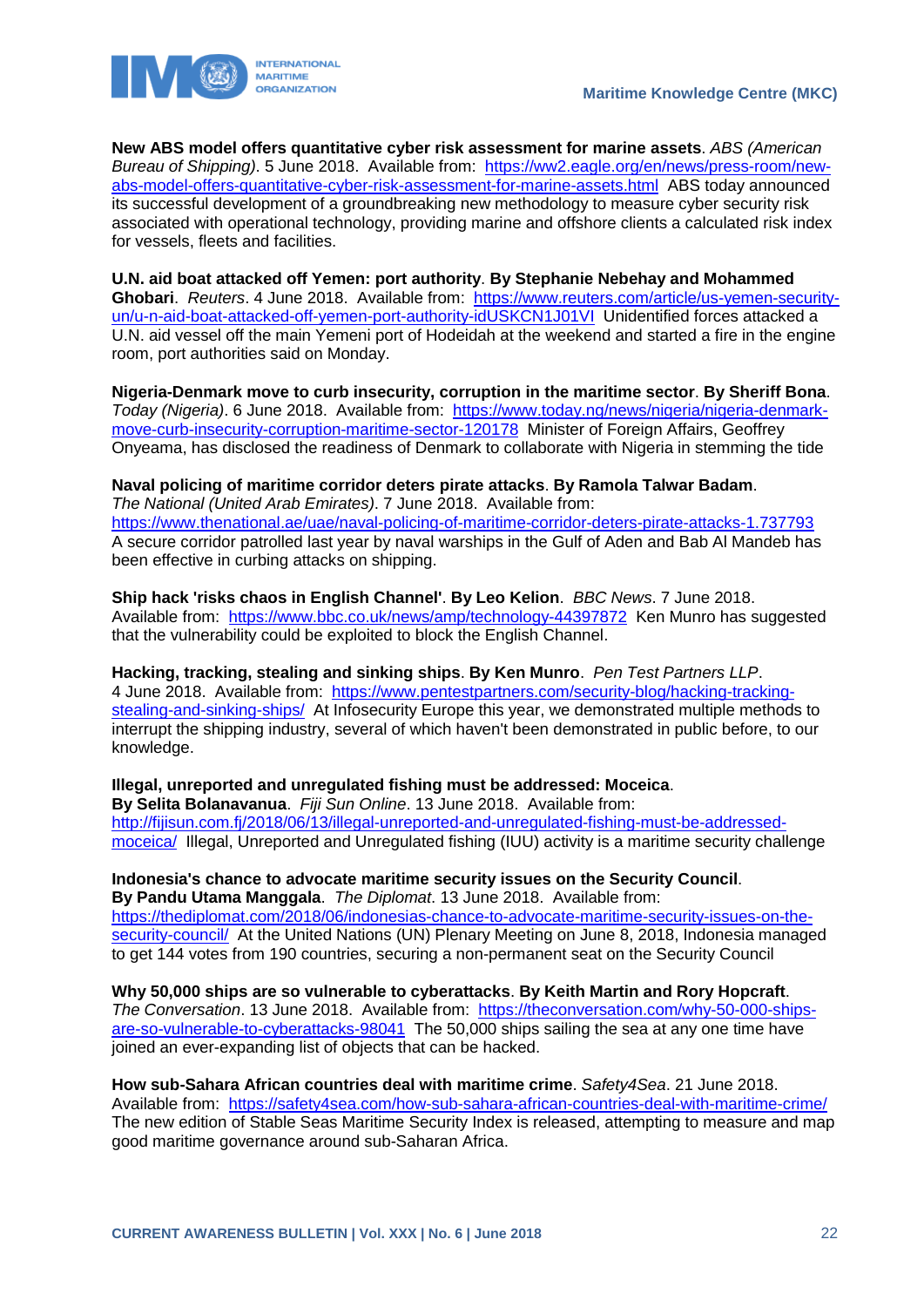

**Maritime security: EU revises its action plan**. *Council of the European Union*. 26 June 2018. Available from: [http://www.consilium.europa.eu/en/press/press-releases/2018/06/26/maritime](http://www.consilium.europa.eu/en/press/press-releases/2018/06/26/maritime-security-eu-revises-its-action-plan/)[security-eu-revises-its-action-plan/](http://www.consilium.europa.eu/en/press/press-releases/2018/06/26/maritime-security-eu-revises-its-action-plan/) 90% of the EU's external trade and 40% of its internal trade is transported by sea.

**Council conclusions on the revision of the European Union Maritime Security Strategy (EUMSS) Action Plan**. *Council of the European Union*. 26 June 2018. Available from: <http://data.consilium.europa.eu/doc/document/ST-10494-2018-INIT/en/pdf> ta This Action Plan updates and revises the European Union Maritime Security Strategy (EUMSS) Action Plan, dated 16 December 2014.

**Shipping industry launches new security resources for world fleet**. *International Chamber of Shipping (ICS)*. 28 June 2018. Available from: [http://www.ics-shipping.org/news/press](http://www.ics-shipping.org/news/press-releases/2018/06/28/shipping-industry-launches-new-security-resources-for-world-fleet)[releases/2018/06/28/shipping-industry-launches-new-security-resources-for-world-fleet](http://www.ics-shipping.org/news/press-releases/2018/06/28/shipping-industry-launches-new-security-resources-for-world-fleet) International shipping industry organisations, with military support, have launched a new website dedicated to providing comprehensive maritime security guidance to companies and mariners. [Maritime Global Security](https://www.maritimeglobalsecurity.org/)

### <span id="page-23-0"></span>*MIGRANTS*

**On the high seas, a fruitless wait for an unwanted minority**. *Straits Times*. 31 May 2018. Available from: [https://www.straitstimes.com/asia/se-asia/on-the-high-seas-a-fruitless-wait-for-an](https://www.straitstimes.com/asia/se-asia/on-the-high-seas-a-fruitless-wait-for-an-unwanted-minority)[unwanted-minority](https://www.straitstimes.com/asia/se-asia/on-the-high-seas-a-fruitless-wait-for-an-unwanted-minority) For nearly a week this month (May), the *Phoenix*, a search-and-rescue boat run by a Malta-based charity group, had scoured the Andaman Sea for Rohingya Muslims fleeing persecution in Myanmar in rickety boats.

**At least 48 migrants dead after boat sinks off Tunisian coast**. **By Tarek Amara**. *Reuters*. 3 June 2018. Available from: [https://www.reuters.com/article/us-europe-migrants-tunisia/at-least-46](https://www.reuters.com/article/us-europe-migrants-tunisia/at-least-46-migrants-dead-after-boat-sinks-off-tunisian-coast-idUSKCN1IZ0F7) [migrants-dead-after-boat-sinks-off-tunisian-coast-idUSKCN1IZ0F7](https://www.reuters.com/article/us-europe-migrants-tunisia/at-least-46-migrants-dead-after-boat-sinks-off-tunisian-coast-idUSKCN1IZ0F7) At least 48 migrants were killed when their boat sank off Tunisia's coast and 67 others were rescued by the coast guard, officials said on Sunday, one of the worst migrant boat accidents in recent years.

**IOM very concerned after tragic sinking of migrant boat off Tunisian coast**. *International Organization for Migration (IOM)*. 5 June 2018. Available from: [http://www.iom.int/news/iom-very](http://www.iom.int/news/iom-very-concerned-after-tragic-sinking-migrant-boat-tunisian-coast)[concerned-after-tragic-sinking-migrant-boat-tunisian-coast](http://www.iom.int/news/iom-very-concerned-after-tragic-sinking-migrant-boat-tunisian-coast) Sixty-eight survivors, at least one hundred dead and missing migrants off Kerkennah-Sfax, Tunisia - this is the provisional report of the night of Saturday to Sunday, 3 June, when some 180 migrants undertook an uncertain crossing to European coasts on a fragile and overloaded craft.

**Ill-equipped to deal with new influx, Spain leaves migrants to their fate**. **By Jesús A.Cañas and María Martín**. *El País (Spain)*. 6 June 2018. Available from: [https://elpais.com/elpais/2018/06/06/inenglish/1528272838\\_829155.html S](https://elpais.com/elpais/2018/06/06/inenglish/1528272838_829155.html)upport associations criticize lack of planning by authorities despite reports warning of rise in arrivals.

**IOM Saddened as nearly 50 Migrants Drown on Yemen's Shores, Others Still Missing**. *International Organization for Migration (IOM)*. 6 June 2018. Available from: <https://www.iom.int/news/iom-saddened-46-migrants-drown-yemens-shores-16-still-missing> Tragedy struck migrants trying to cross from the Horn of Africa to find employment in Yemen and the Gulf, when their vessel capsized in high waves as it approached its destination in the early hours of 6 June.

**The world's deadliest migration route continues to take lives**. **By Louise Miner and Annelise Borges**. *Euronews*. 7 June 2018. Available from: [http://www.euronews.com/2018/06/07/the-world](http://www.euronews.com/2018/06/07/the-world-s-deadliest-migration-route-continues-to-take-lives)[s-deadliest-migration-route-continues-to-take-lives](http://www.euronews.com/2018/06/07/the-world-s-deadliest-migration-route-continues-to-take-lives) **On Sunday, a boat sank off the east coast of** Tunisia, killing around 48 people.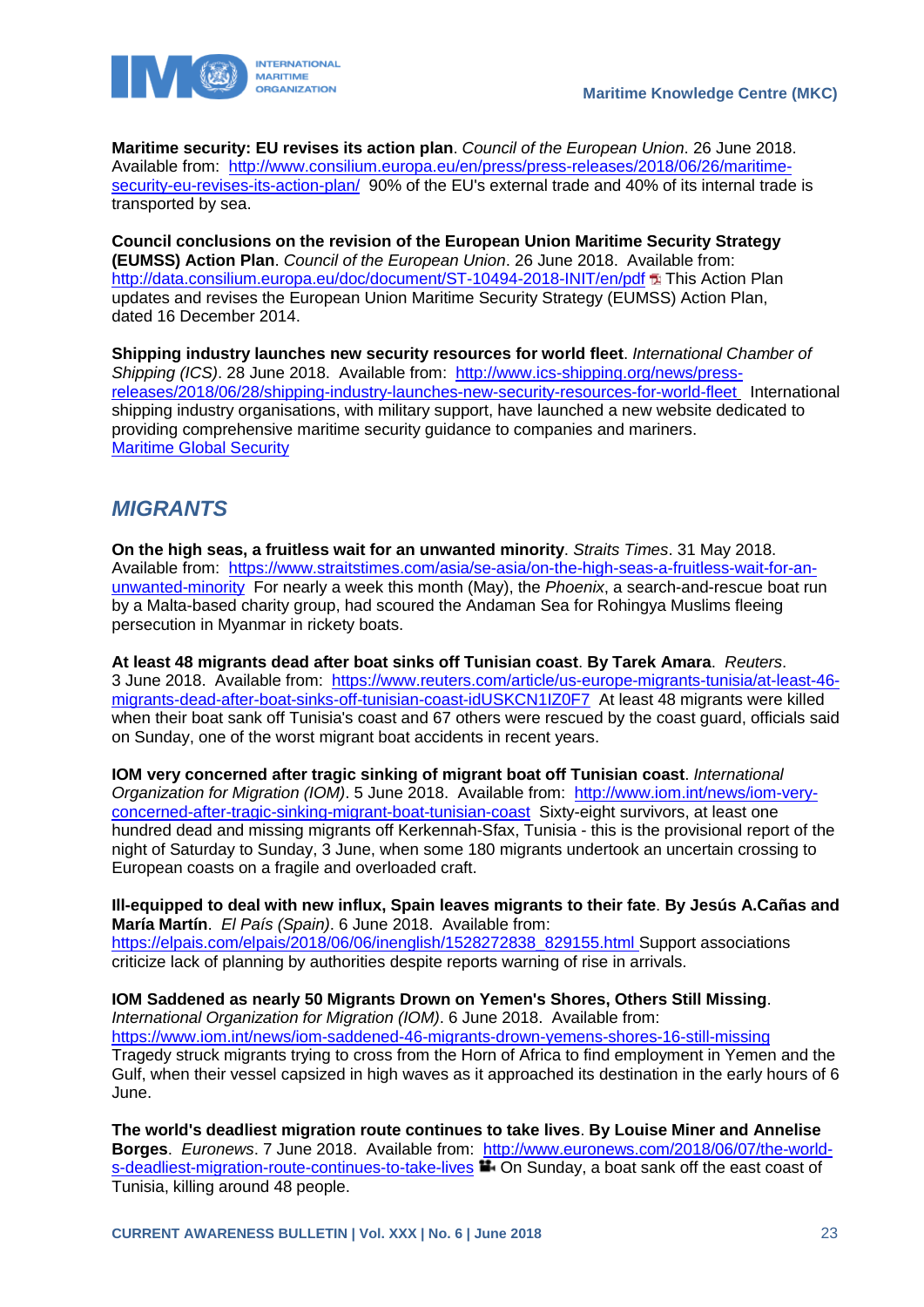

#### **Mediterranean migrant arrivals reach 33,400 in 2018; Deaths reach 785**. *International Organization for Migration (IOM)*. 8 June 2018. Available from:

<https://www.iom.int/news/mediterranean-migrant-arrivals-reach-33400-2018-deaths-reach-785>

IOM reports that 33,400 migrants and refugees entered Europe by sea as of 6 June 2018. So far this month, 1,190 arrivals to Italy, Greece and Spain have been recorded, the majority of which arrived in Spain (47% of total European arrivals).

#### **UNHCR: Bring** *Aquarius* **passengers to land, deal with wider issues later**. *United Nations High Commissioner for Refugees (UNHCR)*. 11 June 2018. Available from:

[http://www.unhcr.org/uk/news/press/2018/6/5b1e49aa4/unhcr-bring-aquarius-passengers-land-deal](http://www.unhcr.org/uk/news/press/2018/6/5b1e49aa4/unhcr-bring-aquarius-passengers-land-deal-wider-issues-later.html)[wider-issues-later.html](http://www.unhcr.org/uk/news/press/2018/6/5b1e49aa4/unhcr-bring-aquarius-passengers-land-deal-wider-issues-later.html) UNHCR today appealed to concerned governments to allow the immediate disembarkation of hundreds of people stranded in the Mediterranean since Saturday aboard a rescue ship, the *Aquarius*.

**Italy cries victory as Spain opens port to rescued migrants**. **By Steve Scherer and Isla Binnie**. *Reuters*. 11 June 2018. Available from: [https://www.reuters.com/article/us-europe-migrants-italy](https://www.reuters.com/article/us-europe-migrants-italy-malta/eu-u-n-urge-italy-malta-to-let-in-drifting-migrant-ship-idUSKBN1J70YS)[malta/eu-u-n-urge-italy-malta-to-let-in-drifting-migrant-ship-idUSKBN1J70YS](https://www.reuters.com/article/us-europe-migrants-italy-malta/eu-u-n-urge-italy-malta-to-let-in-drifting-migrant-ship-idUSKBN1J70YS) Spain offered on Monday to take in a humanitarian ship stranded in international waters with 629 migrants aboard as Italy and Malta both continued to refuse to let it dock.

#### **Italy and Malta's migration stand-off: your questions answered**. **By Bertrand Borg**. *Times of Malta*. 11 June 2018. Available from:

[https://www.timesofmalta.com/mobile/articles/view/20180611/local/italy-and-maltas-migration-stand](https://www.timesofmalta.com/mobile/articles/view/20180611/local/italy-and-maltas-migration-stand-off-your-questions-answered.681486?ext=html)[off-your-questions-answered.681486?ext=html](https://www.timesofmalta.com/mobile/articles/view/20180611/local/italy-and-maltas-migration-stand-off-your-questions-answered.681486?ext=html) As Spain announced that it would open its ports to the MV Aquarius and give the 600 men, women and children aboard refuge, the ship's captain and crew heaved a sigh of relief and charted a course for Valencia.

#### **Spain to offer "safe port" for '***Aquarius***' migrant rescue ship in Valencia**. *El País (Spain)*. 11 June 2018. Available from:

[https://elpais.com/elpais/2018/06/11/inenglish/1528720717\\_398244.html](https://elpais.com/elpais/2018/06/11/inenglish/1528720717_398244.html) Spanish Prime Minister Pedro Sánchez gave instructions on Monday for Spain to offer a "safe port" to the vessel *Aquarius*, which is currently at sea with more than 600 migrants and refugees on board.

#### **Spain to accept disputed migrant ship** *Aquarius*. **By Guy Hedgecoe and Kevin Connolly**.

*BBC News*. 12 June 2018. Available from: <https://www.bbc.co.uk/news/world-europe-44441386> Pedro Sánchez said he would give "safe harbour" to the *Aquarius* and the 629 people on board, after Italy and Malta both refused to let the ship dock.

#### **IOM Director General welcomes Spain's offer of safe harbour for migrants aboard** *Aquarius*. *International Organization for Migration (IOM)*. 12 June 2018. Available from:

[https://www.iom.int/news/iom-director-general-welcomes-spains-offer-safe-harbour-migrants-aboard](https://www.iom.int/news/iom-director-general-welcomes-spains-offer-safe-harbour-migrants-aboard-aquarius)[aquarius](https://www.iom.int/news/iom-director-general-welcomes-spains-offer-safe-harbour-migrants-aboard-aquarius) IOM has welcomed the decision by Spain to offer a safe harbour to over six hundred migrants – including scores of children and seven pregnant women – who have been waiting aboard a rescue vessel since Sunday (10/06).

#### *Aquarius* **instructed to sail to Spain to reach a port of safety: 629 people rescued in the Mediterranean to be disembarked in Valencia**. *SOS Mediterranee*. 12 June 2018. Available from: [https://sosmediterranee.com/aquarius-instructed-to-sail-to-spain-to-reach-a-port-of-safety-629](https://sosmediterranee.com/aquarius-instructed-to-sail-to-spain-to-reach-a-port-of-safety-629-people-rescued-in-the-mediterranean-to-be-disembarked-in-valencia/) [people-rescued-in-the-mediterranean-to-be-disembarked-in-valencia/](https://sosmediterranee.com/aquarius-instructed-to-sail-to-spain-to-reach-a-port-of-safety-629-people-rescued-in-the-mediterranean-to-be-disembarked-in-valencia/) Following the exchanges with Italian and Spanish maritime authorities during the night of Monday to Tuesday 12 June and after more than 36 hours of standby in the international waters 27 nautical miles away from Malta and 35 nautical miles from Sicily, the *Aquarius* received the official instruction to set sail for the port of Valencia in Spain, indicated as "port of safety" by the competent maritime authorities for the landing of 629 men, women and children rescued at sea off Libya on Saturday 9 June 2018.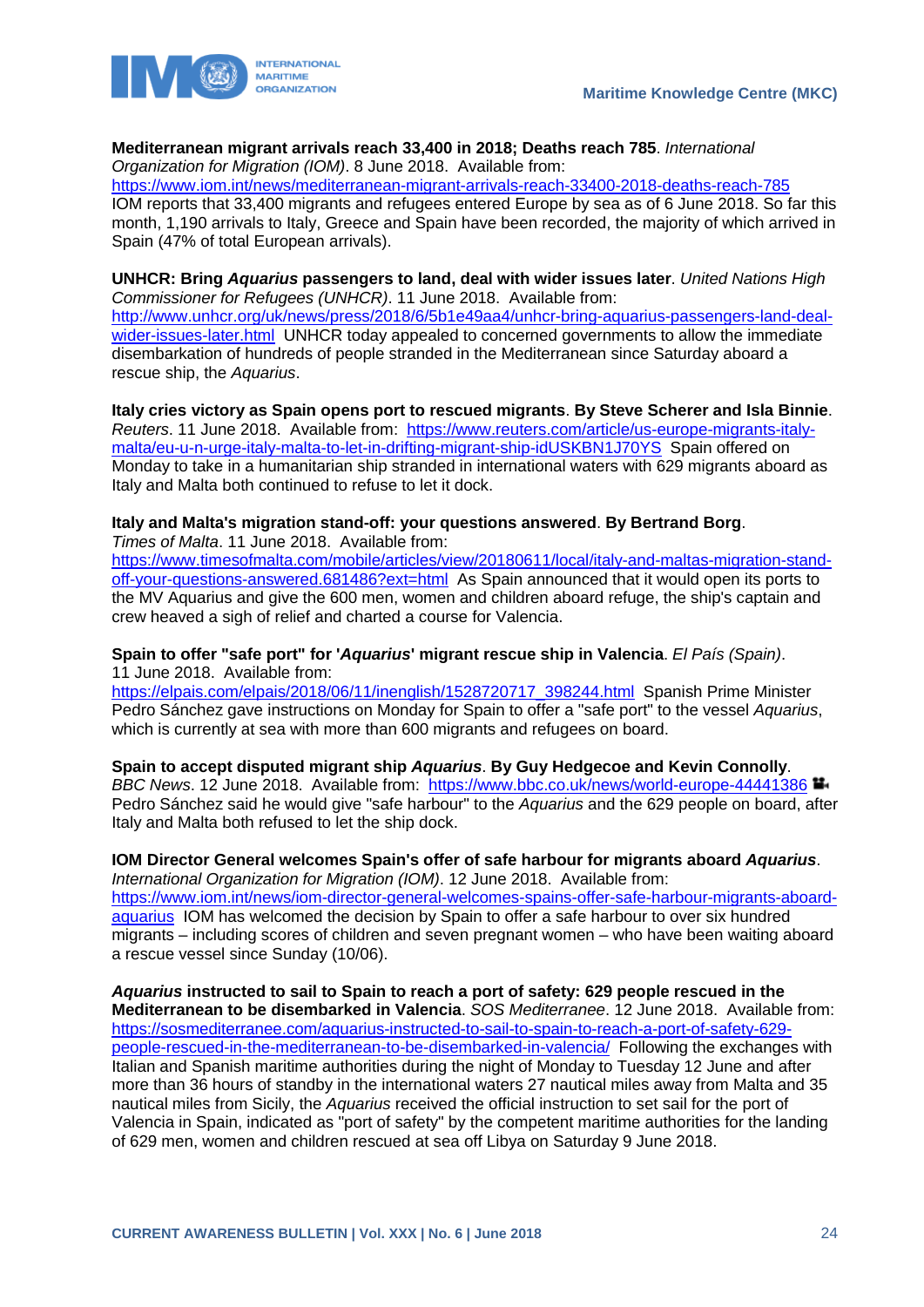

**Migrant arrivals in Europe significantly down despite** *Aquarius* **controversy**. *International Organization for Migration (IOM)*. 12 June 2018. Available from: [https://www.iom.int/news/migrant](https://www.iom.int/news/migrant-arrivals-europe-significantly-down-despite-aquarius-controversy)[arrivals-europe-significantly-down-despite-aquarius-controversy](https://www.iom.int/news/migrant-arrivals-europe-significantly-down-despite-aquarius-controversy) As the *Aquarius* rescue vessel makes the three-day journey to Spain, IOM reports that 35,504 migrants and refugees entered Europe by sea as of Sunday, 10 June 2018.

**By refusing entry to migrant rescue ship, Italy and Malta reveal legal shortcomings**. **By Doris Pundy**. *Deutsche Welle (Germany)*. 12 June 2018. Available from: [http://www.dw.com/en/by-refusing-entry-to-migrant-rescue-ship-italy-and-malta-reveal-legal](http://www.dw.com/en/by-refusing-entry-to-migrant-rescue-ship-italy-and-malta-reveal-legal-shortcomings/a-44186764)[shortcomings/a-44186764](http://www.dw.com/en/by-refusing-entry-to-migrant-rescue-ship-italy-and-malta-reveal-legal-shortcomings/a-44186764) Italy's closure of its ports to a ship carrying migrants rescued at sea may be controversial, but is it illegal?

**Statement of the Chairperson of the African Union Commission on the fate of stranded migrants in the Mediterranean Sea**. *African Union (AU)*. 12 June 2018. Available from: [https://au.int/en/pressreleases/20180612/statement-chairperson-african-union-commission-fate](https://au.int/en/pressreleases/20180612/statement-chairperson-african-union-commission-fate-stranded-migrants)[stranded-migrants](https://au.int/en/pressreleases/20180612/statement-chairperson-african-union-commission-fate-stranded-migrants) The Chairperson of the African Union Commission, Moussa Faki Mahamat, commends the Government of Spain for giving safe harbour to over 600 migrants, including women and children, who were stranded in the Mediterranean Sea since Sunday 10 June 2018.

**Europe's dispute over maritime migration deepens**. *Maritime Executive*. 13 June 2018. Available from: [https://maritime-executive.com/article/europe-s-dispute-over-maritime-migration](https://maritime-executive.com/article/europe-s-dispute-over-maritime-migration-deepens#gs.3pDdrwo)[deepens#gs.3pDdrwo](https://maritime-executive.com/article/europe-s-dispute-over-maritime-migration-deepens#gs.3pDdrwo) On Wednesday, the intra-European dispute over migrant arrivals from Africa deepened with a new war of words between the governments of France and Italy.

**Italy demands Netherlands recall NGO migrant rescue ships**. **By Philip Pullella**. *Reuters*. 16 June 2018. Available from: [https://uk.reuters.com/article/uk-europe-migrants-italy/italy-demands](https://uk.reuters.com/article/uk-europe-migrants-italy/italy-demands-netherlands-recall-ngo-migrant-rescue-ships-idUKKBN1JC0H0)[netherlands-recall-ngo-migrant-rescue-ships-idUKKBN1JC0H0](https://uk.reuters.com/article/uk-europe-migrants-italy/italy-demands-netherlands-recall-ngo-migrant-rescue-ships-idUKKBN1JC0H0) Italy on Saturday demanded that the Netherlands recall two Dutch-flagged migrant rescue ships after one of the non-governmental organisations that operate them called Rome's interior minister a fascist.

**Italy bars two more refugee ships from ports**. **By Chris Stephen**. *The Guardian*. 16 June 2018. Available from: [https://www.theguardian.com/world/2018/jun/16/italy-bars-two-more-refugee-ships](https://www.theguardian.com/world/2018/jun/16/italy-bars-two-more-refugee-ships-from-ports)[from-ports](https://www.theguardian.com/world/2018/jun/16/italy-bars-two-more-refugee-ships-from-ports) Italy's interior minister has sparked a new migration crisis in the Mediterranean by barring two rescue boats from bringing refugees to shore, a week after the *Aquarius* was prevented from docking.

**Mediterranean Migrant Arrivals Reach 40,073 in 2018; Deaths Reach 857**. *International Organization for Migration (IOM)*. 19 June 2018. Available from: <http://www.iom.int/news/mediterranean-migrant-arrivals-reach-40073-2018-deaths-reach-857> IOM reports that 40,073 migrants and refugees entered Europe by sea in the first 24 weeks of 2018.

**Italian rescue boat with over 900 migrants arrives in Sicily**. **By Philip Andrew Churm**. *Euronews*. 19 June 2018. Available from: [http://www.euronews.com/2018/06/19/italian-rescue-boat](http://www.euronews.com/2018/06/19/italian-rescue-boat-with-over-900-migrants-arrives-in-sicily)[with-over-900-migrants-arrives-in-sicily](http://www.euronews.com/2018/06/19/italian-rescue-boat-with-over-900-migrants-arrives-in-sicily) The Italian coast guard ship, *Diciotti*, has arrived in the Sicilian port of Catania with 932 migrants and two bodies on board.

**It's 34,361 and rising: how the List tallies Europe's migrant bodycount**. **By Niamh McIntyre and Mark Rice-Oxley**. *The Guardian*. 20 June 2018. Available from: <https://www.theguardian.com/world/2018/jun/20/the-list-europe-migrant-bodycount>The vast majority of migrants who have died trying to reach Europe have drowned.

#### **Mediterranean Migrant Arrivals Reach 40,944 in 2018; Deaths Reach 960**. *International*

*Organization for Migration (IOM)*. 22 June 2018. Available from: <https://www.iom.int/news/mediterranean-migrant-arrivals-reach-40944-2018-deaths-reach-960>IOM reports that 40,944 migrants and refugees entered Europe by sea through the first 171 days of 2018.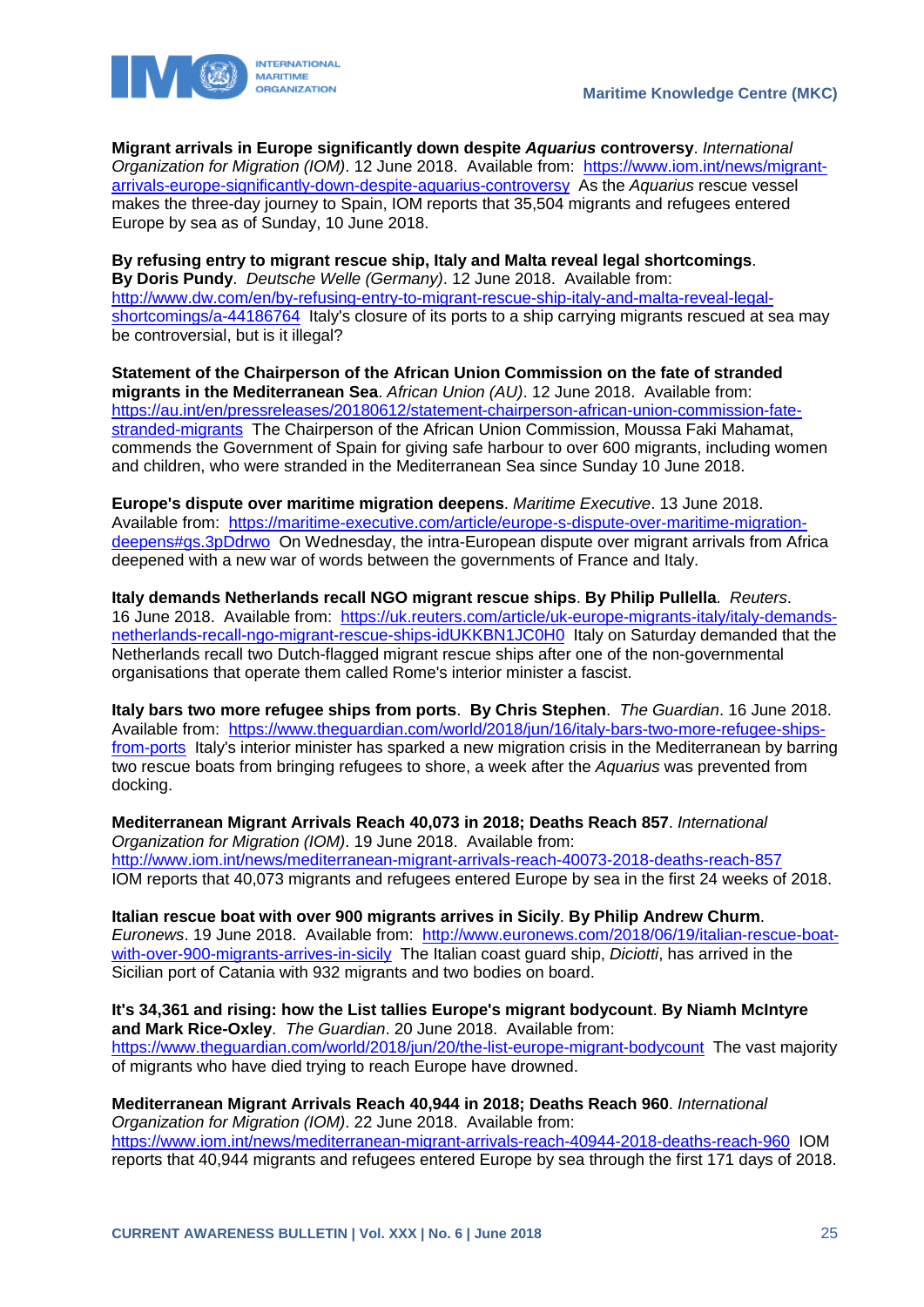

**Spain rescues hundreds of migrants crossing sea to Europe**. **By Philip Whiteside**. *Sky News*. 23 June 2018. Available from: [https://news.sky.com/story/spain-rescues-hundreds-of-migrants](https://news.sky.com/story/spain-rescues-hundreds-of-migrants-crossing-mediterranean-11414277)[crossing-mediterranean-11414277](https://news.sky.com/story/spain-rescues-hundreds-of-migrants-crossing-mediterranean-11414277) **Some 449 people were picked up from 20 dinghies in the** Mediterranean, and 129 people from a wooden raft heading from West Africa to the Canary Islands.

**Migrants on Maersk vessel disembarked safely on Sicily**. **By Ritzau Finans**. *ShippingWatch*. 26 June 2018. Available from: <https://shippingwatch.com/secure/carriers/article10713833.ece> Danish container ship *Alexander Mærsk* has, on the night between Monday and Tuesday, returned more than 100 migrants to land in Pozzallo on Sicily, informs Maersk Group Tuesday morning CET.

**EU migrants: Malta allows migrant ship to dock after EU deal**. *BBC News*. 26 June 2018. Available from: <https://www.bbc.co.uk/news/world-europe-44613344> Malta's PM said the Lifeline would arrive on Wednesday, after his country and seven other EU states agreed to take a share of those on board.

**Mediterranean migrant arrivals reach 42,845 in 2018; Deaths reach 972**. *International Organization for Migration (IOM)*. 26 June 2018. Available from: <https://www.iom.int/news/mediterranean-migrant-arrivals-reach-42845-2018-deaths-reach-972> IOM reports that 42,845 migrants and refugees entered Europe by sea in 2018 through 24 June, with just over 38 per cent arriving in Italy and the remainder divided almost evenly between Greece (30%) and Spain (31%).

#### **Watch: Rescue ship** *Lifeline* **docks, most migrants claim to have escaped torture in Libya**. *Times of Malta*. 27 June 2018. Available from:

[https://www.timesofmalta.com/articles/view/20180627/local/muscat-to-announce-latest](https://www.timesofmalta.com/articles/view/20180627/local/muscat-to-announce-latest-developments-on-migrant-rescue-ship-crisis.682963)[developments-on-migrant-rescue-ship-crisis.682963](https://www.timesofmalta.com/articles/view/20180627/local/muscat-to-announce-latest-developments-on-migrant-rescue-ship-crisis.682963) Eight European Union member states have agreed to jointly distribute 237 migrants aboard a sea-stranded migrant rescue vessel amongst themselves, Prime Minister Joseph Muscat said on Wednesday.

**Libyan coastguard says 100 migrants may have drowned near Tripoli**. **By Ahmed Elumami**. *Reuters*. 29 June 2018. Available from: [https://www.reuters.com/article/us-europe-migrants](https://www.reuters.com/article/us-europe-migrants-libya/libyan-coastguard-says-100-migrants-may-have-drowned-near-tripoli-idUSKBN1JP1AI)[libya/libyan-coastguard-says-100-migrants-may-have-drowned-near-tripoli-idUSKBN1JP1AI](https://www.reuters.com/article/us-europe-migrants-libya/libyan-coastguard-says-100-migrants-may-have-drowned-near-tripoli-idUSKBN1JP1AI) Around 100 people are thought to have drowned from a migrant boat off Libya's western coast, a coastguard official said on Friday.

#### **Mediterranean migrant arrivals reach 44,957 in 2018; Deaths reach 972**. *International*

*Organization for Migration (IOM)*. 29 June 2018. Available from:

<https://www.iom.int/news/mediterranean-migrant-arrivals-reach-44957-2018-deaths-reach-972> IOM reports that 44,957 migrants and refugees entered Europe by sea in 2018 through 27 June, with around 38% arriving in Italy and the remainder divided between Greece (29%) and Spain (33%).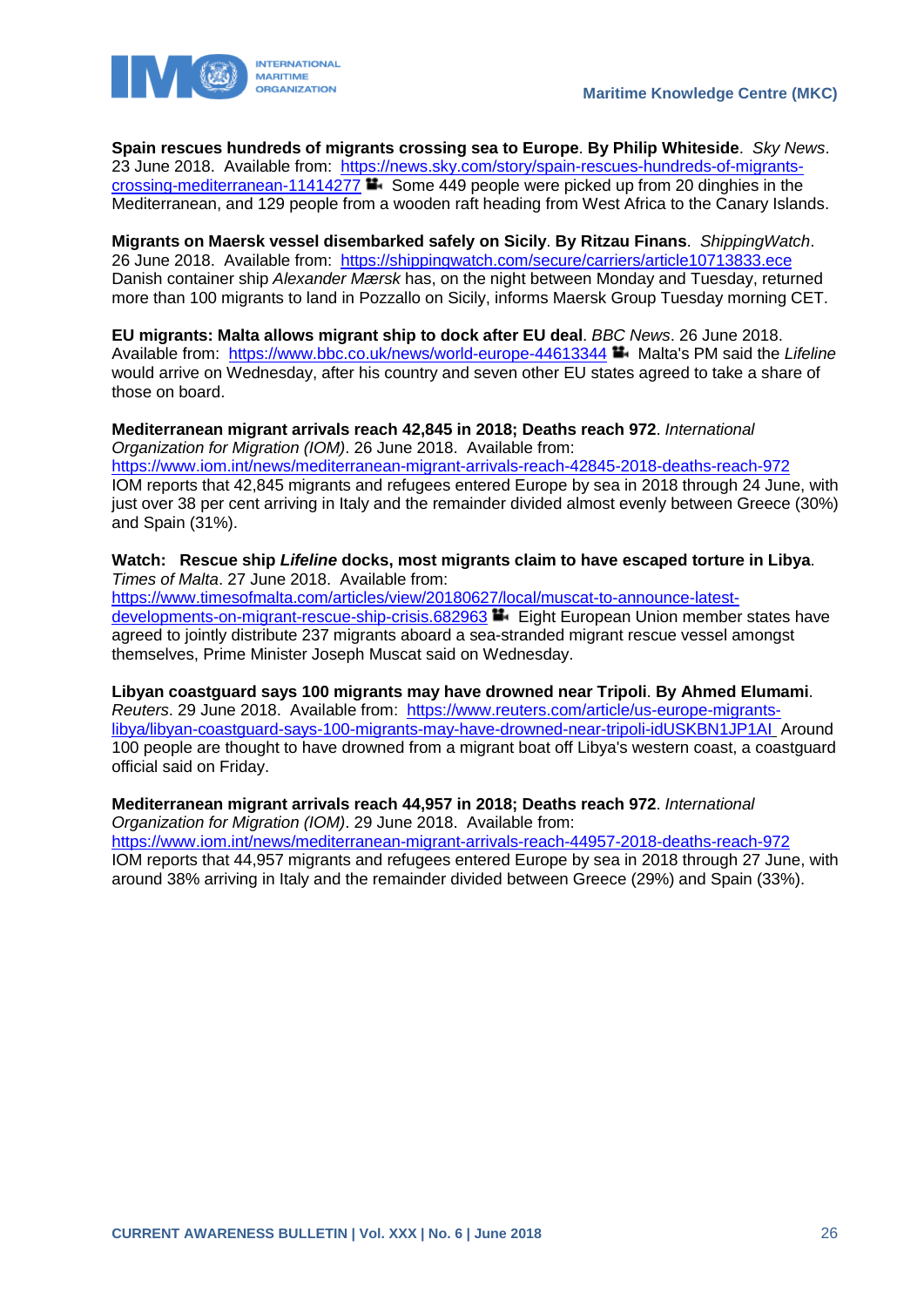

# <span id="page-27-0"></span>*NAVIGATION & COMMUNICATIONS*

**H2H - leveraging EGNSS for safer maritime navigation**. *European Global Navigation Satellite Systems Agency (GSA)*. 29 May 2018. Available from:

<https://www.gsa.europa.eu/newsroom/news/h2h-leveraging-egnss-safer-maritime-navigation> Funded by the European GNSS Agency (GSA) under Horizon 2020, the H2H system will combine sensor information with 3D models to create digital models of vessels and other objects of interest.

### **E-navigation and advanced radar gain momentum on the bridge**. **By Martyn Wingrove**.

*Passenger Ship Technology*. 31 May 2018. Available from: [http://www.passengership.info/news/view,enavigation-and-advanced-radar-gain-momentum-on-the](http://www.passengership.info/news/view,enavigation-and-advanced-radar-gain-momentum-on-the-bridge_51988.htm)[bridge\\_51988.htm](http://www.passengership.info/news/view,enavigation-and-advanced-radar-gain-momentum-on-the-bridge_51988.htm) Manufacturers are developing new radar, e-navigation and surveillance technology for integrated bridge systems on cruise ships and ferries.

#### **S. Korea to promote int'l efforts to set up worldwide e-Navigation system**. *Yonhap News Agency (South Korea)*. 3 June 2018. Available from:

<http://english.yonhapnews.co.kr/news/2018/06/03/0200000000AEN20180603004500320.html> South Korea plans to actively promote efforts by the international community to set up a viable worldwide e-Navigation system that could greatly improve efficiency and safety in the shipping industry, the government said Sunday.

**Under the sea, Microsoft tests a datacenter that's quick to deploy, could provide internet connectivity for years**. **By John Roach**. *Microsoft*. 5 June 2018. Available from: [https://news.microsoft.com/features/under-the-sea-microsoft-tests-a-datacenter-thats-quick-to](https://news.microsoft.com/features/under-the-sea-microsoft-tests-a-datacenter-thats-quick-to-deploy-could-provide-internet-connectivity-for-years/)[deploy-could-provide-internet-connectivity-for-years/](https://news.microsoft.com/features/under-the-sea-microsoft-tests-a-datacenter-thats-quick-to-deploy-could-provide-internet-connectivity-for-years/)  $\blacksquare$  Microsoft is leveraging technology from submarines and working with pioneers in marine energy for the second phase of its moonshot to develop self-sufficient underwater datacenters that can deliver lightning-quick cloud services to coastal cities.

**Inmarsat Research Programme offers unique maritime IoT insights**. *Inmarsat*. 6 June 2018. Available from: [https://www.inmarsat.com/press-release/inmarsat-research-programme-offers](https://www.inmarsat.com/press-release/inmarsat-research-programme-offers-unique-maritime-iot-insights/)[unique-maritime-iot-insights/](https://www.inmarsat.com/press-release/inmarsat-research-programme-offers-unique-maritime-iot-insights/) Original research commissioned by Inmarsat suggests that the maritime industry is more amenable to adopting analytic, management and operational tools applied through the Internet of Things (IoT) than many commentators have supposed.

**Microsoft sinks data centre off Orkney**. **By Rory Cellan-Jones**. *BBC News*. 6 June 2018. Available from: <https://www.bbc.co.uk/news/technology-44368813><sup>1</sup>. The data centre, a white cylinder containing computers, could sit on the sea floor for up to five years.

#### **Chairman Hunter statement from hearing on maritime transportation in the Arctic**.

*US House of Representatives Committee on Transportation and Infrastructure*. 7 June 2018. Available from: <https://transportation.house.gov/news/documentsingle.aspx?DocumentID=402598> Today the Subcommittee will hear testimony on maritime transportation in the Arctic and the need for United States infrastructure to facilitate safe and efficient transportation. [Maritime Transportation in the Arctic: The U.S. Role](https://transportation.house.gov/calendar/eventsingle.aspx?EventID=402555)  $\blacksquare$ .

**Beidou set to boost navigation services**. **By Ma Si**. *China Daily*. 9 June 2018. Available from: [http://www.chinadaily.com.cn/kindle/2018-06/09/content\\_36358345.htm](http://www.chinadaily.com.cn/kindle/2018-06/09/content_36358345.htm) Members of the Shanghai Cooperation Organization are boosting ties in satellite navigation services, as China's homegrown Beidou Navigation Satellite System is set to achieve global coverage by 2020.

**New insights into China's Maritime Silk Road**. *Hellenic Shipping News*. 12 June 2018. Available from: <https://www.hellenicshippingnews.com/new-insights-into-chinas-maritime-silk-road/> It is a concept which could boost global seaborne trade by assisting economic progress in many countries.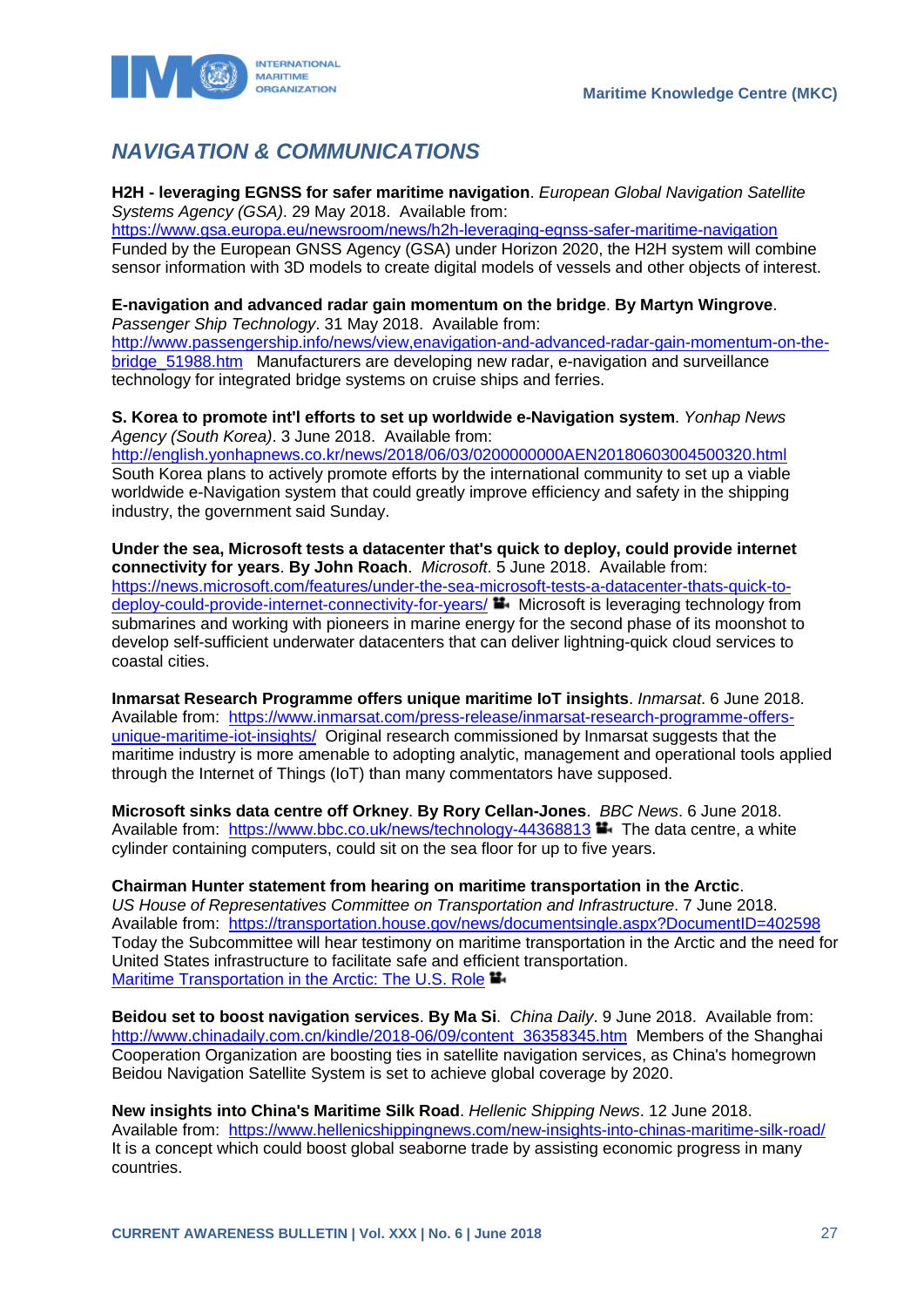

#### **Shipowners react and invest in ECDIS innovation and challenges**. **By Martyn Wingrove**.

*Marine Electronics & Communications*. 12 June 2018. Available from: [http://www.marinemec.com/news/view,shipowners-react-and-invest-in-ecdis-innovation-and](http://www.marinemec.com/news/view,shipowners-react-and-invest-in-ecdis-innovation-and-challenges_52099.htm)challenges 52099.htm Shipowners managers and operators have faced the challenges of not just deploying ECDIS, but replacing ageing equipment as software became redundant.

**Satellites track vanishing Antarctic ice**. *Scripps Institution of Oceanography*. 13 June 2018. Available from: <https://scripps.ucsd.edu/news/satellites-track-vanishing-antarctic-ice>Scientists from the University of Leeds, the University of California San Diego, and University of Maryland reviewed decades of satellite measurements to reveal how and why Antarctica's glaciers, ice shelves, and sea ice are changing.

**How AI-powered drones are helping fight ocean plastic**. *International Telecommunication Union*. 14 June 2018. Available from: <http://news.itu.int/ai-drones-ocean-plastic/>  $\blacksquare$ . An army of drones is joining the fight against plastic pollution.

**Security flaws open ECDIS to cyber crime**. **By Martyn Wingrove**. *Marine Electronics & Communications*. 21 June 2018. Available from: [http://www.marinemec.com/news/view,security](http://www.marinemec.com/news/view,security-flaws-open-ecdis-to-cyber-crime_52224.htm)[flaws-open-ecdis-to-cyber-crime\\_52224.htm](http://www.marinemec.com/news/view,security-flaws-open-ecdis-to-cyber-crime_52224.htm) In June, Pen Test Partners were tasked with penetrating multiple makes and models of ECDIS and the results in their own words were shocking.

**ECDIS is at the heart of sea traffic management**. **By Martyn Wingrove**. *Marine Electronics & Communications*. 26 June 2018. Available from: [http://www.marinemec.com/news/view,ecdis-is-at](http://www.marinemec.com/news/view,ecdis-is-at-the-heart-of-sea-traffic-management_53276.htm)the-heart-of-sea-traffic-management 53276.htm For the future of e-navigation, ECDIS has become an essential device.

### <span id="page-28-0"></span>*PIRACY*

**Security experts warn maritime piracy down but not out**. **By Sam Bojarski**. *Professional Mariner*. 1 June 2018. Available from: [http://www.professionalmariner.com/June-July-2018/Security-experts-warn](http://www.professionalmariner.com/June-July-2018/Security-experts-warn-maritime-piracy-down-but-not-out/)[maritime-piracy-down-but-not-out/](http://www.professionalmariner.com/June-July-2018/Security-experts-warn-maritime-piracy-down-but-not-out/) Piracy and armed robbery against ships has hit a 22-year low, according to an annual report issued in January by the International Maritime Bureau (IMB).

**Piracy sustains high shipping costs on Nigerian waters**. **By Sulaimon Salau**. *Guardian (Nigeria)*. 4 June 2018. Available from: [https://guardian.ng/news/piracy-sustains-high-shipping-costs-on-nigerian](https://guardian.ng/news/piracy-sustains-high-shipping-costs-on-nigerian-waters/)[waters/](https://guardian.ng/news/piracy-sustains-high-shipping-costs-on-nigerian-waters/) Incessant pirate attacks and kidnappings are taking an alarming toll on shipping in Nigeria's territorial waters and the Gulf of Guinea.

**ReCAAP ISC Piracy and Sea Robbery Conference 2018 addresses proactive response among stakeholders to counter piracy in Asia**. *ReCAAP*. 12 June 2018. Available from:<https://bit.ly/2Ml1thF> The annual ReCAAP Information Sharing Centre (ISC) Piracy and Sea Robbery Conference 2018 was held today for the first time in Hong Kong, China, to reach out to the shipping community in China and beyond.

**European tuna vessels avoid Gulf of Guinea amid rising piracy threat**. **By Matilde Mereghetti**. *Undercurrent News*. 27 June 2018. Available from: [https://www.undercurrentnews.com/2018/06/27/european-tuna-vessels-avoid-gulf-of-guinea-amid-rising](https://www.undercurrentnews.com/2018/06/27/european-tuna-vessels-avoid-gulf-of-guinea-amid-rising-piracy-threat/)[piracy-threat/](https://www.undercurrentnews.com/2018/06/27/european-tuna-vessels-avoid-gulf-of-guinea-amid-rising-piracy-threat/) European tuna vessels are avoiding fishing in the Gulf of Guinea and nearby waters amid a rising threat of piracy in the area.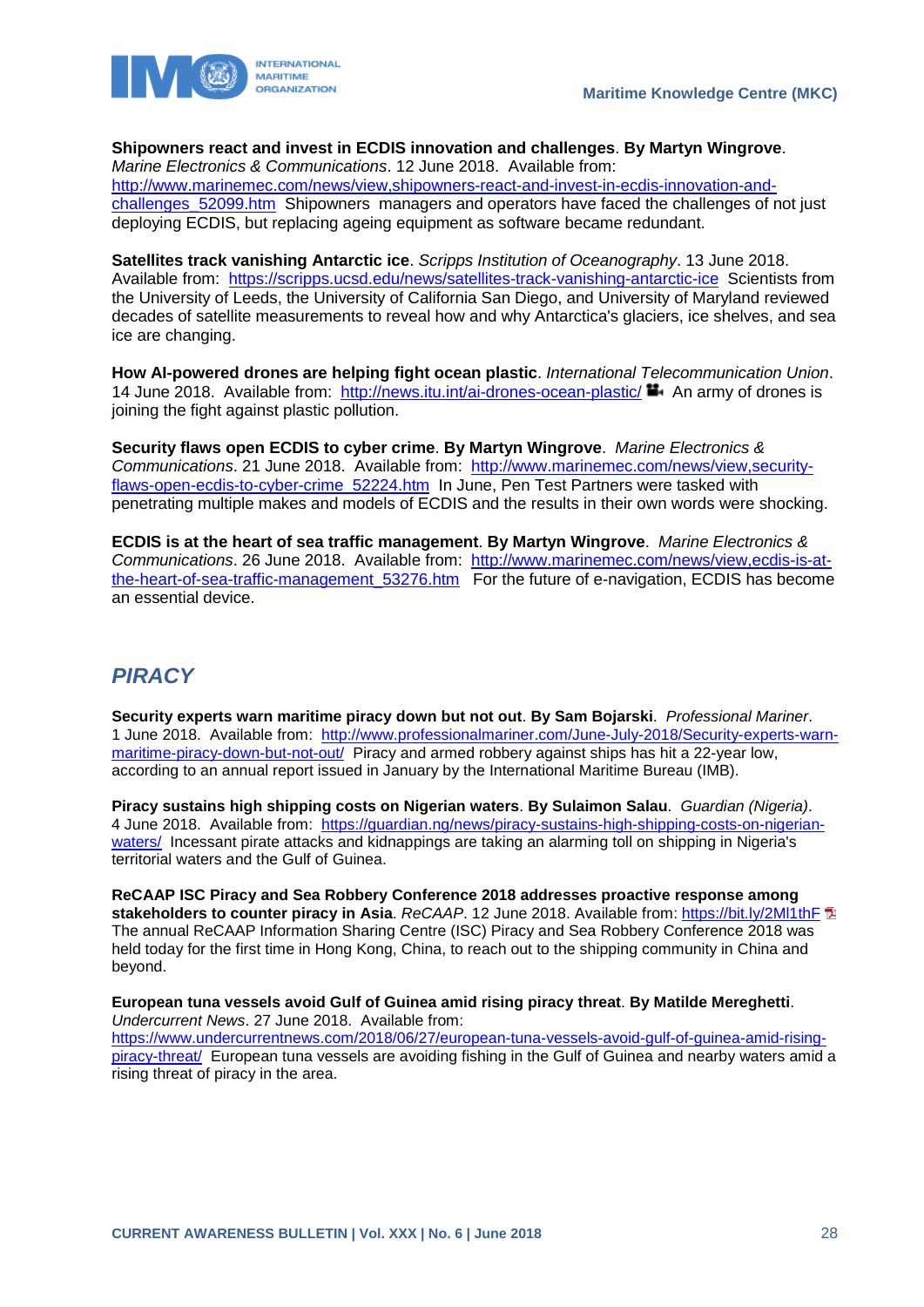

# <span id="page-29-0"></span>*PORT STATE CONTROL*

**Foreign flagged ships detained in the UK during May 2018**. *UK Maritime & Coastguard Agency*. 8 June 2018. Available from: [https://www.gov.uk/government/news/foreign-flagged-ships-detained](https://www.gov.uk/government/news/foreign-flagged-ships-detained-in-the-uk-during-may-2018)[in-the-uk-during-may-2018](https://www.gov.uk/government/news/foreign-flagged-ships-detained-in-the-uk-during-may-2018) During May, there were four new detentions of foreign flagged vessels in a UK port, three vessels remained under detention from previous months.

**Annual Report for 2017**. *Black Sea MOU on Port State Control*. 8 June 2018. Available from: <http://www.bsmou.org/2018/06/annual-report-for-2017/>We are pleased to present the seventeenth issue of the Annual Report on Port State Control in the Black Sea region which is published under the auspices of the Port State Control Committee of the Black Sea MOU. Port [State Control in The Black Sea Region: Annual Report 2017](http://www.bsmou.org/downloads/annual-reports/BSMOU-AR-2017.pdf)

**2017 Performance lists Paris MoU**. *Paris MoU on Port State Control*. 14 June 2018. Available from: https://www.parismou.org/2017-performance-lists-paris-mou The "White, Grey and Black (WGB) List" presents the full spectrum, from flags with a high performance to flags with a poor performance that are considered high or very high risk. White List Effective from July 1, 2018; [Paris MoU White List Effective from July 1, 2018](https://www.parismou.org/system/files/2017-%20Performance%20Lists%20ParisMoU_0.pdf) <sup>1</sup>

**What is the role of port state control in enforcing cyber security? By Jamey Bergman**. *Marine Propulsion & Auxiliary Machinery*. 15 June 2018. Available from: [http://www.mpropulsion.com/news/view,what-is-the-role-of-port-state-control-in-enforcing-cyber](http://www.mpropulsion.com/news/view,what-is-the-role-of-port-state-control-in-enforcing-cyber-security_52151.htm)security 52151.htm Norton Rose Fulbright partner Philip Roche believes port state control will play a limited role in enforcing cyber security.

**IACS members stuck in Paris MOU grey list**. **By Adam Corbett**. *TradeWinds*. 19 June 2018. Available from: [http://www.tradewindsnews.com/casualties/1514105/iacs-members-stuck-in-paris](http://www.tradewindsnews.com/casualties/1514105/iacs-members-stuck-in-paris-mou-grey-list)[mou-grey-list](http://www.tradewindsnews.com/casualties/1514105/iacs-members-stuck-in-paris-mou-grey-list) Several members of the International Association of Classification Societies (IACS) have again been ranked as "medium risk" by a Paris MOU review.

**Cayman moving up the 'White List' of port state control regimes**. *Cayman Compass (Cayman Islands)*. 19 June 2018. Available from: [https://www.caymancompass.com/2018/06/19/cayman](https://www.caymancompass.com/2018/06/19/cayman-moving-up-the-white-list-of-port-state-control-regimes/)[moving-up-the-white-list-of-port-state-control-regimes/](https://www.caymancompass.com/2018/06/19/cayman-moving-up-the-white-list-of-port-state-control-regimes/) The Cayman Islands Shipping Registry, a division of the Maritime Authority of the Cayman Islands, is once again on the "White List" of the 2017 Annual Report for the Tokyo Memorandum of Understanding on Port State Control.

**ClassNK releases Annual Report on Port State Control**. *ClassNK*. 27 June 2018. Available from: [https://www.classnk.or.jp/hp/en/hp\\_news.aspx?id=2941&type=press\\_release&layout=1](https://www.classnk.or.jp/hp/en/hp_news.aspx?id=2941&type=press_release&layout=1) The report aims to assist ship operators and management companies in maintaining compliant operations by providing information about ships detained by PSC as well as deficiencies that were found on board from many port states in 2017. [Class NK Port State Control Annual Report](http://www.classnk.or.jp/hp/pdf/publications/Publications_image/PSC17E.pdf) 1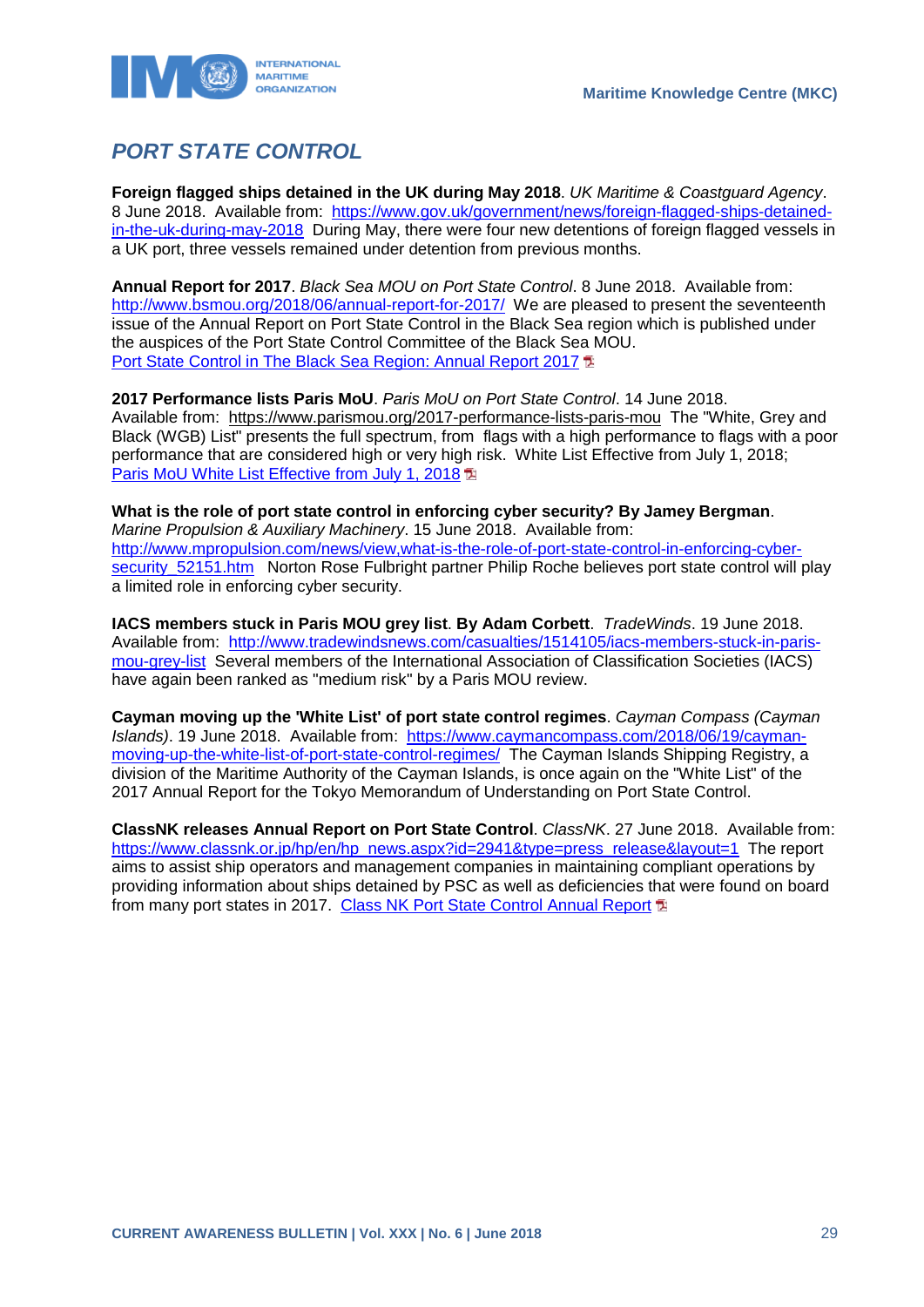

# <span id="page-30-0"></span>*PORTS & HARBOURS*

**New tools to revolutionise international trade**. *Port of Brisbane*. 31 May 2018. Available from: <https://www.portbris.com.au/Media/News/New-Tools-to-Revolutionise-International-Trade/>A new system unveiled today to link supply chain information through blockchain technology will revolutionise international trade by removing complexity.

**Cleaner shipping fuel ruling offers opportunities for Middle East ports**. **By Dave Ernsberger**. *Saudi Gazette*. 3 June 2018. Available from: <http://saudigazette.com.sa/article/536085/BUSINESS> The change will be immense for the shipping, refining and trading industry but could also present opportunities for Middle East ports who have invested in cutting edge infrastructure.

**Abu Dhabi ports along with partners to invest Dh10b in expansion**. **By Fareed Rahman**. *Gulf News (UAE)*. 3 June 2018. Available from: [https://gulfnews.com/business/sectors/shipping/abu-dhabi-ports-along-with-partners-to-invest-dh10b](https://gulfnews.com/business/sectors/shipping/abu-dhabi-ports-along-with-partners-to-invest-dh10b-in-expansion-1.2230868)[in-expansion-1.2230868](https://gulfnews.com/business/sectors/shipping/abu-dhabi-ports-along-with-partners-to-invest-dh10b-in-expansion-1.2230868) Abu Dhabi: Abu Dhabi Ports along with partners will be investing more than Dh10 billion in the expansion of Khalifa port as well create new facilities to boost growth, a top

executive of Abu Dhabi Ports said. **Abu Dhabi Ports launches blockchain technology for trade community**. *Abu Dhabi Ports*.

3 June 2018. Available from: [http://www.adports.ae/en/media-centre/newslisting/abu-dhabi-ports](http://www.adports.ae/en/media-centre/newslisting/abu-dhabi-ports-launches-blockchain-technology-for-trade-community/)[launches-blockchain-technology-for-trade-community/](http://www.adports.ae/en/media-centre/newslisting/abu-dhabi-ports-launches-blockchain-technology-for-trade-community/) Maqta Gateway, an Abu Dhabi Ports subsidiary, is the first Abu Dhabi entity to develop and launch its own blockchain technology - Silsal.

**APM Terminals Uruguay approaches zero carbon emissions**. *APM Terminals*. 5 June 2018. Available from: [http://www.apmterminals.com/en/news/press-releases/2018/uruguay-approaches](http://www.apmterminals.com/en/news/press-releases/2018/uruguay-approaches-zero-carbon-emissions)[zero-carbon-emissions](http://www.apmterminals.com/en/news/press-releases/2018/uruguay-approaches-zero-carbon-emissions) By switching to their own renewable energy source, Inland Services Uruguay, the largest equipment maintenance and repair provider in the country, will reduce its CO2 emissions by almost 50 tonnes per year.

**ESPO welcomes Ukrainian Sea Port Authority**. *Port Technology International*. 5 June 2018. Available from: https://www.porttechnology.org/news/espo\_welcomes\_ukrainian\_sea\_port\_authority The membership was granted to the USPA after an assembly gathering on June 3, 2018 - coinciding with the ESPO's annual conference in Rotterdam.

**Boom awakens memories of Piraeus's ancient glory**. *Ekathimerini (Greece)*. 6 June 2018. Available from: [http://www.ekathimerini.com/229300/article/ekathimerini/business/boom-awakens](http://www.ekathimerini.com/229300/article/ekathimerini/business/boom-awakens-memories-of-piraeuss-ancient-glory)[memories-of-piraeuss-ancient-glory](http://www.ekathimerini.com/229300/article/ekathimerini/business/boom-awakens-memories-of-piraeuss-ancient-glory) A traditionally seafaring nation, Greece enjoys a favorable geographical location.

**Port of Piraeus awarded for quality and environmental management**. *Safety4Sea*. 7 June 2018. Available from: [https://safety4sea.com/port-of-piraeus-awarded-for-quality-and-environmental](https://safety4sea.com/port-of-piraeus-awarded-for-quality-and-environmental-management/)[management/](https://safety4sea.com/port-of-piraeus-awarded-for-quality-and-environmental-management/) The certifications were awarded on June 6 during Posidonia.

**Asian ports under pressure after China ban on plastic and paper waste**. **By Sam Whelan**. *The Loadstar*. 8 June 2018. Available from: [https://theloadstar.co.uk/asian-ports-pressure-china](https://theloadstar.co.uk/asian-ports-pressure-china-ban-plastic-paper-waste/)[ban-plastic-paper-waste/](https://theloadstar.co.uk/asian-ports-pressure-china-ban-plastic-paper-waste/) Port operations in South-east Asia have come under increasing pressure from a build-up in scrap cargo, following China's crackdown on imported waste.

**Black Sea ports signed an action plan to revive cruise shipping for the next 3 years**.

*Port News*. 9 June 2018. Available from: <http://www.en.portnews.ru/news/259573/>During the 52nd General Assembly of the Association of Mediterranean Cruise Ports (MedCruise), which took place in Valletta, Malta on May 23–26, 2018, the Black Sea ports signed an action plan of the revival of cruise shipping for the next 3 years.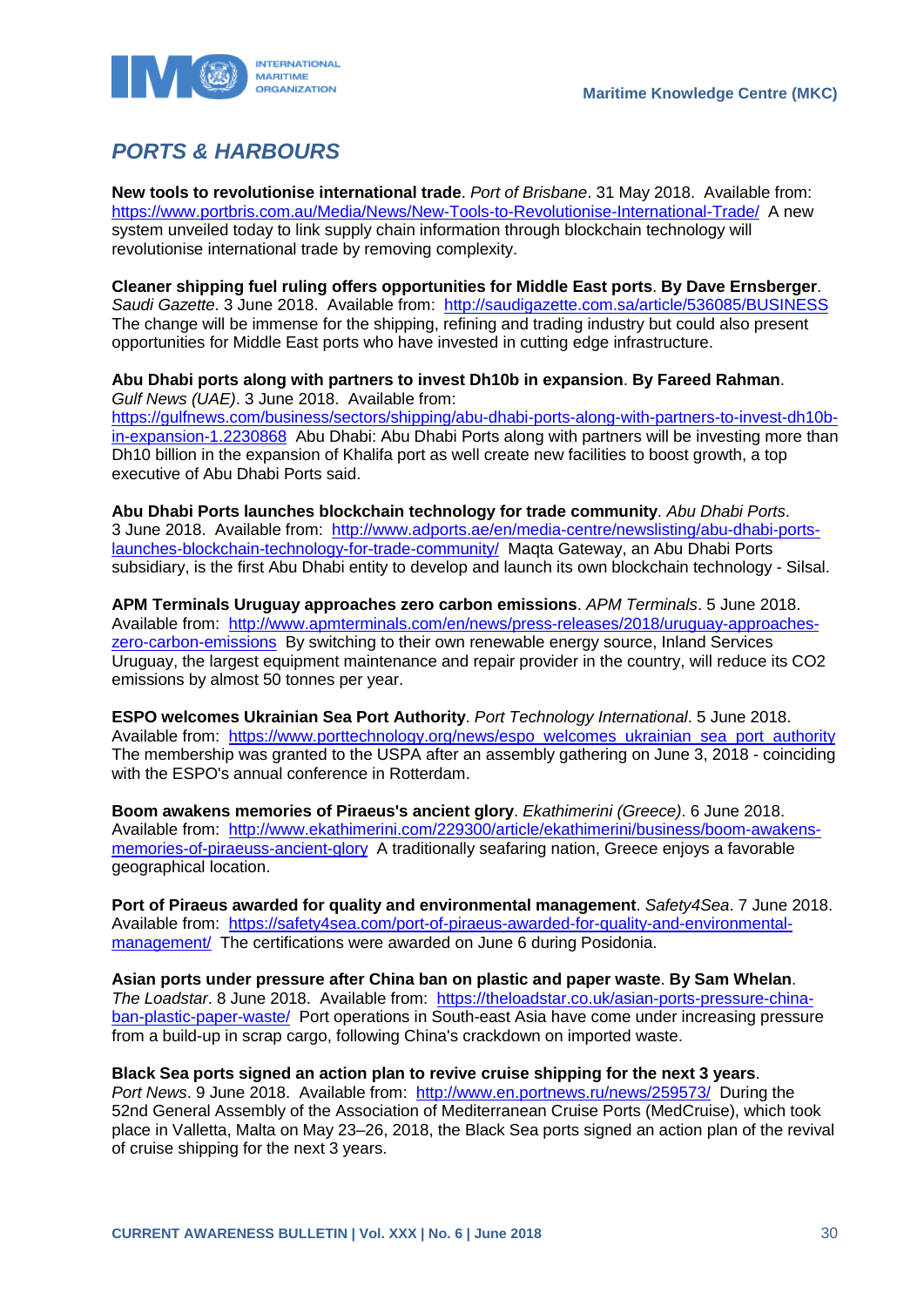

#### **SeaIntel: Mediterranean ports gaining on North Europe's ports**. **By Katrine Grønvald Raun**. *ShippingWatch*. 11 June 2018. Available from:

<https://shippingwatch.com/secure/Ports/article10676425.ece>Mediterranean ports such as Algeciras and Tangier in Morocco have noted a rise the number of deep-sea vessels that call in the ports, according to an analysis by SeaIntel, which has analyzed the developments of the European and the difference between the ones in North Europe and those in the Mediterranean.

**Port of Valencia prepares for human cargo**. *Euronews*. 12 June 2018. Available from: <http://www.euronews.com/2018/06/12/port-of-valencia-prepares-for-human-cargo> Those who've already made the long journey from Africa to the streets of Valencia have welcomed the decision by the city authorities to take in the 629 passengers on board the *Aquarius*.

**Port community to cooperate for a stronger voice in IMO - IAPH President delivers his 'maiden speech'**. *International Association of Ports and Harbors (IAPH)*. 12 June 2018. Available from: <https://www.iaphworldports.org/news/4920>"The port community is represented in IMO through various organisations, including port authorities, cargo handling companies, harbour masters, maritime pilots, port community systems, ship agents and port police."

**The IMO invades ports**. **By Felicity Landon**. *Seatrade Maritime News*. 13 June 2018. Available from: <http://www.seatrade-maritime.com/news/europe/the-imo-invades-ports.html>And so it was at the International Maritime Organization's (IMO) Special Ports Event, where discussions highlighted the sheer diversity of challenges faced by ports around the world.

**Portugal makes case for place on China's Maritime Silk Road**. **By Bob Rust**. *TradeWinds*. 14 June 2018. Available from: [http://www.tradewindsnews.com/liner/1508666/portugal-makes-case](http://www.tradewindsnews.com/liner/1508666/portugal-makes-case-for-place-on-chinas-maritime-silk-road)[for-place-on-chinas-maritime-silk-road](http://www.tradewindsnews.com/liner/1508666/portugal-makes-case-for-place-on-chinas-maritime-silk-road) Portugal could become the westernmost end of China's Maritime Silk Road thanks to a second container terminal at the deepwater port of Sines.

**Port of Djibouti as a future African trading gateway**. *Maritime Executive*. 14 June 2018. Available from: [https://www.maritime-executive.com/editorials/port-of-djibouti-as-a-future-african](https://www.maritime-executive.com/editorials/port-of-djibouti-as-a-future-african-trading-gateway)[trading-gateway](https://www.maritime-executive.com/editorials/port-of-djibouti-as-a-future-african-trading-gateway) At the present time, a group of African governments assisted by China are planning future trans-African transportation corridors.

#### **Port and maritime officials gather in Singapore to address safe, secure and clean port management**. *Government of Singapore*. 18 June 2018. Available from:

[https://www.gov.sg/resources/sgpc/media\\_releases/mpa/press\\_release/P-20180618-2](https://www.gov.sg/resources/sgpc/media_releases/mpa/press_release/P-20180618-2) The fifth run of the MPA Academy Port Management Programme (PMP), aimed at port masters, harbour masters and middle managers from maritime and port authorities, kicked off today with a record 20 maritime officials from across Africa, Asia, Latin America, Middle East and Oceania.

**'Very difficult fire': Port Kembla shut due to cargo ship blaze**. **By Angela Thompson and Glen Humphries**. *Sydney Morning Herald (Australia)*. 18 June 2018. Available from: [https://www.smh.com.au/business/companies/port-kembla-shut-due-to-cargo-ship-blaze-20180618](https://www.smh.com.au/business/companies/port-kembla-shut-due-to-cargo-ship-blaze-20180618-p4zm3o.html) [p4zm3o.html](https://www.smh.com.au/business/companies/port-kembla-shut-due-to-cargo-ship-blaze-20180618-p4zm3o.html) The *Iron Chieftain*, owned by freight company CSL, is carrying dolomite, a substance that resembles sand to look at.

#### **Antwerp blockchain pilot pioneers with secure and efficient document workflow**.

*Port of Antwerp*. 18 June 2018. Available from: [http://www.portofantwerp.com/en/news/antwerp](http://www.portofantwerp.com/en/news/antwerp-blockchain-pilot-pioneers-secure-and-efficient-document-workflow)[blockchain-pilot-pioneers-secure-and-efficient-document-workflow](http://www.portofantwerp.com/en/news/antwerp-blockchain-pilot-pioneers-secure-and-efficient-document-workflow) The Antwerp Port Authority and the Antwerp blockchain start-up T-Mining have developed a solution to make document flows safer and more efficient.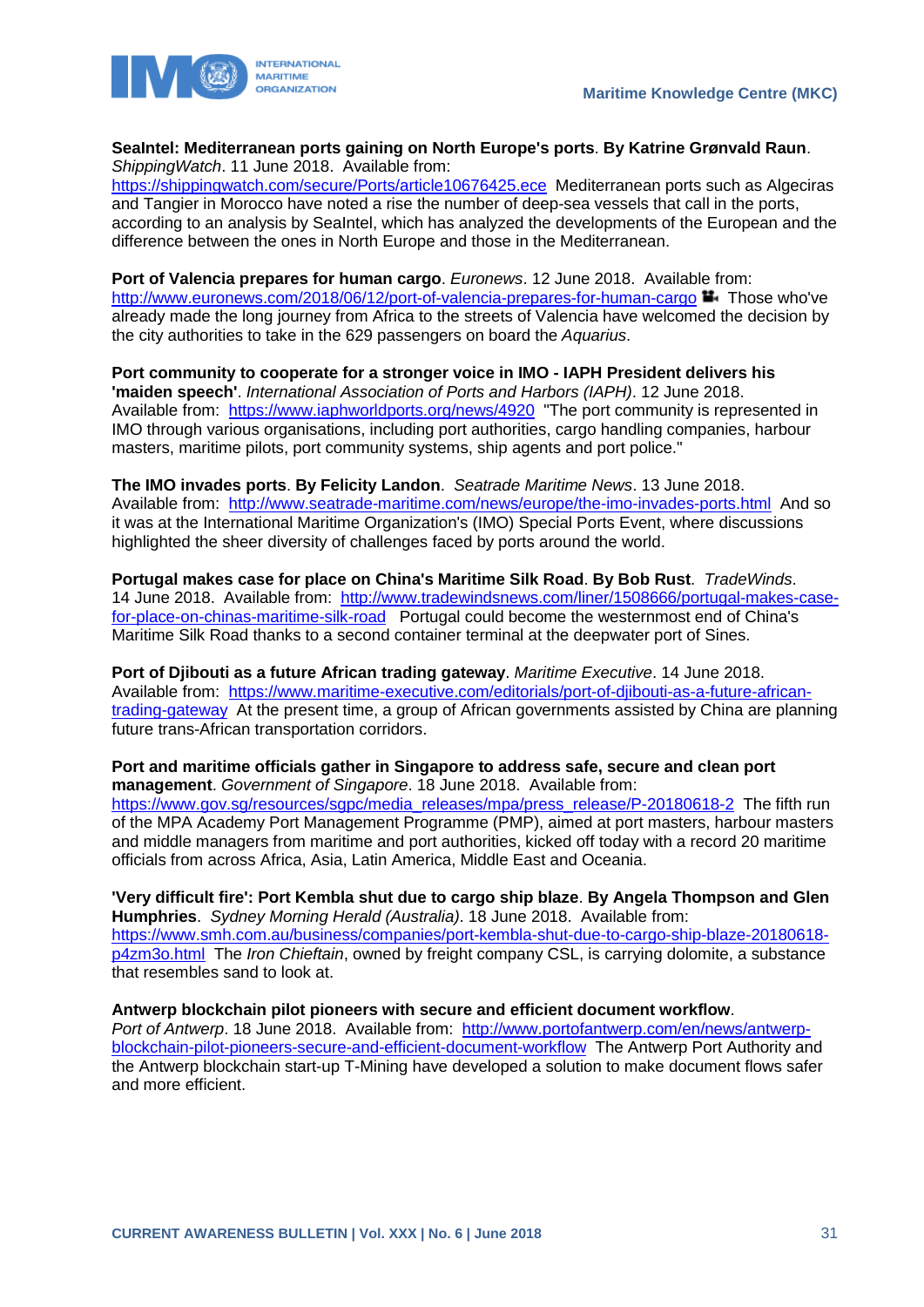

#### **Port of Rotterdam bringing Pronto app to Singapore, Ningbo** . **By Vincent Wee**.

*Seatrade Maritime News*. 21 June 2018. Available from: [http://www.seatrade-](http://www.seatrade-maritime.com/news/asia/port-of-rotterdam-bringing-pronto-app-to-singapore-ningbo.html)

[maritime.com/news/asia/port-of-rotterdam-bringing-pronto-app-to-singapore-ningbo.html](http://www.seatrade-maritime.com/news/asia/port-of-rotterdam-bringing-pronto-app-to-singapore-ningbo.html) Along with the ports of Algeciras, Busan, Gothenburg, Houston, Rotterdam, Singapore and Ningbo (Zhoushan) and the International Harbour Masters' Association, United Kingdom Hydrographic Office and GS1 the task force was set up in 2014 to bring standards from the nautical and logistics sectors together.

**Product tanker spills bunker fuel at Port of Rotterdam**. *Maritime Executive*. 24 June 2018. Available from: [https://www.maritime-executive.com/article/product-tanker-spills-bunker-fuel-at-port](https://www.maritime-executive.com/article/product-tanker-spills-bunker-fuel-at-port-of-rotterdam)[of-rotterdam](https://www.maritime-executive.com/article/product-tanker-spills-bunker-fuel-at-port-of-rotterdam) On Saturday afternoon, the Odfjell tanker *Bow Jubail* struck a jetty at the Port of Rotterdam, rupturing her hull and releasing an estimated 220 tons of bunker fuel into the water.

**Update:** *Bow Jubail* **incident in Rotterdam**. *Odfjell*. 25 June 2018. Available from: <https://www.odfjell.com/about/our-stories/update-bow-jubail-incident-in-rotterdam/>On her way to the assigned berth for loading, the *Bow Jubail* made contact with the jetty and accidentally ruptured the hull.

**Standing up to bullies in ports**. *Hellenic Shipping News*. 25 June 2018. Available from: <https://www.hellenicshippingnews.com/standing-up-to-bullies-in-ports/>Recent headline-grabbing reports of investigations into allegations of workplace bullying in Australia's Southern Ports Authority and England's Port of Dover begs the questions, is the issue endemic and are such cultures engrained in the port sector?

**Expanded Panama Canal commemorates two year anniversary**. *Panama Canal Authority*. 26 June 2018. Available from: [http://www.pancanal.com/eng/pr/press](http://www.pancanal.com/eng/pr/press-releases/2018/06/26/pr653.html)[releases/2018/06/26/pr653.html](http://www.pancanal.com/eng/pr/press-releases/2018/06/26/pr653.html) Today, the Panama Canal marked the two-year anniversary of the inauguration of its Canal Expansion, the largest enhancement project in the waterway's 103-year history.

**Progress of clean-up operations in Port of Rotterdam - update 26 June**. *Port of Rotterdam*. 26 June 2018. Available from: [https://www.portofrotterdam.com/en/news-and-press](https://www.portofrotterdam.com/en/news-and-press-releases/progress-of-clean-up-operations-in-port-of-rotterdam-update-26-june)[releases/progress-of-clean-up-operations-in-port-of-rotterdam-update-26-june](https://www.portofrotterdam.com/en/news-and-press-releases/progress-of-clean-up-operations-in-port-of-rotterdam-update-26-june) Over the weekend of 23 and 24 June, a serious water pollution incident occurred in the 3rd Petroleumhaven in Rotterdam.

**Progress on Port of Rotterdam pollution clean-up operations - update 27 June**. Port of Rotterdam. 27 June 2018. Available from: [https://www.portofrotterdam.com/en/news-and](https://www.portofrotterdam.com/en/news-and-press-releases/progress-on-port-of-rotterdam-pollution-clean-up-operations-update-27-june)[press-releases/progress-on-port-of-rotterdam-pollution-clean-up-operations-update-27-june](https://www.portofrotterdam.com/en/news-and-press-releases/progress-on-port-of-rotterdam-pollution-clean-up-operations-update-27-june) Over the weekend of 23 and 24 June, a serious water pollution incident occurred in the 3rd Petroleumhaven in Rotterdam.

**Port pro of the month: Raivis Veckagans (UKR)**. *European Sea Ports Organisation (ESPO)*. 29 June 2018. Available from: [https://www.espo.be/news/port-pro-of-the-month-raivis-veckagans](https://www.espo.be/news/port-pro-of-the-month-raivis-veckagans-ukr)[ukr](https://www.espo.be/news/port-pro-of-the-month-raivis-veckagans-ukr) On 31 May, the Ukranian Sea Ports Authoritiy (USPA) officially joined ESPO as an observer member.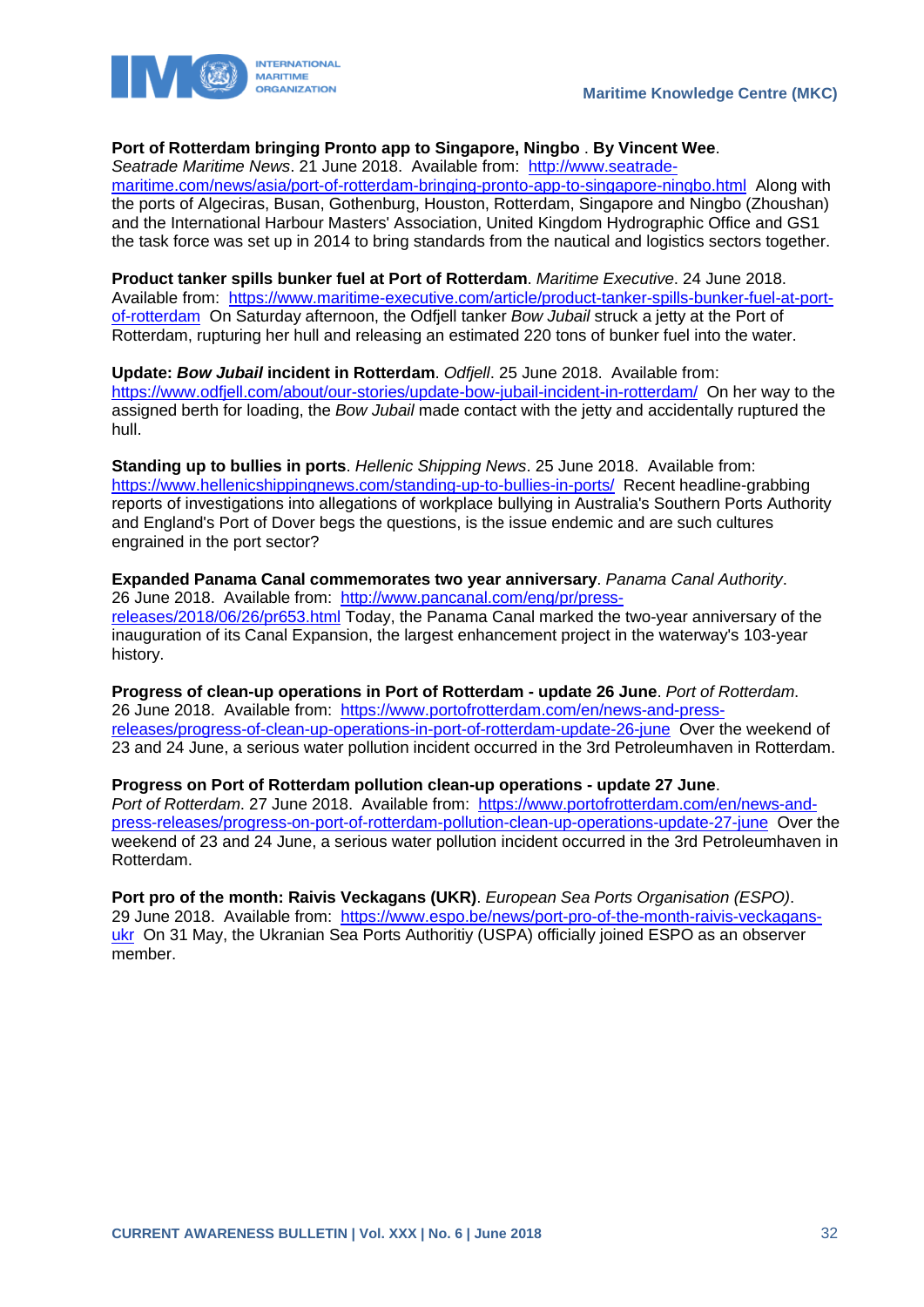

### <span id="page-33-0"></span>*REGULATIONS*

**New regulations send shipping sector hunting for low-carbon solutions**. **By Smita Tiwary**. *Eco-Business*. 31 May 2018. Available from: [http://www.eco-business.com/news/new-regulations](http://www.eco-business.com/news/new-regulations-send-shipping-sector-hunting-for-low-carbon-solutions/)[send-shipping-sector-hunting-for-low-carbon-solutions/](http://www.eco-business.com/news/new-regulations-send-shipping-sector-hunting-for-low-carbon-solutions/) The shipping industry is sailing into choppy waters.

**Sulphur Inspection Guidance**. *European Maritime Safety Agency (EMSA)*. 30 May 2018. Available from: [http://www.emsa.europa.eu/news-a-press-centre/external-news/item/2407-sulphur-inspection](http://www.emsa.europa.eu/news-a-press-centre/external-news/item/2407-sulphur-inspection-guidance.html)[guidance.html](http://www.emsa.europa.eu/news-a-press-centre/external-news/item/2407-sulphur-inspection-guidance.html) This document is intended to provide guidance for a harmonised approach to the inspection of ships, ascertaining their compliance, identifying non-compliances and applying control procedures for the enforcement of Directive (EU) 2016/802, as regards the sulphur content of marine fuels. [Sulphur Inspection Guidance: Directive \(EU\) 2016/802](http://www.emsa.europa.eu/news-a-press-centre/external-news/download/5223/2407/23.html)

**PODCAST: LR's Nick Brown discusses impact of global sulfur cap**. *MARINE LOG*. 1 June 2018. Available from: <https://bit.ly/2MZUIRW>  $\circledR$  It is clearly a time of transformation in the maritime industry.

**Wärtsilä provides financial predictability and ensures the MARPOL compliance of vessels managed by Wilhelmsen Ship Management**. *Wärtsilä Corporation*. 4 June 2018. Available from: [https://www.wartsila.com/media/news/04-06-2018-wartsila-provides-financial-predictability-and](https://www.wartsila.com/media/news/04-06-2018-wartsila-provides-financial-predictability-and-ensures-the-marpol-compliance-of-vessels-managed-by-wilhelmsen-ship-management-2199873)[ensures-the-marpol-compliance-of-vessels-managed-by-wilhelmsen-ship-management-2199873](https://www.wartsila.com/media/news/04-06-2018-wartsila-provides-financial-predictability-and-ensures-the-marpol-compliance-of-vessels-managed-by-wilhelmsen-ship-management-2199873) The technology group Wärtsilä and Norwegian Wilhelmsen Ship Management, a Wilhelmsen group company, have signed a 5-year agreement covering the maintenance of exhaust gas cleaning systems installed in three vessels managed by Wilhelmsen Ship Management.

**Shipping organisations decry overbearing regulation**. **By Anastassios Adamopoulos**. *Lloyd's List*. 4 June 2018. Available from:

[https://lloydslist.maritimeintelligence.informa.com/LL1122868/Shipping-organisations-decry](https://lloydslist.maritimeintelligence.informa.com/LL1122868/Shipping-organisations-decry-overbearing-regulation)[overbearing-regulation](https://lloydslist.maritimeintelligence.informa.com/LL1122868/Shipping-organisations-decry-overbearing-regulation) Posidonia Week is almost notorious for its festivities, but Monday's conversation raised a flashpoint when the topic of environmental regulation came up.

**New tool simplifies evaluating the cost of tanker compliance**. *Tanker Shipping & Trade*. 7 June 2018. Available from: [http://www.tankershipping.com/news/view,new-tool-simplifies](http://www.tankershipping.com/news/view,new-tool-simplifies-evaluating-the-cost-of-tanker-compliance_52055.htm)[evaluating-the-cost-of-tanker-compliance\\_52055.htm](http://www.tankershipping.com/news/view,new-tool-simplifies-evaluating-the-cost-of-tanker-compliance_52055.htm) The solutions for achieving 2020 sulphur cap compliance are varied, and owners must consider a multitude of options before taking the plunge.

**New one stop compliance solution for EU MRV and IMO DCS regulations**. *Lloyd's Register*. 8 June 2018. Available from: [https://www.lr.org/en/latest-news/new-one-stop-compliance-solution](https://www.lr.org/en/latest-news/new-one-stop-compliance-solution-for-eu-mrv-and-imo-dcs-regulations/)[for-eu-mrv-and-imo-dcs-regulations/](https://www.lr.org/en/latest-news/new-one-stop-compliance-solution-for-eu-mrv-and-imo-dcs-regulations/) LR has today launched CO2 Verifier, an online verification service that provides a simple solution to comply with both the EU monitoring, reporting and verification (MRV) regulation and the IMO Data Collection System (DCS).

**DNV GL at Posidonia 2018: Clear skies ahead as DNV GL announces new emission reduction notation**. **By Nikos Späth** . *DNV GL*. 8 June 2018. Available from: [https://www.dnvgl.com/news/dnv-gl-at-posidonia-2018-clear-skies-ahead-as-dnv-gl-announces-new](https://www.dnvgl.com/news/dnv-gl-at-posidonia-2018-clear-skies-ahead-as-dnv-gl-announces-new-emission-reduction-notation-122749)[emission-reduction-notation-122749](https://www.dnvgl.com/news/dnv-gl-at-posidonia-2018-clear-skies-ahead-as-dnv-gl-announces-new-emission-reduction-notation-122749) "As the 2020 IMO sulphur cap on fuel draws closer, we have been hearing more and more from ship owners and operators who are looking for guidance on the installation and approval of systems which reduce emissions to air," says Knut Ørbeck-Nilssen, CEO of DNV GL - Maritime.

**ABS delivers fuel advisory ahead of impending 2020 global sulfur cap**. *ABS (American Bureau of Shipping)*. 8 June 2018. Available from: [https://ww2.eagle.org/en/news/press-room/abs-issues](https://ww2.eagle.org/en/news/press-room/abs-issues-fuel-advisory-ahead-of-impending-2020-global-sulfur-cap.html)[fuel-advisory-ahead-of-impending-2020-global-sulfur-cap.html](https://ww2.eagle.org/en/news/press-room/abs-issues-fuel-advisory-ahead-of-impending-2020-global-sulfur-cap.html) ABS issue[d the ABS Advisory on](https://ww2.eagle.org/content/dam/eagle/advisories-and-debriefs/marine-fuel-oil-advisory.pdf)  Marine Fuel Oil to help industry prepare for IMO's 2020 global sulfur cap. **[Marine Fuel Oil Advisory 2018](https://ww2.eagle.org/content/dam/eagle/advisories-and-debriefs/marine-fuel-oil-advisory.pdf)**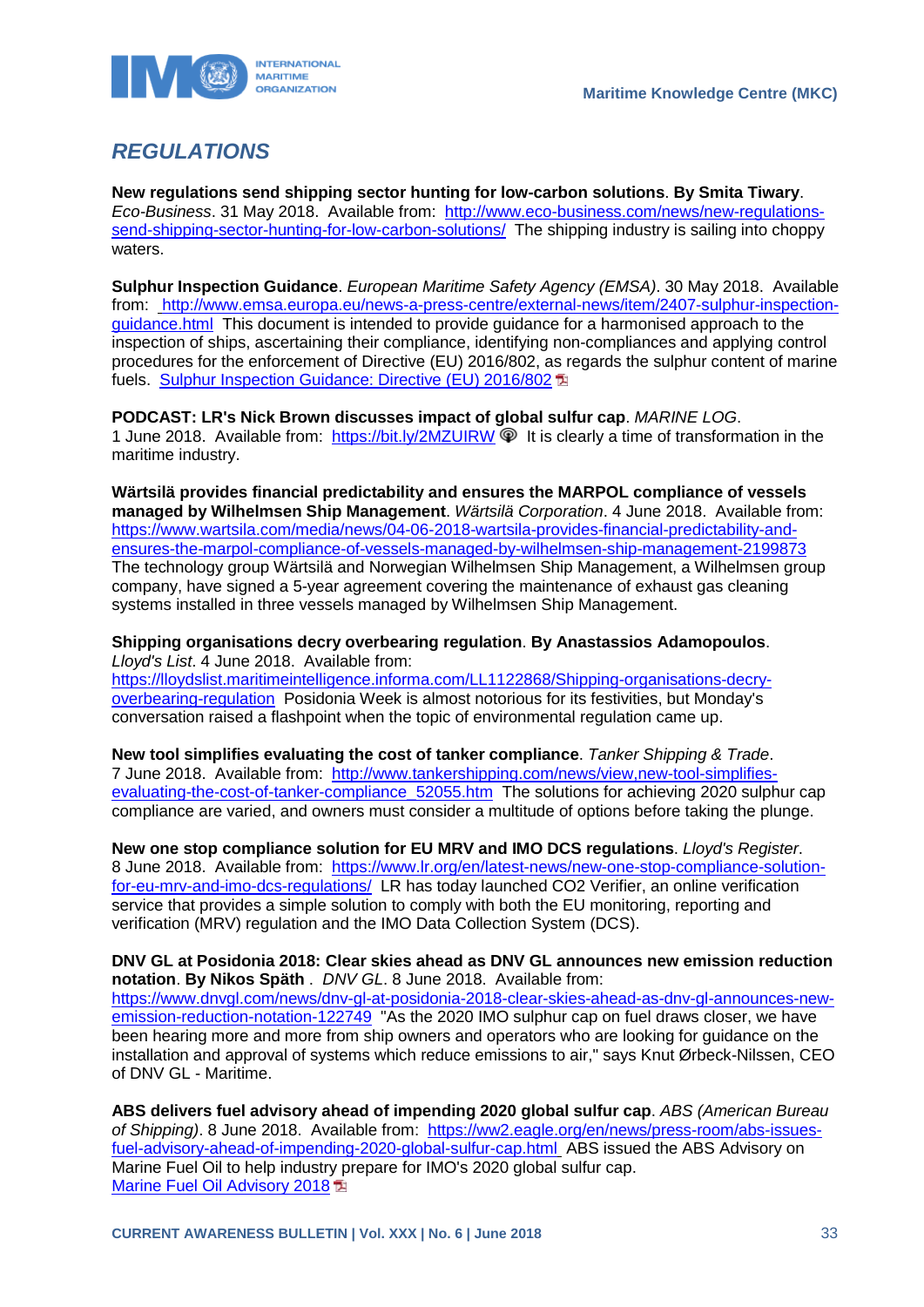



**Posidonia: Slaying mythical beasts in the IMO 2020 labyrinth**. **By Justin Murphy and Unni Einemo**. *International Bunker Industry Association (IBIA)*. 11 June 2018. Available from: <https://ibia.net/posidonia-slaying-mythical-beasts-in-the-imo-2020-labyrinth/>The Greek Shipping community put on a wonderful week for the rest of the world at Posidonia.

**IMO 2020: Japanese shipowner gives stark assessment of business impact**. *Ship & Bunker*. 11 June 2018. Available from: [https://shipandbunker.com/news/apac/924716-imo-2020-japanese](https://shipandbunker.com/news/apac/924716-imo-2020-japanese-shipowner-gives-stark-assessment-of-business-impact)[shipowner-gives-stark-assessment-of-business-impact](https://shipandbunker.com/news/apac/924716-imo-2020-japanese-shipowner-gives-stark-assessment-of-business-impact) The International Maritime Organization's rule change on the sulfur content of bunker fuel could add \$50 billion to shipping's fuel bill and may cause bankruptcies among some ship operators.

**Shipowners complain at the burden of environmental regulations, but trade will not grind to a halt**. **By Marcus Hand** . *Seatrade Maritime News*. 11 June 2018. Available from: [http://www.seatrade-maritime.com/news/europe/shipowners-complain-at-the-burden-of](http://www.seatrade-maritime.com/news/europe/shipowners-complain-at-the-burden-of-environmental-regulations-but-trade-will-not-grind-to-a-halt.html)[environmental-regulations-but-trade-will-not-grind-to-a-halt.html](http://www.seatrade-maritime.com/news/europe/shipowners-complain-at-the-burden-of-environmental-regulations-but-trade-will-not-grind-to-a-halt.html) Greek shipowners took the opportunity to lobby the International Maritime Organization (IMO) secretary-general Kitack Lim and others to what they see as unfair burden on the industry.

#### **Vast majority fear introduction of the sulphur cap will be an 'unholy mess'**.

**By Sam Chambers**. *Splash 247.Com*. 12 June 2018. Available from: [https://splash247.com/vast](https://splash247.com/vast-majority-fear-introduction-sulphur-cap-will-unholy-mess/)[majority-fear-introduction-sulphur-cap-will-unholy-mess/](https://splash247.com/vast-majority-fear-introduction-sulphur-cap-will-unholy-mess/) With less than 18 months to go until the start of IMO's global sulphur cap an overwhelming 86% of Splash voters believe the new law will suffer a disastrous introduction.

**Face-off over sulphur cap is turning ugly**. **By Richard Clayton**. *Lloyd's List*. 13 June 2018. Available from: [https://lloydslist.maritimeintelligence.informa.com/LL1122992/Faceoff-over-sulphur](https://lloydslist.maritimeintelligence.informa.com/LL1122992/Faceoff-over-sulphur-cap-is-turning-ugly)[cap-is-turning-ugly](https://lloydslist.maritimeintelligence.informa.com/LL1122992/Faceoff-over-sulphur-cap-is-turning-ugly) Edmund Hughes, the head of air pollution and energy efficiency at the International Maritime Organization's Marine Environment Division, is in no mood for compromise.

**Greece and Cyprus push for united approach on maritime regulations**. **By Nick Savvides**. *Fairplay*. 14 June 2018. Available from: [https://fairplay.ihs.com/safety](https://fairplay.ihs.com/safety-regulation/article/4302991/greece-and-cyprus-push-for-united-approach-on-maritime-regulations)[regulation/article/4302991/greece-and-cyprus-push-for-united-approach-on-maritime-regulations](https://fairplay.ihs.com/safety-regulation/article/4302991/greece-and-cyprus-push-for-united-approach-on-maritime-regulations) Shipping ministers from Greece and Cyprus have entered discussions aimed at constructively contributing to the EU and IMO's efforts for a common regulatory approach for the maritime industry.

**Middle East bunkers provide safe port in IMO 2020 storm**. **By Paul Hickin**. *The National (United Arab Emirates)*. 14 June 2018. Available from: [https://www.thenational.ae/business/energy/middle](https://www.thenational.ae/business/energy/middle-east-bunkers-provide-safe-port-in-imo-2020-storm-1.739728)[east-bunkers-provide-safe-port-in-imo-2020-storm-1.739728](https://www.thenational.ae/business/energy/middle-east-bunkers-provide-safe-port-in-imo-2020-storm-1.739728) Shipping fuel markets are facing a historic shakeup.

#### **Reducing carbon emissions: is the shipping sector prepared? By Joe Baker**.

*Ship-Technology.Com*. 18 June 2018. Available from: [https://www.ship](https://www.ship-technology.com/features/reducing-carbon-emissions-shipping-sector-prepared/)[technology.com/features/reducing-carbon-emissions-shipping-sector-prepared/](https://www.ship-technology.com/features/reducing-carbon-emissions-shipping-sector-prepared/) Ever since countries first pledged to take charge of their carbon footprints as part of 1997's Kyoto Protocol, the shipping sector has come under increasing scrutiny for its failure to respond to the climate change challenge.

#### **Panagopulos: LNG as fuel perfect bridge until 2050**. **By Jasmina Ovcina Mandra**.

*World Maritime News*. 19 June 2018. Available from: <https://worldmaritimenews.com/archives/255097>2050 has been set as the deadline by which the international shipping community is required to halve its carbon footprint when compared to the 2008 levels of emissions, as prescribed by the International Maritime Organization (IMO).

**Global sulphur cap is a revolution whose time has come**. **By Richard Clayton**. *Lloyd's List*. 21 June 2018. Available from: [https://lloydslist.maritimeintelligence.informa.com/LL1123111/Global](https://lloydslist.maritimeintelligence.informa.com/LL1123111/Global-sulphur-cap-is-a-revolution-whose-time-has-come)[sulphur-cap-is-a-revolution-whose-time-has-come](https://lloydslist.maritimeintelligence.informa.com/LL1123111/Global-sulphur-cap-is-a-revolution-whose-time-has-come) You wait ages for a revolution, then three come along at once.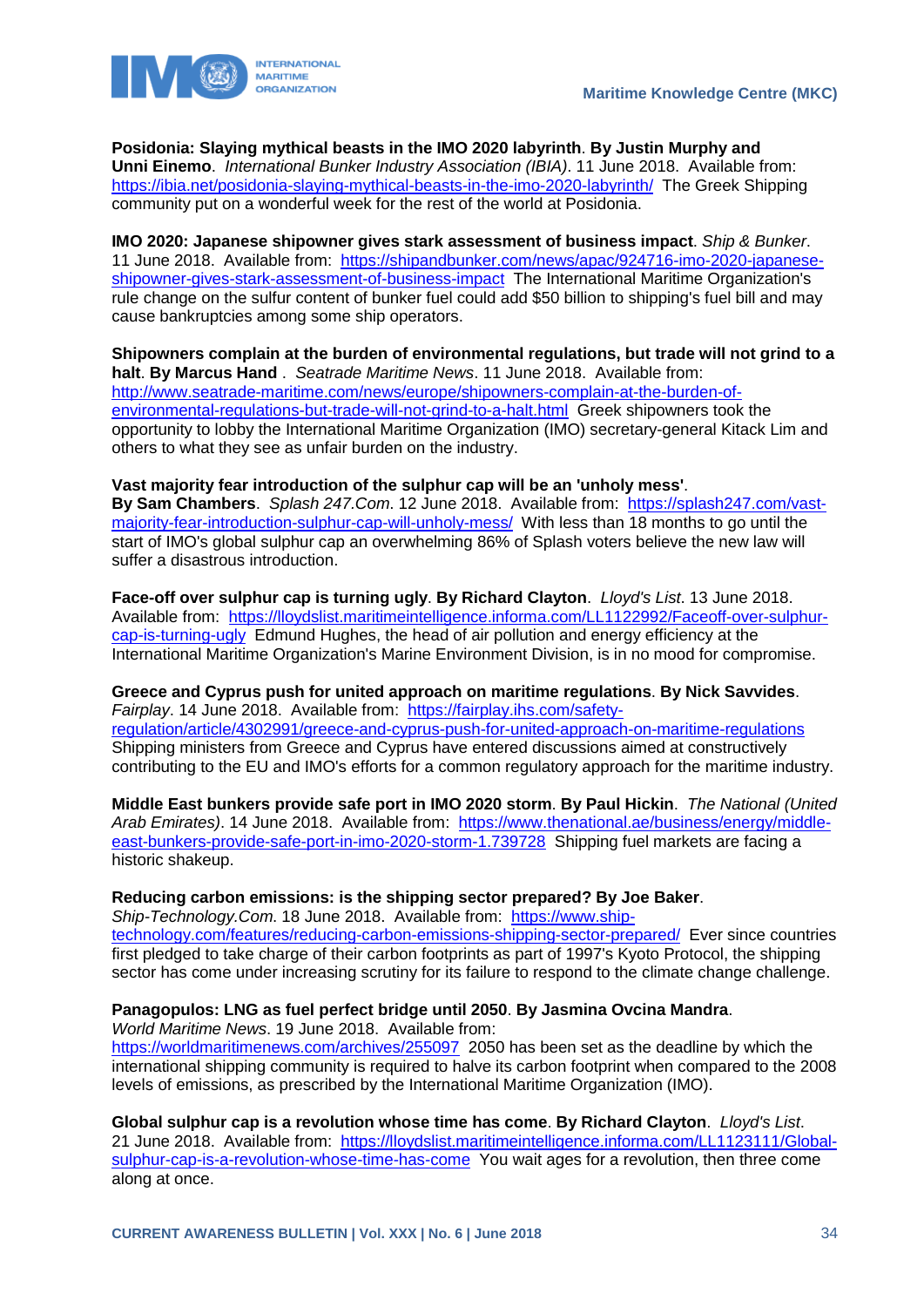



**Notice of policy implementing the 2016 Amendments to STCW in support of the Polar Code**. *US Coast Guard Maritime Commons*. 22 June 2018. Available from: [http://mariners.coastguard.dodlive.mil/2018/06/22/6-22-2018-notice-of-policy-implementing-the-2016](http://mariners.coastguard.dodlive.mil/2018/06/22/6-22-2018-notice-of-policy-implementing-the-2016-amendments-to-stcw-in-support-of-the-polar-code/) [amendments-to-stcw-in-support-of-the-polar-code/](http://mariners.coastguard.dodlive.mil/2018/06/22/6-22-2018-notice-of-policy-implementing-the-2016-amendments-to-stcw-in-support-of-the-polar-code/) The Coast Guard announced in the Federal Register the availability of CG-MMC Policy Letter No. 02-18 titled "Guidelines for Qualifications of Personnel for Issuing STCW Endorsements for Basic and Advanced Polar Code Operations."

**IBIA continues to promote sensible approach to sulphur testing and compliance verification at IMO**. **By Unni Einemo**. *International Bunker Industry Association (IBIA)*. 25 June 2018. Available from: [https://ibia.net/ibia-continues-to-promote-sensible-approach-to-sulphur-testing-and](https://ibia.net/ibia-continues-to-promote-sensible-approach-to-sulphur-testing-and-compliance-verification-at-imo/)[compliance-verification-at-imo/](https://ibia.net/ibia-continues-to-promote-sensible-approach-to-sulphur-testing-and-compliance-verification-at-imo/) IBIA is continuing its efforts for IMO to adopt guidelines ahead of 2020 that will promote a uniform approach to fuel oil testing and reporting protocol for the verification of compliance with MARPOL Annex VI sulphur limits.

**EnSys and Navigistics still see major impacts and big risks from the IMO 2020 Sulphur Rule in Full Update to 2016 Study**. **By Connor Ross**. *EnSys Energy*. 25 June 2018. Available from: [https://www.ensysenergy.com/posts/ensys-navigistics-still-see-major-impacts-big-risks-imo-2020](https://www.ensysenergy.com/posts/ensys-navigistics-still-see-major-impacts-big-risks-imo-2020-sulphur-rule-full-update-2016-study/) [sulphur-rule-full-update-2016-study/](https://www.ensysenergy.com/posts/ensys-navigistics-still-see-major-impacts-big-risks-imo-2020-sulphur-rule-full-update-2016-study/) EnSays Energy and Navigistics Consulting just completed a full update of their Supplemental Marine Fuel Availability Study covering the IMO's 2020 marine fuel regulation limiting Sulphur content to 0.5% - unless subject to the 0.1% limit inside of special Emission Control Areas (ECAs).

**Piecemeal regulation hinders the adoption of green technologies**. **By Conte Cicala and Mike Jacob**. *Institute of Marine Engineering, Science and Technology (IMarEST)*. 27 June 2018. Available from: <https://www.imarest.org/policy-news/institute-news/item/4317>67% of respondents believe "differences in regional and international regulation will impede adoption" of green technologies.

**IMO 2020 poses 'big risks'**. **By Michael Juliano**. *TradeWinds*. 27 June 2018. Available from: <http://www.tradewindsnews.com/tankers/1522417/imo-2020-poses-big-risks>The pending IMO 2020 mandate curbing ship exhaust's sulphur content to 0.5% may pose negative consequences for the maritime industry and global economy, marine fuel experts say.

# <span id="page-35-0"></span>*SEAFARERS*

**New ratings training expands maritime sector job opportunities for SA youth**. *South African Maritime Safety Authority (SAMSA)*. 2 June 2018. Available from: [https://blog.samsa.org.za/2018/06/02/new-ratings-training-expands-maritime-sector-job](https://blog.samsa.org.za/2018/06/02/new-ratings-training-expands-maritime-sector-job-opportunities-for-sa-youth/)[opportunities-for-sa-youth/](https://blog.samsa.org.za/2018/06/02/new-ratings-training-expands-maritime-sector-job-opportunities-for-sa-youth/) Launch of the practical aspect of the ratings training took place at the port of Port Elizabeth on Thursday when the first group of 20 youths - 11 males and nine females boarded the *SA Agulhas* to join in on its two weeks ocean sojourn on the Indian Ocean on a scientific research mission.

**Human factor critical to the success of shipping - NIMASA DG …charges ILO to consider geopolitical peculiarities in reviewing Labour Convention**. **By Isichei Osamgbi**. *Nigerian Maritime Administration and Safety Agency (NIMASA)*. 4 June 2018. Available from: <https://bit.ly/2LbLpxS> The Director General of NIMASA Dr. Dakuku Peterside has stressed the importance of human factors to successful shipping, stating that it is one of the most important elements in achieving competitive edge and safety in the maritime industry.

**Lloyd's Register invests in the future performance of today's seafarers**. *Sailors' Society*. 4 June 2018. Available from: <https://bit.ly/2N0TCoZ>Lloyd's Register (LR) has committed to make a donation to Sailors' Society for every new registration to use their digital table that they receive at their stand during this year's Posidonia.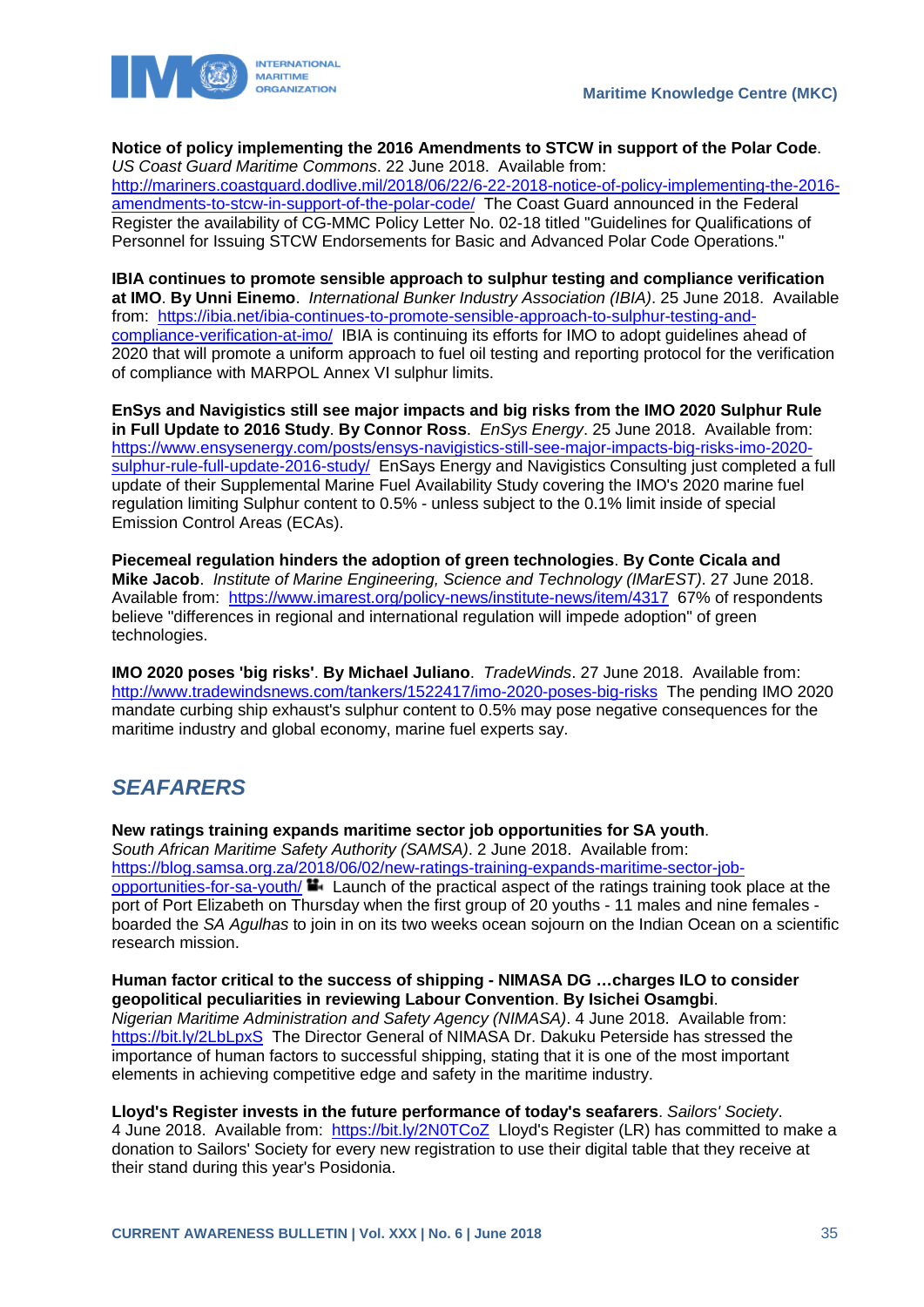

**Maritime jobs in focus at Seafarers UK**. **By Paul Stuart-Smith**. *Fairplay*. 4 June 2018. Available from: [https://fairplay.ihs.com/markets/article/4302281/maritime-jobs-in-focus-at-seafarers](https://fairplay.ihs.com/markets/article/4302281/maritime-jobs-in-focus-at-seafarers-uk)[uk](https://fairplay.ihs.com/markets/article/4302281/maritime-jobs-in-focus-at-seafarers-uk) Announcing the theme 'Maritime Industry Jobs', Seafarers UK has launched this year's Seafarers Awareness Week campaign with the focus on promoting maritime career opportunities at sea and ashore.

**Migrant seafarers lament 'being treated like dogs, cows'**. **By Ko Dong-hwan**. *Korea Times*. 4 June 2018. Available from: [http://www.koreatimes.co.kr/www/nation/2018/06/177\\_250025.html](http://www.koreatimes.co.kr/www/nation/2018/06/177_250025.html) A migrant workers' rights activist has lambasted the South Korean government for ignoring migrant seafarers' working environment, fraught with abuse, revealing part of a poem shared by the Vietnamese sailors who refer to themselves as "dogs and cows."

**Seafarers' Happiness Index: Q1 2018**. *Mission to Seafarers*. June 2018. Available from: [https://www.missiontoseafarers.org/Handlers/Download.ashx?IDMF=23e96ae5-8f59-47a9-90a3-](https://www.missiontoseafarers.org/Handlers/Download.ashx?IDMF=23e96ae5-8f59-47a9-90a3-04b1d13f99b9) [04b1d13f99b9](https://www.missiontoseafarers.org/Handlers/Download.ashx?IDMF=23e96ae5-8f59-47a9-90a3-04b1d13f99b9) This is an ongoing study measuring how happy people are about the various elements of their working life gives a picture of the real successes and problems within seafaring.

**Industry still 'struggling' with seafarer happiness**. **By Sam Chambers**. *Splash 247.Com*. 5 June 2018. Available from: <https://splash247.com/industry-still-struggling-seafarer-happiness/> The Mission to Seafarers has just published the latest of its ongoing Seafarer Happiness Index reports, which revealed further evidence between onboard connectivity and seafarer happiness levels

**Sailors stranded off UAE coast rescued after more than a year at sea**. **By Nick Webster**. *The National (United Arab Emirates)*. 6 June 2018. Available from: [https://www.thenational.ae/uae/sailors-stranded-off-uae-coast-rescued-after-more-than-a-year-at](https://www.thenational.ae/uae/sailors-stranded-off-uae-coast-rescued-after-more-than-a-year-at-sea-1.737388)[sea-1.737388](https://www.thenational.ae/uae/sailors-stranded-off-uae-coast-rescued-after-more-than-a-year-at-sea-1.737388) A financial dispute that left sailors stranded on board a ship anchored off Sharjah has been resolved and the crew have been allowed to return home.

**Indonesia supports Maritime Labour Convention amendment**. *Antara News (Indonesia)*. 12 June 2018. Available from: [https://en.antaranews.com/news/116122/indonesia-supports](https://en.antaranews.com/news/116122/indonesia-supports-maritime-labour-convention-amendment)[maritime-labour-convention-amendment](https://en.antaranews.com/news/116122/indonesia-supports-maritime-labour-convention-amendment) Indonesia has expressed its support for the ratification of the amendment of Maritime Labor Convention (MLC) governing the guarantee of financial rights for seafarers who are victims of pirate hostage or crimes at sea.

**Unions and owners make united call on seafarer visas**. *Nautilus International*. 12 June 2018. Available from: [https://www.nautilusint.org/en/news-insight/news/unions-and-owners-make-united](https://www.nautilusint.org/en/news-insight/news/unions-and-owners-make-united-call-on-seafarer-visas/) $call-on-seafarer-visas/$   $\blacksquare$  Seafaring unions and shipowners have made a joint appeal for action to facilitate seafarers' travel to and from the European Union.

**ITF and FTA collaborate to repatriate seafarers from UAE**. *International Transport Workers' Federation (ITF)*. 14 June 2018. Available from: [http://www.itfglobal.org/en/news-events/press](http://www.itfglobal.org/en/news-events/press-releases/2018/june/itf-and-fta-collaborate-to-repatriate-seafarers-from-uae/)[releases/2018/june/itf-and-fta-collaborate-to-repatriate-seafarers-from-uae/](http://www.itfglobal.org/en/news-events/press-releases/2018/june/itf-and-fta-collaborate-to-repatriate-seafarers-from-uae/) The seafarers on board these vessels have endured inhumane conditions as the owner systematically abandoned them without wages, without food and water and without fuel to power the basic necessities like refrigeration and air conditioning.

**Could ship finance help resolve crew abandonment? By David Galea**. *Splash 247.Com*. 20 June 2018. Available from: <https://splash247.com/ship-finance-help-resolve-crew-abandonment/> For the past seven years we have seen double-digit instances of crew abandonment.

**Fuel for thought from Union during Seafarers Awareness Week**. *Nautilus International*. 21 June 2018. Available from: [https://www.nautilusint.org/en/news-insight/news/fuel-for-thought](https://www.nautilusint.org/en/news-insight/news/fuel-for-thought-from-union-during-seafarers-awareness-week/)[from-union-during-seafarers-awareness-week/](https://www.nautilusint.org/en/news-insight/news/fuel-for-thought-from-union-during-seafarers-awareness-week/) Petrol stations will this month pump out the Union's message of how vital seafarers are for the UK economy – with 95% of everything that is imported to the UK, including the oil for our petrol and diesel, coming by sea.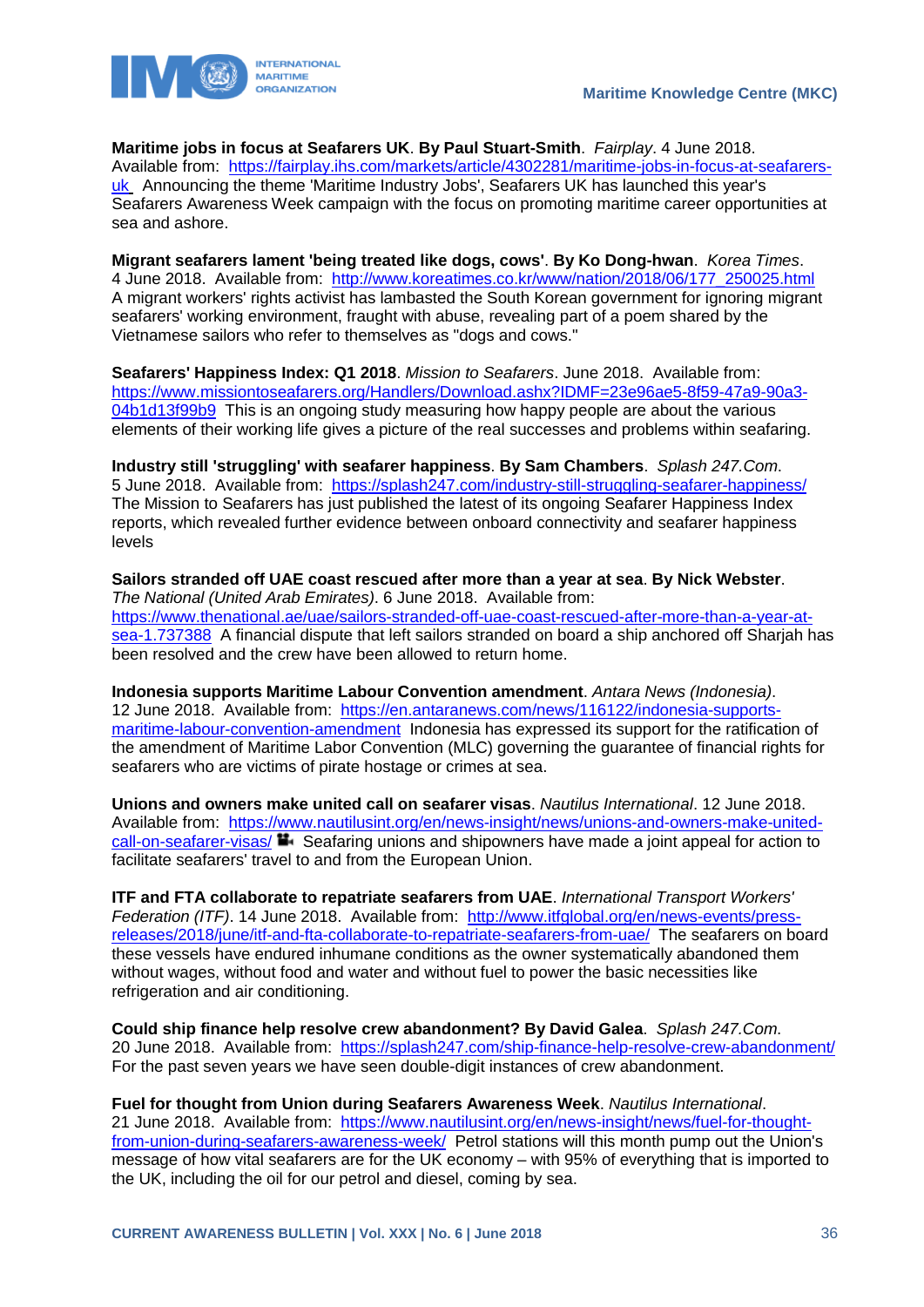

**Singapore celebrates 'Day of Seafarer 2018' to thank seafarers**. *Maritime and Port Authority of Singapore (MPA)*. 25 June 2018. Available from: [https://www.mpa.gov.sg/web/portal/home/media](https://www.mpa.gov.sg/web/portal/home/media-centre/news-releases/detail/1e156558-fb66-43e9-b094-3dac4cdd8164)[centre/news-releases/detail/1e156558-fb66-43e9-b094-3dac4cdd8164](https://www.mpa.gov.sg/web/portal/home/media-centre/news-releases/detail/1e156558-fb66-43e9-b094-3dac4cdd8164) In conjunction with the 'Day of Seafarer 2018', Jurong Port (JP), the Maritime and Port Authority of Singapore (MPA), PSA, the Singapore Maritime Officers' Union (SMOU), and the Singapore Organisation of Seamen (SOS) will jointly present 600 gift hampers to ships calling at Singapore.

**Female seafarers less happy than male counterparts**. **By Tanya Blake**. *Fairplay*. 25 June 2018. Available from: [https://fairplay.ihs.com/safety-regulation/article/4303406/female-seafarers-less](https://fairplay.ihs.com/safety-regulation/article/4303406/female-seafarers-less-happy-than-male-counterparts)[happy-than-male-counterparts](https://fairplay.ihs.com/safety-regulation/article/4303406/female-seafarers-less-happy-than-male-counterparts) Female seafarers are less happy on average than male seafarers, according to findings from the Mission to Seafarers' Happiness Index.

**The future of the modern seafarers' profession**. **By European Community Shipowners' Associations (ECSA)**. *Maritime Executive*. 25 June 2018. Available from: [https://www.maritime](https://www.maritime-executive.com/editorials/the-future-of-the-modern-seafarers-profession)[executive.com/editorials/the-future-of-the-modern-seafarers-profession](https://www.maritime-executive.com/editorials/the-future-of-the-modern-seafarers-profession) Shipping and seafarers keep world commerce and trade running.

**Sailors to send home \$6-billion this year**. **By Maricel Cruz**. *Manila Standard*. 25 June 2018. Available from: [http://thestandard.com.ph/news/national/268986/sailors-to-send-home-6-billion-this](http://thestandard.com.ph/news/national/268986/sailors-to-send-home-6-billion-this-year.html)[year.html](http://thestandard.com.ph/news/national/268986/sailors-to-send-home-6-billion-this-year.html) The cash sent home by overseas Filipino sailors through banks is projected to top the \$6 billion mark this year amid mounting deployment, a party-list lawmaker said on Monday.

**New report reveals impact of digital access on seafarers' well-being and social connections**. *Sailors' Society*. 25 June 2018. Available from: [https://www.sailors-society.org/about-us/press](https://www.sailors-society.org/about-us/press-room/inmarsat/)[room/inmarsat/](https://www.sailors-society.org/about-us/press-room/inmarsat/) A new report looking at crew connectivity on ships has revealed the emotional and operational impact on professional seafarers who are often away for up to six months at a time with limited opportunities to interact digitally with friends and family.

**Ghana marks International Day of Seafarer**. *Ghana Broadcasting Corporation (GBC)*. 26 June 2018. Available from: <http://www.gbcghana.com/1.11598940>Ghana has marked this year's International Day of the Seafarer with a promise to commence the issuance of Biometric Discharge Books to Ghanaian seafarers from July 2018.

**Seafaring as a profession**. **By Brenda V.Pimentel**. *Manila Times*. 26 June 2018. Available from: <http://www.manilatimes.net/seafaring-as-a-profession/412605/>By the time this article sees print we would have celebrated the Day of the Seafarer meant to give tribute to all seafarers, regardless of nationality, gender and rank.

**European social partners eager to make shipping more attractive for women seafarers**. *European Community Shipowners' Associations (ECSA)*. 26 June 2018. Available from: [https://www.ecsa.eu/news/european-social-partners-eager-make-shipping-more-attractive-women](https://www.ecsa.eu/news/european-social-partners-eager-make-shipping-more-attractive-women-seafarers)[seafarers](https://www.ecsa.eu/news/european-social-partners-eager-make-shipping-more-attractive-women-seafarers) European Transport Workers Federation, (ETF) and the European Community Shipowners' Associations (ECSA) have today discussed possible solutions to increase women's participation in the shipping industry in Europe.

**Liberia underlines commitment to seafarer wellbeing on IMO Day of the Seafarer**.

*Liberian Registry*. 26 June 2018. Available from: [http://www.liscr.com/blog/liberia-underlines](http://www.liscr.com/blog/liberia-underlines-commitment-seafarer-wellbeing-imo-day-seafarer)[commitment-seafarer-wellbeing-imo-day-seafarer](http://www.liscr.com/blog/liberia-underlines-commitment-seafarer-wellbeing-imo-day-seafarer) The Liberian Registry has underlined its commitment to protecting the welfare of seafarers on the occasion of the International Maritime Organization's Day of the Seafarer, which this year takes 'seafarer wellbeing', and mental health in particular, as its theme.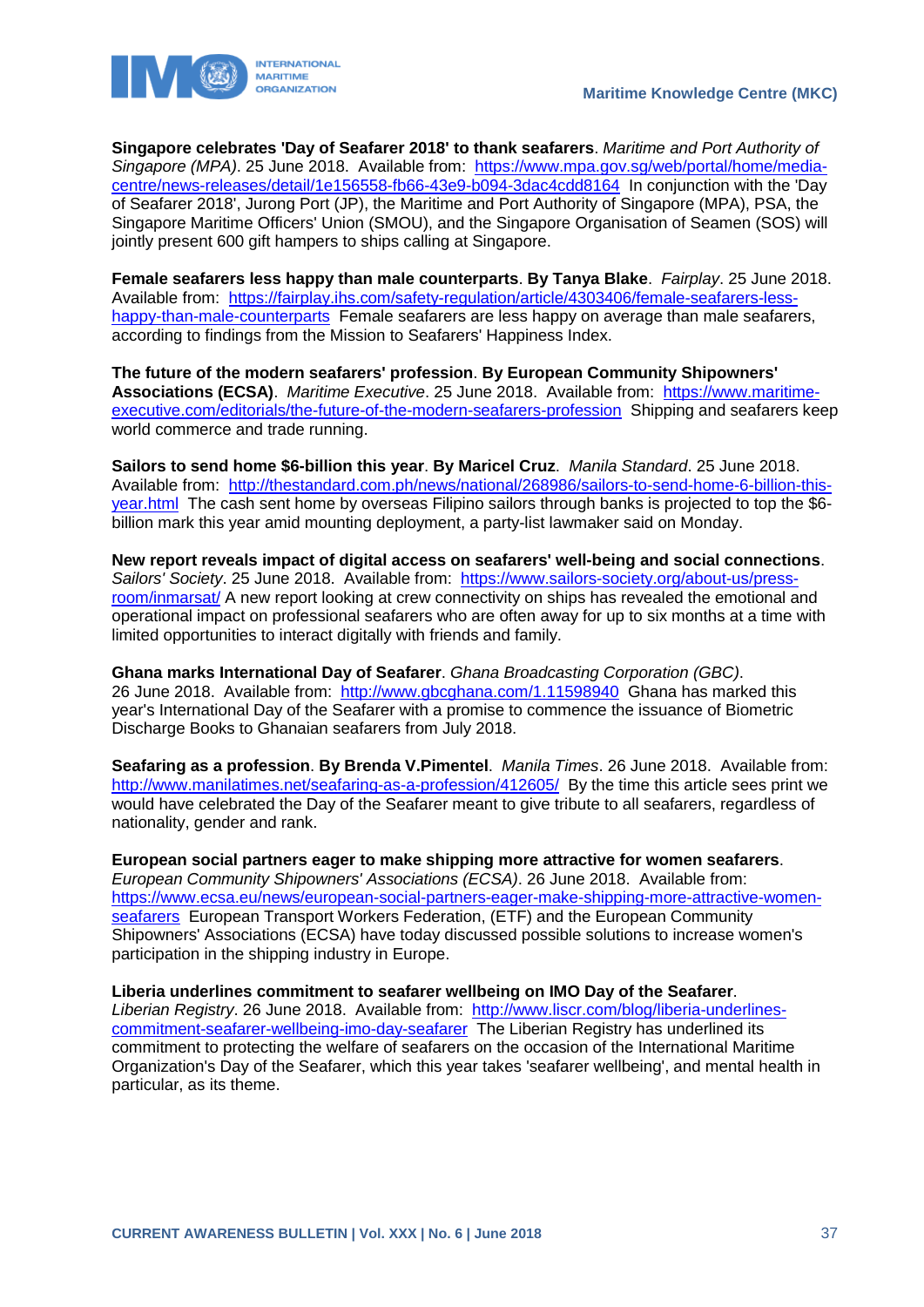

**Seafarers' world due for a significant shakeup in South Africa: Department of Transport**.

*South African Maritime Safety Authority (SAMSA)*. 26 June 2018. Available from: [https://blog.samsa.org.za/2018/06/26/seafarers-world-due-for-a-significant-shakeup-in-south-africa](https://blog.samsa.org.za/2018/06/26/seafarers-world-due-for-a-significant-shakeup-in-south-africa-department-of-transport/)[department-of-transport/](https://blog.samsa.org.za/2018/06/26/seafarers-world-due-for-a-significant-shakeup-in-south-africa-department-of-transport/)  $\blacksquare$ . The policy shifts by government, driven by the Department of Transport in collaboration with the maritime sector and various others, emerged during observation of the international Day of the Seafarer held in Cape Town on Monday - one of three similar events held also in Port Elizabeth and Durban.

**Protecting seafarers' welfare - the Mentoring Seafarers Project**. *Solent University (UK)*. 26 June 2018. Available from[:https://www.youtube.com/watch?v=OiimlVV\\_yWw&feature=youtu.be](https://www.youtube.com/watch?v=OiimlVV_yWw&feature=youtu.be) With seafarers' wellbeing one of the focuses of National Seafarers Week 2018, Solent researchers are looking at how mentoring schemes can ensure long-term benefits in education and wellbeing improving retention and creating a safer, more efficient industry.

**Nautilus spotlight on maritime careers transitions**. *Nautilus International*. 27 June 2018. Available from: [https://www.nautilusint.org/en/news-insight/news/nautilus-spotlight-on-maritime](https://www.nautilusint.org/en/news-insight/news/nautilus-spotlight-on-maritime-careers-transitions/)[careers-transitions/](https://www.nautilusint.org/en/news-insight/news/nautilus-spotlight-on-maritime-careers-transitions/) To help members get the information they need to progress in their maritime careers, Nautilus has put together some case studies from seafarers who share insights on what was helpful to them in transitioning to different roles within the industry.

**Seafarers on hunger strike, seek pension, increase in wages**. **By Dhruv Johri**. *Indian Express*. 27 June 2018. Available from: [https://indianexpress.com/article/cities/mumbai/seafarers-on-hunger](https://indianexpress.com/article/cities/mumbai/seafarers-on-hunger-strike-seek-pension-increase-in-wages-5234857/)[strike-seek-pension-increase-in-wages-5234857/](https://indianexpress.com/article/cities/mumbai/seafarers-on-hunger-strike-seek-pension-increase-in-wages-5234857/) A few hundred seafarers began an indefinite hunger strike at several ports across the country on Monday demanding pension and increase in minimum wages.

**Maritime transport workers of Azerbaijan celebrate their professional holiday**. *Port News*. 28 June 2018. Available from: <http://portnews.ru/news/260494/>Maritime transport workers of Azerbaijan celebrate their professional holiday, says press center of Azerbaijan Caspian Shipping Company.

# <span id="page-38-0"></span>*SEARCH & RESCUE*

**MISC crew rescues fisherman adrift for twenty days**. *Maritime Executive*. 30 May 2018. Available from: [https://maritime-executive.com/article/misc-crew-rescues-fisherman-adrift-for-twenty](https://maritime-executive.com/article/misc-crew-rescues-fisherman-adrift-for-twenty-days)[days](https://maritime-executive.com/article/misc-crew-rescues-fisherman-adrift-for-twenty-days) A Filipino fisherman stranded in the middle of the North Pacific Ocean, more than 400 nautical miles from Philippines coast, was rescued on Saturday, May 26, 2018 thanks to the efforts of the crew of MISC's LNG vessel, *Seri Begawan*.

**After weeks with separate war games, Norway and Russia again meet at sea for joint SAR exercise**. **By Thomas Nilsen**. *Independent Barents Observer (Norway)*. 2 June 2018. Available from: <https://thebarentsobserver.com/en/node/4006>It has been a busy spring with several exercises in Arctic waters for both Norwegian navy and Russia's Northern Fleet.

**New age in emergency response arrives**. **By Adam Corbett**. *TradeWinds*. 7 June 2018. Available from: [http://www.tradewindsnews.com/casualties/1502941/new-age-in-emergency](http://www.tradewindsnews.com/casualties/1502941/new-age-in-emergency-response-arrives)[response-arrives](http://www.tradewindsnews.com/casualties/1502941/new-age-in-emergency-response-arrives) There are likely to be two new providers of global maritime distress and safety systems (GMDSS) by 2020 as shipping's regulator attempts to bring the near 30-year-old system up to date with advanced satellite and communications technology.

**Wallem vessel rescues six fishermen**. *Wallem Group*. 12 June 2018. Available from: <https://www.wallem.com/news/wallem-vessel-rescues-six-fishermen/>On Saturday 9th June 2018, the Captain and crew of the Wallem-managed vessel the *KSL Seoul* rescued six fishermen after their boat was involved in an accident and subsequently capsized.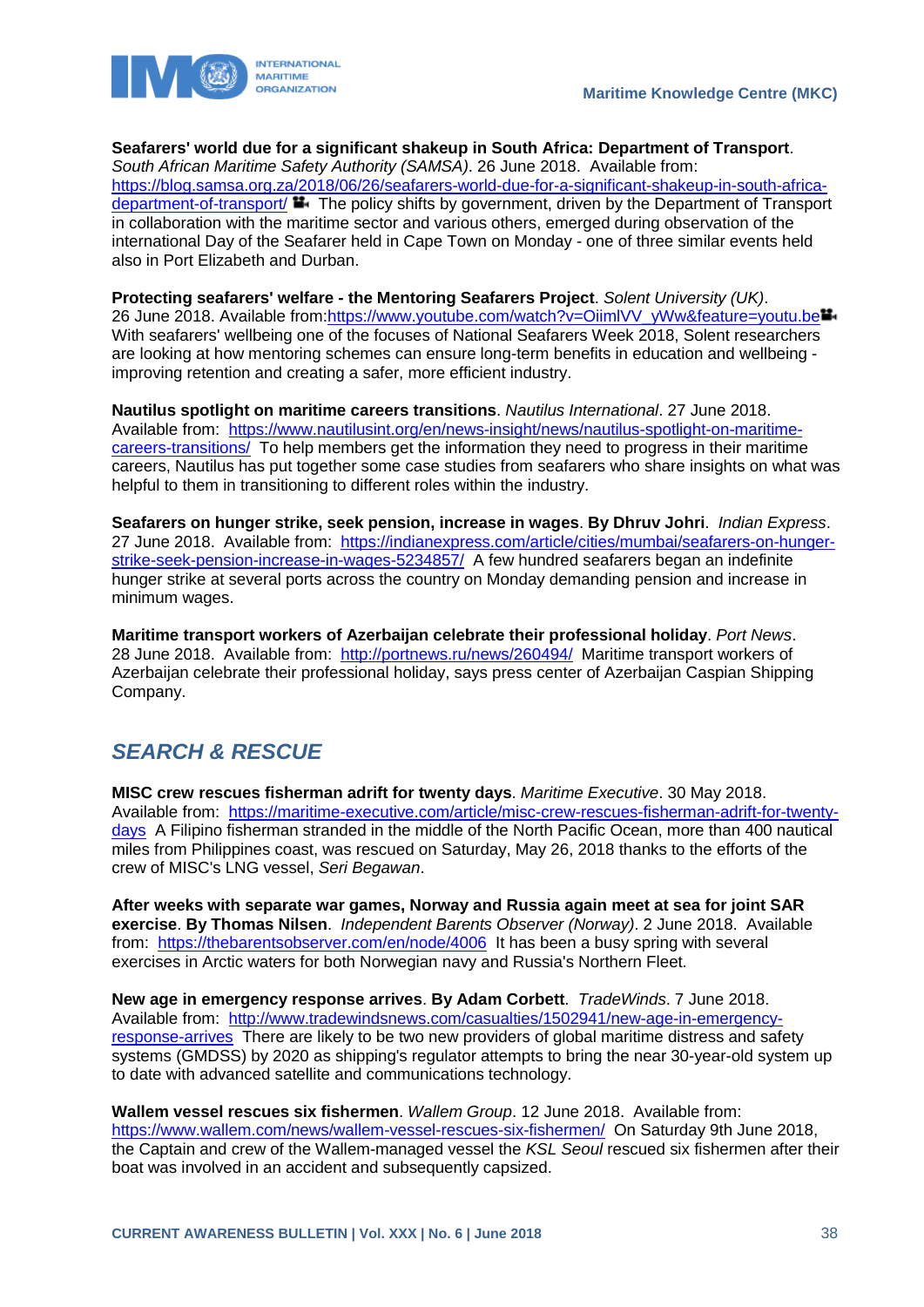

**Politics puts lives at risk in European waters**. **By Helen Kelly**. *Lloyd's List*. 12 June 2018. Available from: [https://lloydslist.maritimeintelligence.informa.com/LL1122988/Politics-puts-lives-at](https://lloydslist.maritimeintelligence.informa.com/LL1122988/Politics-puts-lives-at-risk-in-European-waters)[risk-in-European-waters](https://lloydslist.maritimeintelligence.informa.com/LL1122988/Politics-puts-lives-at-risk-in-European-waters) The stance taken by Italy and Malta over the receipt of a migrant rescue ship with 629 souls on board is a shameful act of populist politics that is putting lives at risk and undermining international treaties on the safety of life at sea.

*USNS Trenton* **Statement: June 2018**. *United States Navy*. 12 June 2018. Available from: <http://www.c6f.navy.mil/news/usns-trenton-statement-june-2018>Forty people have been recovered and re being provided food, water, and medical care on board *Trenton*. [USNS Trenton Statement: Updated 15:50 CET, June 14, 2018](http://www.c6f.navy.mil/news/usns-trenton-statement-updated-1550-cet-june-14-2018)

*Aquarius* **ship: ITF and ETF condemn actions of Italy and Malta**. *International Transport Workers' Federation (ITF)*. 14 June 2018. Available from: [http://www.itfglobal.org/en/news](http://www.itfglobal.org/en/news-events/press-releases/2018/june/aquarius-ship-itf-and-etf-condemn-actions-of-italy-and-malta/)[events/press-releases/2018/june/aquarius-ship-itf-and-etf-condemn-actions-of-italy-and-malta/](http://www.itfglobal.org/en/news-events/press-releases/2018/june/aquarius-ship-itf-and-etf-condemn-actions-of-italy-and-malta/) The ITF is also concerned about the possible future implications for merchant ships that have met their UNCLOS and SOLAS obligations and rescue persons in distress at sea.

**22 rescued from burning ship after 10-hour drama**. **By Jayanta Gupta**. *Times of India*. 15 June 2018. Available from: [https://timesofindia.indiatimes.com/city/kolkata/22-rescued-from](https://timesofindia.indiatimes.com/city/kolkata/22-rescued-from-burning-ship-after-10-hour-drama/articleshow/64598971.cms)[burning-ship-after-10-hour-drama/articleshow/64598971.cms](https://timesofindia.indiatimes.com/city/kolkata/22-rescued-from-burning-ship-after-10-hour-drama/articleshow/64598971.cms) *MV SSL Kolkata*, a cargo vessel carrying 464 containers from Krishnapatnam to Kolkata, caught fire shortly before midnight on Wednesday nearly 160km from Kolkata and 30km downstream from the anchorage at the Sandheads, forcing the 22-member crew to abandon the ship on Thursday morning.

**The Lloyds List podcast: Migrant crisis**. *Lloyd's List*. 15 June 2018. Available from: <https://bit.ly/2Lbtlnv>  $\circledast$  Following a diplomatic furore this week when Italy and Malta refused to take in a vessel full of migrants in the Mediterranean, International Chamber of Shipping secretarygeneral Peter Hinchliffe has called for joined up government in Europe to provide a policy, and a long term strategy, on migration by sea.

*USNS Trenton* **transfers rescued mariners**. *United States Navy*. 17 June 2018. Available from: [http://www.navy.mil/submit/display.asp?story\\_id=106030](http://www.navy.mil/submit/display.asp?story_id=106030) The Spearhead-class expeditionary fast transport *USNS Trenton* (T-EPF 5) conducted a passenger transfer of 41 people with ships from the Italian Coast Guard off the coast of the island of Lampedusa, Italy, June 17.

**Italy migrants: Who is responsible for helping out at sea?** *BBC News*. 17 June 2018. Available from: <https://www.bbc.co.uk/news/world-44458441> Malta's Prime Minister Joseph Muscat said Italy had broken international rules, and the plight of the Aquarius led to a diplomatic row between Italy and France.

**Shipping's rescue role in refugee crisis may not be sustainable**. **By Terry Macalister**. *TradeWinds*. 21 June 2018. Available from:

[http://www.tradewindsnews.com/casualties/1515208/shippings-rescue-role-in-refugee-crisis-may](http://www.tradewindsnews.com/casualties/1515208/shippings-rescue-role-in-refugee-crisis-may-not-be-sustainable)[not-be-sustainable](http://www.tradewindsnews.com/casualties/1515208/shippings-rescue-role-in-refugee-crisis-may-not-be-sustainable) The United Nations' World Refugee Day passed on Wednesday with 600 migrants having landed at the port of Valencia in Spain.

*The Aquarius* **and its historic precedents: Rescue at sea and the politics of disembarkation**. **By Katy Budge**. *Huffington Post UK*. 22 June 2018. Available from: [https://www.huffingtonpost.co.uk/entry/the-aquarius-and-its-historic-precedents-rescue](https://www.huffingtonpost.co.uk/entry/the-aquarius-and-its-historic-precedents-rescue-at_uk_5b2a3bd1e4b061fc68707f94)at uk 5b2a3bd1e4b061fc68707f94 Shortly after dawn on Sunday 17 June 2018, the 629 people rescued in the Mediterranean by *The Aquarius* were disembarked in the Spanish port of Valencia

**Italy migrant row: 'Inhumane' Malta refuses rescue ship**. *BBC News*. 22 June 2018. Available from: <https://www.bbc.co.uk/news/world-europe-44571150> **Italian authorities said the Lifeline** and *Seefuchs*, operated by the German migrant rescue group Mission Lifeline, were "illegally" flying the Dutch flag.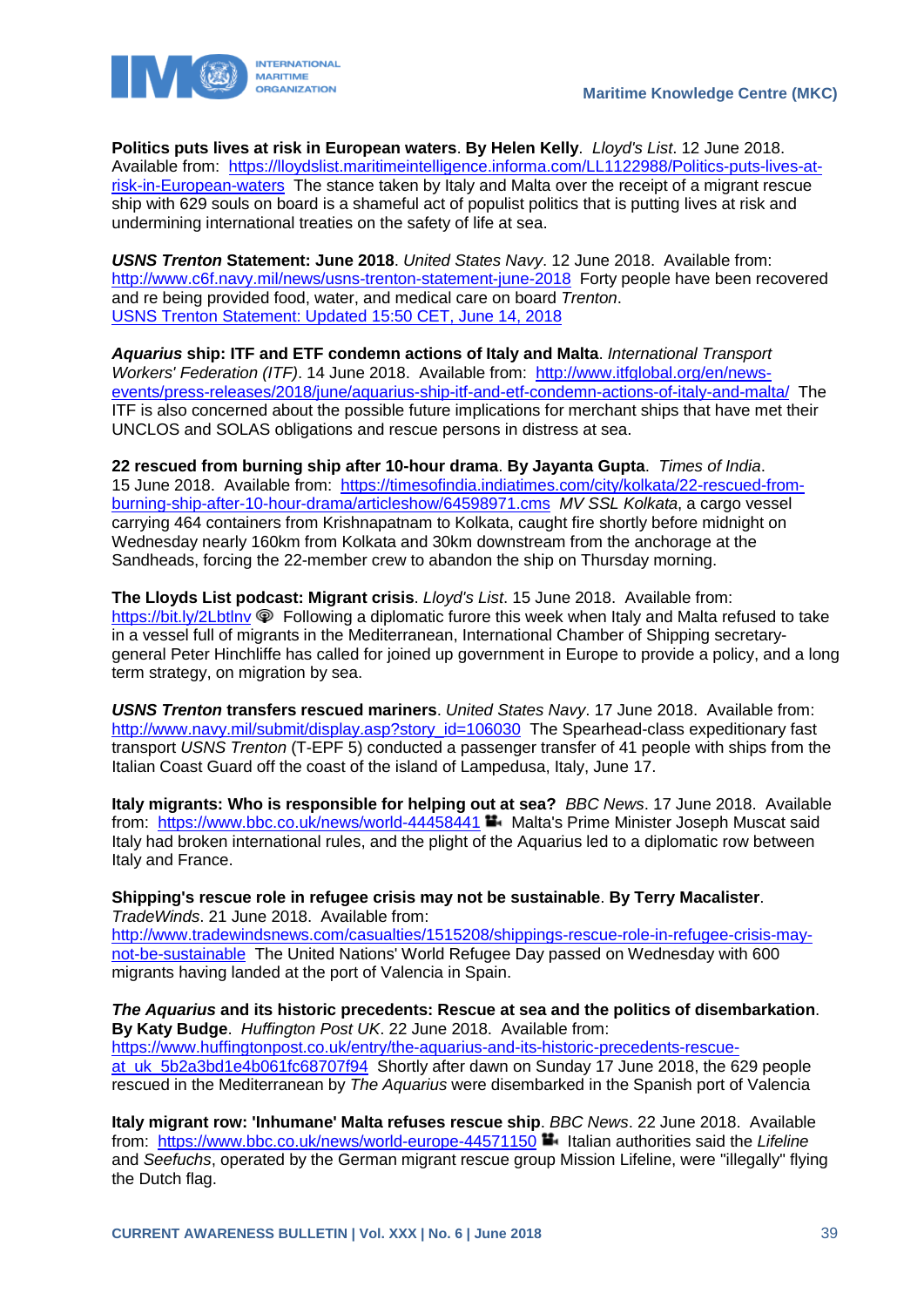

**Maersk boxship delayed due to EU migration debate**. *Maritime Executive*. 24 June 2018. Available from: [https://www.maritime-executive.com/article/maersk-boxship-delayed-by-eu](https://www.maritime-executive.com/article/maersk-boxship-delayed-by-eu-migration-impasse)[migration-impasse](https://www.maritime-executive.com/article/maersk-boxship-delayed-by-eu-migration-impasse) The container ship *Alexander Maersk* has been delayed off Sicily with 113 maritime migrants aboard as Europe's debate over maritime migration continues.

**Rescuing persons stranded at sea is a shared responsibility**. *World Shipping Council*. 25 June 2018. Available from: <https://bit.ly/2KS6uAD> On Friday, the containership *Alexander Maersk* picked up 113 migrants after a request by the Maritime Rescue Coordination Centre in Rome to change the vessel's course and assist in a Search and Rescue operation in international waters.

**European shipowners call upon authorities to disembark the migrants on board the**  *Alexander Maersk* **as soon as possible**. *European Community Shipowners' Associations (ECSA)*. 25 June 2018. Available from: [https://www.ecsa.eu/news/european-shipowners-call-upon](https://www.ecsa.eu/news/european-shipowners-call-upon-authorities-disembark-migrants-board-alexander-maersk-soon)[authorities-disembark-migrants-board-alexander-maersk-soon](https://www.ecsa.eu/news/european-shipowners-call-upon-authorities-disembark-migrants-board-alexander-maersk-soon) ECSA, the European Community shipowners' associations, expressed on the 12th of June its concern about the problems the *Aquarius* vessel faced to disembark migrants in Malta and Italy and warned that also merchant vessels could be faced with this situation.

**Shipping industry increasingly worried about EU Member States' policy on migrants rescued at sea**. *International Chamber of Shipping (ICS)*. 26 June 2018. Available from: [http://www.ics](http://www.ics-shipping.org/news/press-releases/2018/06/26/shipping-industry-increasingly-worried-about-eu-member-states-policy-on-migrants-rescued-at-sea)[shipping.org/news/press-releases/2018/06/26/shipping-industry-increasingly-worried-about-eu](http://www.ics-shipping.org/news/press-releases/2018/06/26/shipping-industry-increasingly-worried-about-eu-member-states-policy-on-migrants-rescued-at-sea)[member-states-policy-on-migrants-rescued-at-sea](http://www.ics-shipping.org/news/press-releases/2018/06/26/shipping-industry-increasingly-worried-about-eu-member-states-policy-on-migrants-rescued-at-sea) The global trade association for ship operators the International Chamber of Shipping (ICS) - is increasingly concerned about the new policy of the Italian Government to close its ports to migrants rescued by ships at sea.

**Merchant shipping caught in the migrant-crisis crossfire**. **By Tanya Blake**. *Fairplay*. 26 June 2018. Available from: [https://fairplay.ihs.com/safety-regulation/article/4303461/merchant-shipping](https://fairplay.ihs.com/safety-regulation/article/4303461/merchant-shipping-caught-in-the-migrant-crisis-crossfire)[caught-in-the-migrant-crisis-crossfire](https://fairplay.ihs.com/safety-regulation/article/4303461/merchant-shipping-caught-in-the-migrant-crisis-crossfire) Calls have come for European Union (EU) leaders to urgently develop an EU-wide, co-ordinated migrant and refugee rescue plan amid the Italian government's continued refusal to allow commercial ships carrying persons rescued off the country's coast to disembark at its ports.

**Migrant rescue ship** *Lifeline* **to dock in Malta after being stranded for five days in the Mediterranean**. **By Livia Borghese, Saskya Vandoorne, and Judith Vonberg**. *CNN*. 26 June 2018. Available from: [https://edition.cnn.com/2018/06/26/europe/migrant-ships-maersk-lifeline](https://edition.cnn.com/2018/06/26/europe/migrant-ships-maersk-lifeline-intl/index.html)[intl/index.html](https://edition.cnn.com/2018/06/26/europe/migrant-ships-maersk-lifeline-intl/index.html) A search-and-rescue ship stranded in the Mediterranean since Friday with 233 migrants on board will finally dock in Malta, Italian Prime Minister Giuseppe Conte said.

**Crew of ill-fated vessel saved off Colombo**. *Government of Sri Lanka*. 27 June 2018. Available from: <https://reut.rs/2JnJ0Th> Sri Lanka Navy lent assistance to a ship in distress on Tuesday.

**In the new climate of fear, our rescue boat turned away from people drowning**. **By Peter Martin**. *New Statesman*. 27 June 2018. Available from:

[https://www.newstatesman.com/world/europe/2018/06/new-climate-fear-our-rescue-boat-turned](https://www.newstatesman.com/world/europe/2018/06/new-climate-fear-our-rescue-boat-turned-away-people-drowning)[away-people-drowning](https://www.newstatesman.com/world/europe/2018/06/new-climate-fear-our-rescue-boat-turned-away-people-drowning) A little after 9.30pm on Monday 18 June, during my watch on the *Seefuchs'* bridge, our ship's command station, I overheard a message on the emergency radio channel.

**German migrant rescue ship** *Lifeline* **docks in Malta after port blockages**. *Deutsche Welle (Germany)*. 27 June 2018. Available from: [https://www.dw.com/en/german-migrant-rescue-ship](https://www.dw.com/en/german-migrant-rescue-ship-lifeline-docks-in-malta-after-port-blockages/a-44423091)[lifeline-docks-in-malta-after-port-blockages/a-44423091](https://www.dw.com/en/german-migrant-rescue-ship-lifeline-docks-in-malta-after-port-blockages/a-44423091) After floating around the Mediterranean for days, the rescue ship *Lifeline* has arrived in a Maltese port.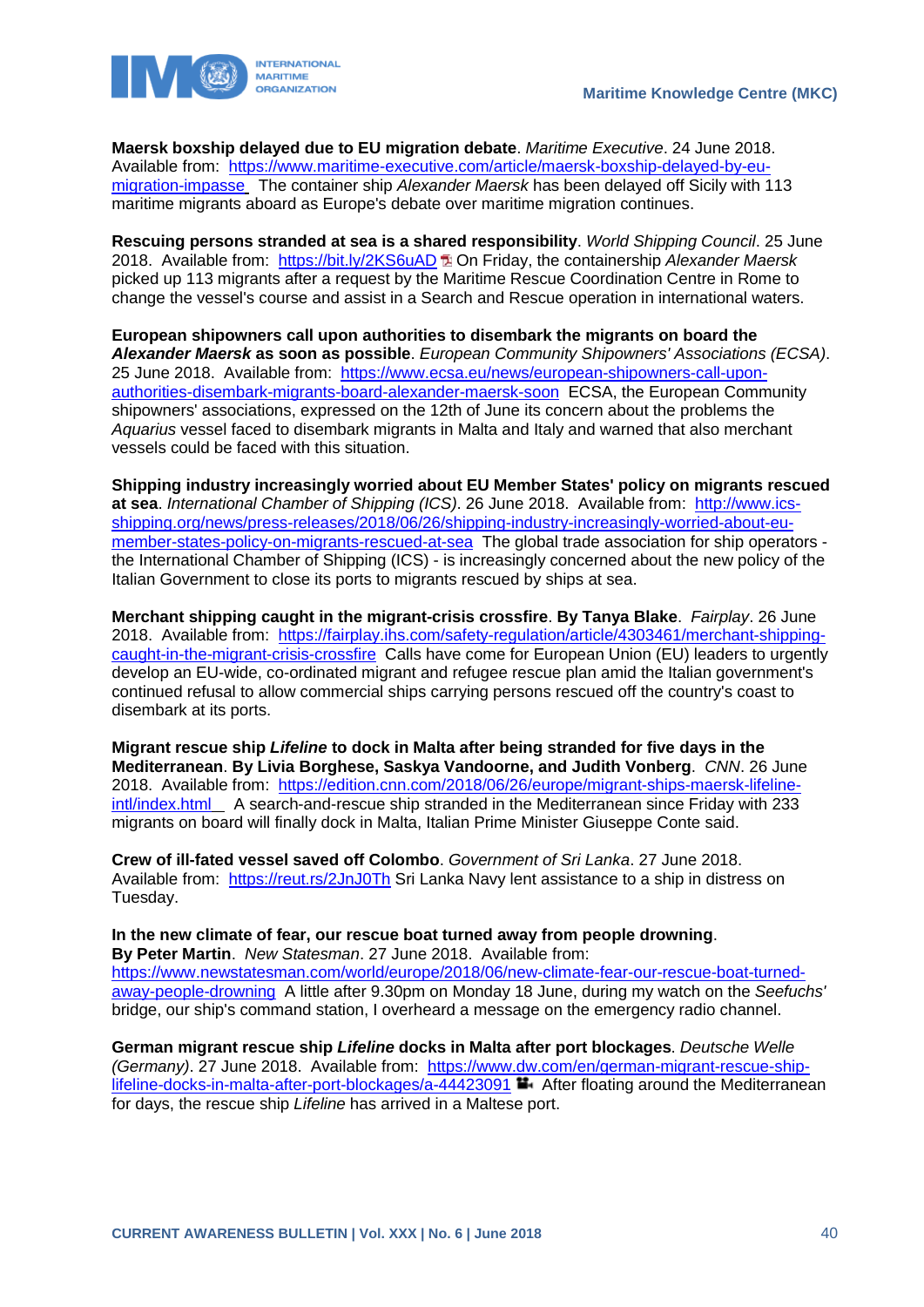

**IOM-UNHCR Proposal to the European Union for a regional cooperative arrangement ensuring predictable disembarkation and subsequent processing of persons rescued at sea**. *International Organization for Migration (IOM)*. 29 June 2018. Available from: [https://www.iom.int/news/iom-unhcr-proposal-european-union-regional-cooperative-arrangement](https://www.iom.int/news/iom-unhcr-proposal-european-union-regional-cooperative-arrangement-ensuring-predictable)[ensuring-predictable](https://www.iom.int/news/iom-unhcr-proposal-european-union-regional-cooperative-arrangement-ensuring-predictable) Approximately 40,000 refugees and migrants have arrived in Europe via maritime routes in 2018 to date.

**European government policies condemn people to be locked up in Libya or drown at sea**. *Médecins Sans Frontières (MSF)*. 29 June 2018. Available from: [https://www.msf.org/european](https://www.msf.org/european-government-policies-condemn-people-be-locked-libya-or-drown-sea)[government-policies-condemn-people-be-locked-libya-or-drown-sea](https://www.msf.org/european-government-policies-condemn-people-be-locked-libya-or-drown-sea) European governments must come to their senses and end policies which trap extremely vulnerable people in Libya or leave them to die at sea, said MSF as governments gather for the European Council Summit today.

# <span id="page-41-0"></span>*SHIP RECYLING*

**Photos: Shipbreaking on the beaches of Alang**. *gCaptain*. 31 May 2018. Available from: <http://gcaptain.com/photos-shipbreaking-in-alang-india/>Reuters' photographer Amit Dave has published a series of photos taken just this week at a shipbreaking yard in Alang, India, where many of the world's ships continue to be sent at the end of their operational lives.

**Where do old cruise ships go to die? By Fran Golden**. *Bloomberg*. 31 May 2018. Available from: <https://www.bloomberg.com/news/articles/2018-05-31/where-do-old-cruise-ships-go-to-die> <sup>1</sup> On a recent four-night cruise to the Bahamas on the 2,758-passenger *Carnival Victory*, a lively crowd was downing neon drinks at an equally fluorescent bar in the ship's multi-story atrium.

#### **Abandon ship: oil tanker scrappage to hit multi-year high as earnings sink**.

**By Jessica Jaganathan**. *Reuters*. 3 June 2018. Available from: <https://reut.rs/2JnJ0Th> The shipping industry will this year scrap the largest number of oil tankers in over half-a-decade, driven by weak earnings, firm prices for scrap steel and the need to prepare fleets for strict new environmental regulations.

**The NGO Shipbreaking Platform presents Annual Report 2017**. *NGO Shipbreaking Platform*. 7 June 2018. Available from: [http://www.shipbreakingplatform.org/ngo-shipbreaking-platform](http://www.shipbreakingplatform.org/ngo-shipbreaking-platform-presents-annual-report-2017/)[presents-annual-report-2017/](http://www.shipbreakingplatform.org/ngo-shipbreaking-platform-presents-annual-report-2017/) The NGO Shipbreaking Platform works to ensure that vessels are recycled without causing harm to workers and the environment. [Annual Report 2017](http://www.shipbreakingplatform.org/shipbrea_wp2011/wp-content/uploads/2018/06/Annual-Report-2017-Final-Spreads.pdf)

**NGO Shipbreaking readies personal injury cases against owners**. **By Adam Corbett**. *TradeWinds*. 12 June 2018. Available from: <https://bit.ly/2KT7i8U>NGO Shipbreaking Platform is hoping to bring more personal injury cases against shipowners to UK courts within the next year after helping win compensation for a Bangladeshi shipbreaking worker against Zodiac Maritime.

#### **Shipping industry presses to undermine European Ship Recycling Regulation**.

*NGO Shipbreaking Platform*. 20 June 2018. Available from: [http://www.shipbreakingplatform.org/platform-news-shipping-industry-presses-to-undermine](http://www.shipbreakingplatform.org/platform-news-shipping-industry-presses-to-undermine-european-ship-recycling-regulation/)[european-ship-recycling-regulation/](http://www.shipbreakingplatform.org/platform-news-shipping-industry-presses-to-undermine-european-ship-recycling-regulation/) On Monday, the EU member states' experts on ship recycling met in Brussels to discuss the latest developments, six months ahead of the application of the 2013 Ship Recycling Regulation.

**European Shipowners encourage the European Commission to have sufficient recycling capacity on the EU approved ship recycling yards list**. *European Community Shipowners' Associations (ECSA)*. 22 June 2018. Available from: <https://bit.ly/2zxJQc3>All vessels sailing under an EU flag will eventually be required to use an approved ship recycling facility, once the EU Ship Recycling Regulation effectively applies.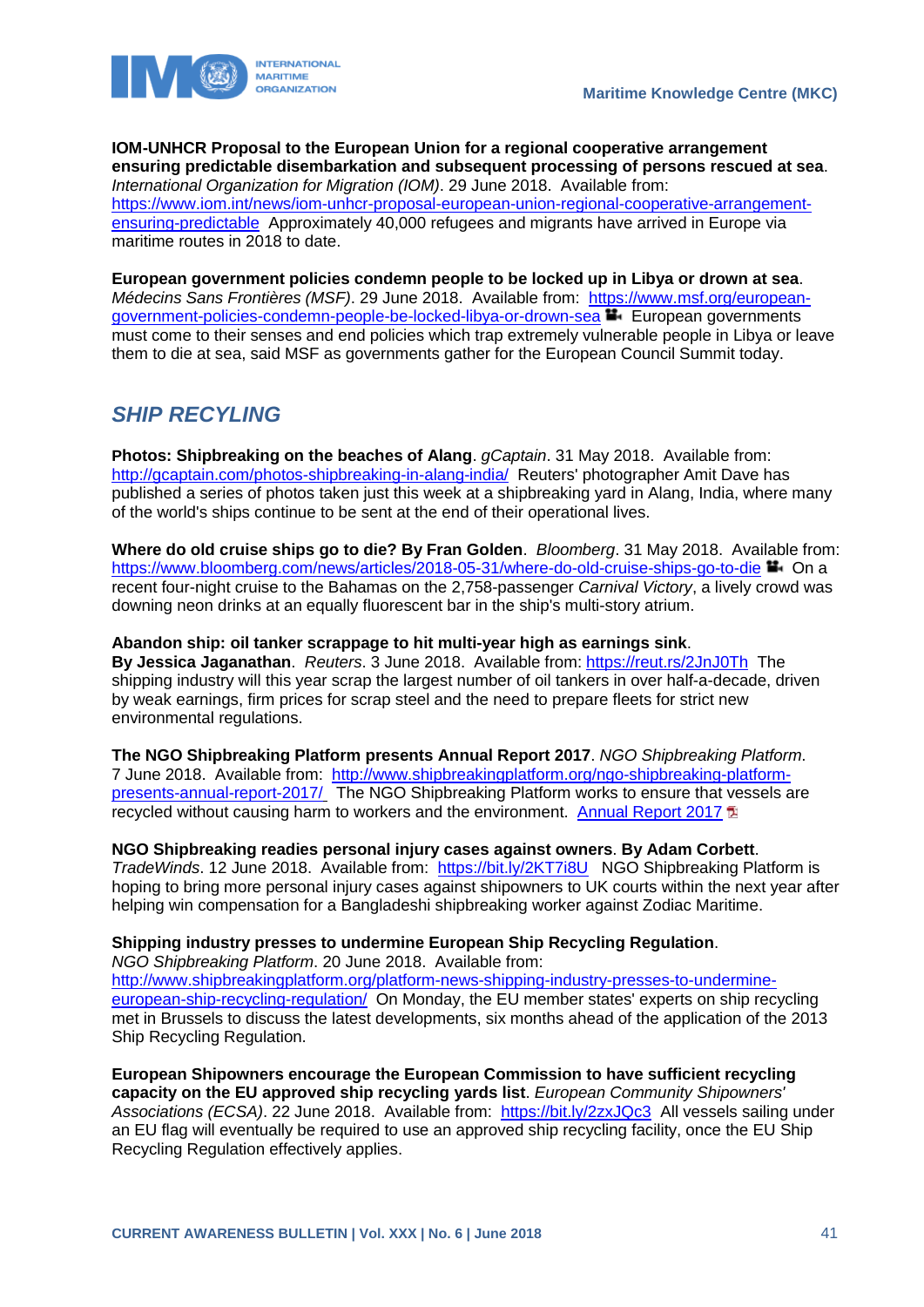

# <span id="page-42-0"></span>*SHIPBUILDING & SHIPREPAIR*

**Wärtsilä solutions chosen for new environmentally-friendly dredger**. *Wärtsilä Corporation*. 31 May 2018. Available from: [https://www.wartsila.com/media/news/31-05-2018-wartsila-solutions](https://www.wartsila.com/media/news/31-05-2018-wartsila-solutions-chosen-for-new-environmentally-friendly-dredger-2197106)[chosen-for-new-environmentally-friendly-dredger-2197106](https://www.wartsila.com/media/news/31-05-2018-wartsila-solutions-chosen-for-new-environmentally-friendly-dredger-2197106) The technology group Wärtsilä will provide the engines, propellers, and control system for a new, large-size hopper dredger being built by the Netherlands-based shipbuilding company Damen Shipyards Group.

**New expedition cruise ship capable of 40 days without resupply**. *Maritime Executive*. 12 June 2018. Available from: [https://maritime-executive.com/article/new-expedition-cruise-ship](https://maritime-executive.com/article/new-expedition-cruise-ship-capable-of-40-days-without-resupply#gs.b3o8B84)[capable-of-40-days-without-resupply#gs.b3o8B84](https://maritime-executive.com/article/new-expedition-cruise-ship-capable-of-40-days-without-resupply#gs.b3o8B84) Quark Expeditions has ordered a new expedition cruise ship designed for 40 days operation in polar regions without the need to resupply.

**Dual-fuel tanker** *Thun Eos* **launched by Ferus Smit**. **By Craig Jallal**. *Marine Propulsion & Auxiliary Machinery*. 18 June 2018. Available from:

[http://www.mpropulsion.com/news/view,dualfuel-tanker-ithun-eosi-launched-by-ferus](http://www.mpropulsion.com/news/view,dualfuel-tanker-ithun-eosi-launched-by-ferus-smit_52160.htm)smit 52160.htm  $\blacksquare$  Saturday 16 June 2018 saw the launch by Scheepswerf Ferus Smit in the Netherlands of *Thun Eos*, the lead tanker in the new E-Tanker series for Swedish operator Thun Tankers.

### <span id="page-42-1"></span>*SHIPPING*

**Methanol bunkers good for IMO 2020 and gives shipping a pathway to zero-carbon fuel: Report**. *Ship & Bunker*. 31 May 2018. Available from: [https://shipandbunker.com/news/world/787285-methanol-bunkers-good-for-imo-2020-and-gives](https://shipandbunker.com/news/world/787285-methanol-bunkers-good-for-imo-2020-and-gives-shipping-a-pathway-to-zero-carbon-fuel-report)[shipping-a-pathway-to-zero-carbon-fuel-report](https://shipandbunker.com/news/world/787285-methanol-bunkers-good-for-imo-2020-and-gives-shipping-a-pathway-to-zero-carbon-fuel-report) A new report released today by Sustainable Marine Methanol has concluded that the adoption of methanol bunkers gives the Shipping industry a way to immediately reduce its emissions footprint with also offering a pathway to zero-carbon bunkers.

**Social media performance: The liners**. **By Graeme Somerville-Ryan**. *Splash 247.Com*. 31 May 2018. Available from:<https://splash247.com/social-media-performance-liners/>As some of the biggest shipping companies around, liners often take the spotlight in the shipping industry's public profile.

**Shipping must succeed in drive to meet new sulphur regulations**. **By Terry Macalister**. *TradeWinds*. 31 May 2018. Available from:

[http://www.tradewindsnews.com/casualties/1500465/shipping-must-succeed-in-drive-to-meet-new](http://www.tradewindsnews.com/casualties/1500465/shipping-must-succeed-in-drive-to-meet-new-sulphur-regulations)[sulphur-regulations](http://www.tradewindsnews.com/casualties/1500465/shipping-must-succeed-in-drive-to-meet-new-sulphur-regulations) The International Chamber of Shipping is maybe right to warn of "chaos and confusion" if the world continues to sleepwalk into the new age of low-sulphur fuels.

#### **Turkey sends out first drilling vessel to eastern Mediterranean Sea to find oil, natural gas**. *Daily Sabah (Turkey)* . 31 May 2018. Available from:

[https://www.dailysabah.com/energy/2018/06/01/turkey-sends-out-first-drilling-vessel-to-eastern](https://www.dailysabah.com/energy/2018/06/01/turkey-sends-out-first-drilling-vessel-to-eastern-mediterranean-sea-to-find-oil-natural-gas)[mediterranean-sea-to-find-oil-natural-gas](https://www.dailysabah.com/energy/2018/06/01/turkey-sends-out-first-drilling-vessel-to-eastern-mediterranean-sea-to-find-oil-natural-gas) Turkey's first drilling vessel, which was named after Istanbul's conqueror Ottoman Sultan *Fatih* Sultan Mehmet, sailed off to the Mediterranean to start the country's first deep-sea drilling operations.

**The dirty secret of bunker contamination**. **By Adrian Tolson**. *Ship & Bunker*. 1 June 2018. Available from: [https://shipandbunker.com/news/world/185568-the-dirty-secret-of-bunker](https://shipandbunker.com/news/world/185568-the-dirty-secret-of-bunker-contamination)[contamination](https://shipandbunker.com/news/world/185568-the-dirty-secret-of-bunker-contamination) The recent news from Veritas Petroleum Services (VPS) regarding fuel contamination issues, which hit over 30 vessels in Houston is hard evidence of the serious problems and challenges that we have within the bunkering industry.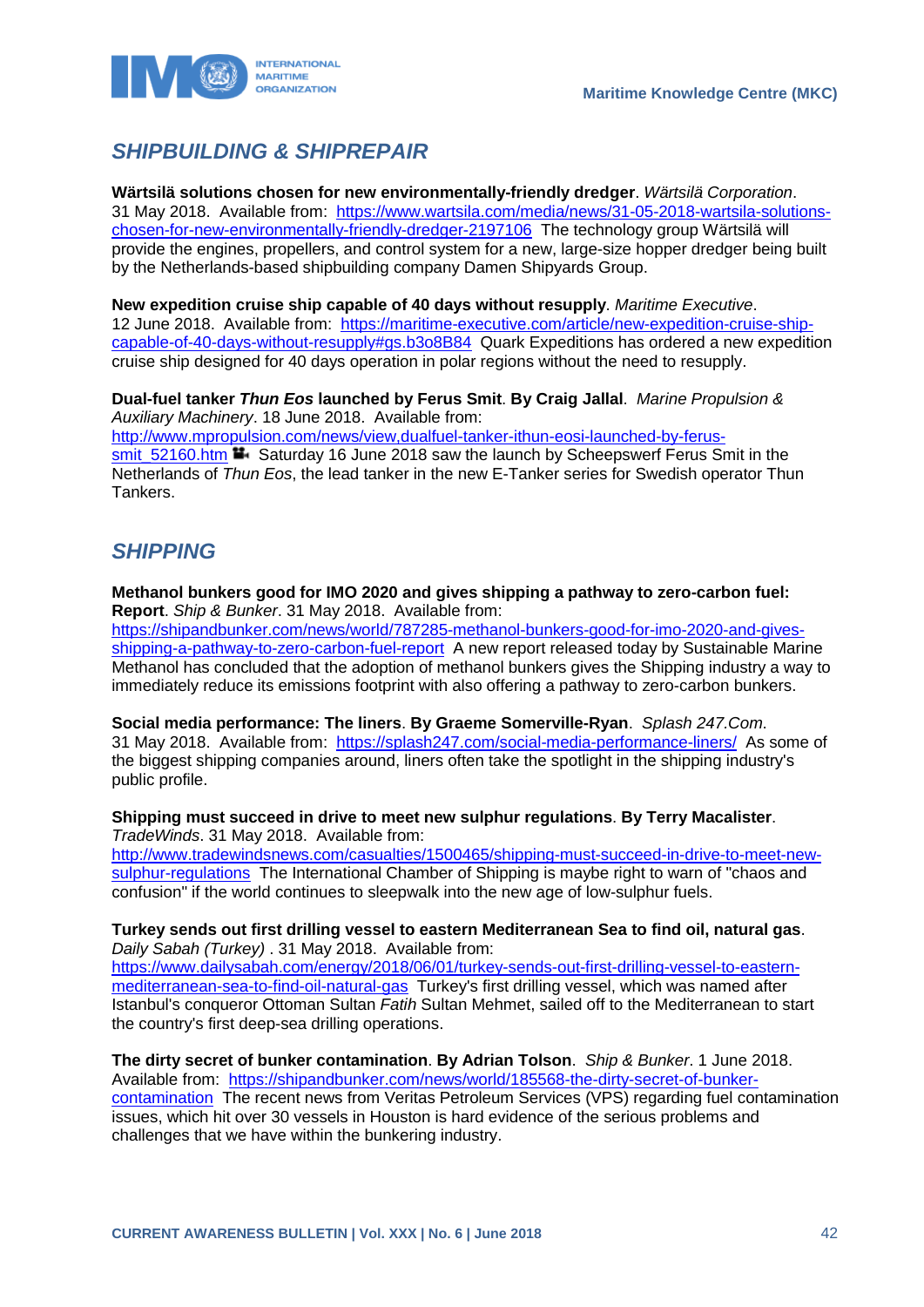



**Historic growth in Danish shipping registries continues**. *Danish Maritime Authority*.

1 June 2018. Available from: [https://www.dma.dk/Presse/Nyheder/Sider/Historic-growth-in-Danish](https://www.dma.dk/Presse/Nyheder/Sider/Historic-growth-in-Danish-shipping-registries-continues.aspx)[shipping-registries-continues.aspx](https://www.dma.dk/Presse/Nyheder/Sider/Historic-growth-in-Danish-shipping-registries-continues.aspx) Even though Denmark is not the world's biggest ship registry, we are now in front when it comes to growth rate over the past year, which means that in just one month, the Danish International Shipping Register has grown from 20 mio. BT to 20,5, and that there is now more than 700 ships registered in DIS.

**Women in Shipping Watch - Expert thinking on the gender perspective in leadership**. *Safety4Sea*. 1 June 2018. Available from: [https://safety4sea.com/cm-women-in-shipping-watch](https://safety4sea.com/cm-women-in-shipping-watch-expert-thinking-on-the-gender-perspective-in-leadership/)[expert-thinking-on-the-gender-perspective-in-leadership/](https://safety4sea.com/cm-women-in-shipping-watch-expert-thinking-on-the-gender-perspective-in-leadership/) For some, leadership is motivation, for others inspiration.

**Sustainable shipping: Best practices**. *Safety4Sea*. 3 June 2018. Available from: <https://safety4sea.com/cm-sustainable-shipping-best-practices/>Sustainable shipping should be part of organizations' corporate strategy; it recommends beneficial actions for various stakeholders that the organization relates with by achieving simultaneously financial, social and environmental benefits.

**MPA awards S\$6 million to FueLNG Pte Ltd and Pavilion Gas Pte Ltd to drive ship-to-ship bunkering**. *Maritime and Port Authority of Singapore (MPA)*. 4 June 2018. Available from: [https://www.mpa.gov.sg/web/portal/home/media-centre/news-releases/detail/803e10b2-cdcc-4144](https://www.mpa.gov.sg/web/portal/home/media-centre/news-releases/detail/803e10b2-cdcc-4144-a396-78c648b48e25) [a396-78c648b48e25](https://www.mpa.gov.sg/web/portal/home/media-centre/news-releases/detail/803e10b2-cdcc-4144-a396-78c648b48e25) The Maritime and Port Authority of Singapore (MPA) has awarded S\$6 million to FueLNG Pte Ltd and Pavilion Gas Pte Ltd for the building of two Liquefied Natural Gas (LNG) bunker vessels, in a move that will help promote ship-to-ship LNG bunkering in Singapore.

**Posidonia 2018: Dry bulk owners united in call for slower vessel speeds**. **By Nicola Good**. *Fairplay*. 4 June 2018. Available from: [https://fairplay.ihs.com/bulk/article/4302621/posidonia-2018](https://fairplay.ihs.com/bulk/article/4302621/posidonia-2018-dry-bulk-owners-united-in-call-for-slower-vessel-speeds) [dry-bulk-owners-united-in-call-for-slower-vessel-speeds](https://fairplay.ihs.com/bulk/article/4302621/posidonia-2018-dry-bulk-owners-united-in-call-for-slower-vessel-speeds) It's time to go slower, not only because it is good for the environment, but also because it will help stabilise fleet capacity with demand.

**DNV GL at Posidonia 2018: Classification more relevant than ever**. *DNV GL*. 4 June 2018. Available from: [https://www.dnvgl.com/news/dnv-gl-at-posidonia-2018-classification-more-relevant](https://www.dnvgl.com/news/dnv-gl-at-posidonia-2018-classification-more-relevant-than-ever-122490)[than-ever-122490](https://www.dnvgl.com/news/dnv-gl-at-posidonia-2018-classification-more-relevant-than-ever-122490) Leading off the press conference, DNV GL Group President & CEO Remi Eriksen explained that two mega-trends are impacting the maritime industry: decarbonisation and digitalisation.

**LR: zero emission ships' main challenge lies in fuel storage**. *World Maritime News*.

4 June 2018. Available from: <https://worldmaritimenews.com/archives/254222>The shipping sector recently took a giant leap toward decarbonisation as the International Maritime Organization's (IMO) member states agreed on the requirement which would see the industry reduce its emissions by at least 50 pct by 2050 compared to 2008.

**This is why the green transition is challenging to shipping**. **By Louise Vogdrup-Schmidt**. *ShippingWatch*. 4 June 2018. Available from:

<https://shippingwatch.com/secure/carriers/article10659070.ece>Shipping is slow to implement and complete the green transition, a process currently being undertaken across all sectors.

#### **Another blow to sheep live-ex viability**. **By Shan Goodwin**. *North Queensland Register (Australia)*. 5 June 2018. Available from:

<https://www.northqueenslandregister.com.au/story/5449117/another-blow-to-sheep-live-ex-viability/> Changes to international shipping regulations may further drain the economical viability from the live sheep game and see it fade as a marketing option for producers regardless of what plays out politically.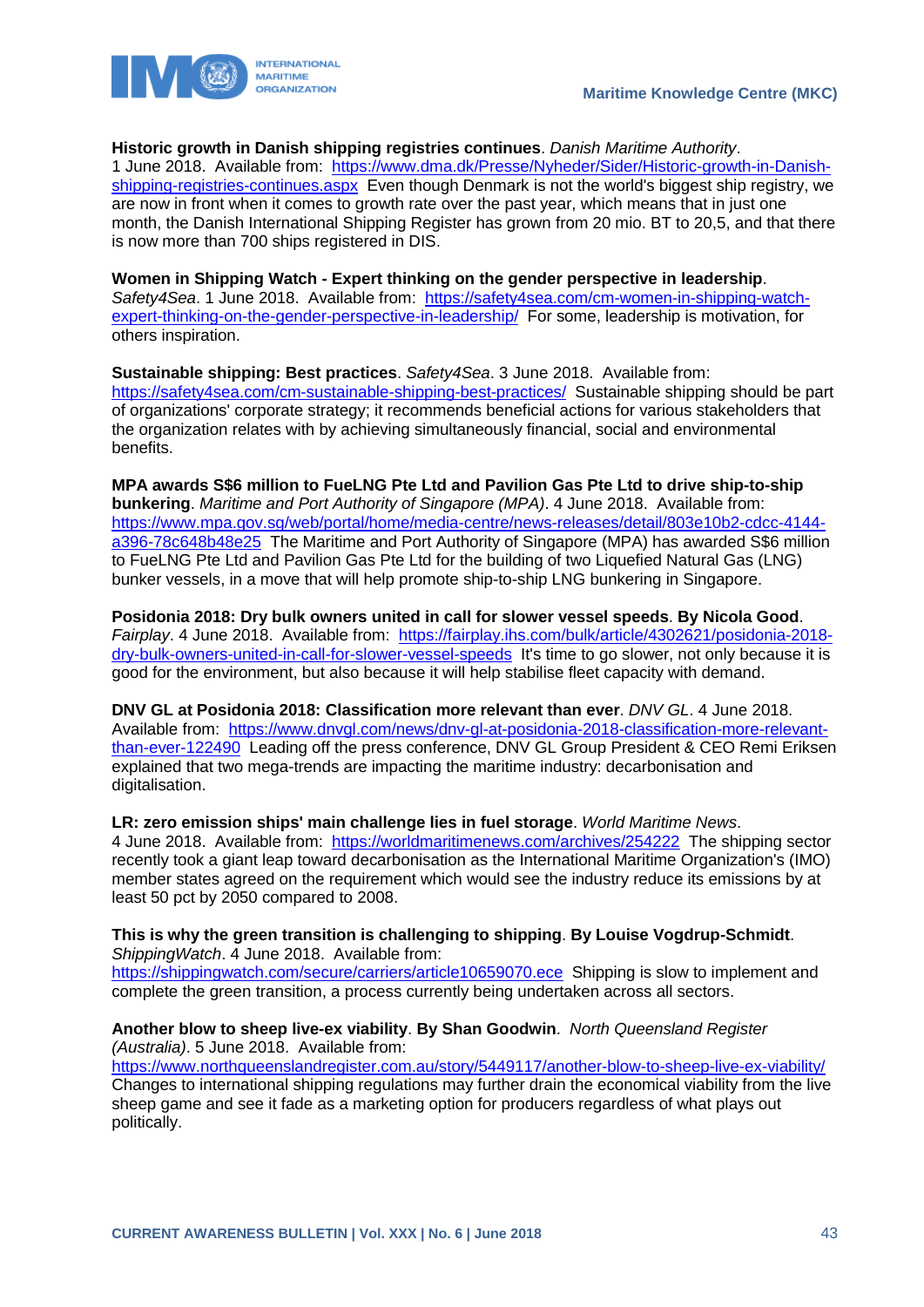



#### **Maritime Philippines in international shipping**. **By Brenda V.Pimentel**. *Manila Times*.

5 June 2018. Available from: [http://www.manilatimes.net/maritime-philippines-in-international](http://www.manilatimes.net/maritime-philippines-in-international-shipping/404624/)[shipping/404624/](http://www.manilatimes.net/maritime-philippines-in-international-shipping/404624/) Last week I participated in the Round Table Discussions (RTD) for international shipping convened by the National Coast Watch Council (NCWC) and the Movement for Maritime Philippines (MMP) and where I had the rare chance of meeting Ambassador Carlos C. Salinas, erstwhile Philippine envoy to Spain and now International Maritime Organization (IMO) Ambassador.

**Jamaica hosts workshop on emissions from international shipping**. *Hellenic Shipping News*. 5 June 2018. Available from: [https://www.hellenicshippingnews.com/jamaica-hosts-workshop-on](https://www.hellenicshippingnews.com/jamaica-hosts-workshop-on-emissions-from-international-shipping/)[emissions-from-international-shipping/](https://www.hellenicshippingnews.com/jamaica-hosts-workshop-on-emissions-from-international-shipping/) Cutting greenhouse gas emissions from shipping and port operations came under sharp focus when the Maritime Authority of Jamaica hosted an important workshop on the Prevention and Control of Shipping and Port Air Emissions.

#### **Transport Minister highlights important role of MAJ**. **By Latonya Linton**.

*Jamaica Information Service*. 5 June 2018. Available from: [https://jis.gov.jm/transport-minister](https://jis.gov.jm/transport-minister-highlights-important-role-of-maj/)[highlights-important-role-of-maj/](https://jis.gov.jm/transport-minister-highlights-important-role-of-maj/) Minister of Transport and Mining, Hon. Robert Montague, says the Maritime Authority of Jamaica (MAJ) is slated to play a critical role in the economic development of the country.

#### **Growing a vibrant maritime entrepreneurial and innovation ecosystem through PIER71**.

*Maritime and Port Authority of Singapore (MPA)*. 6 June 2018. Available from: [https://www.mpa.gov.sg/web/portal/home/media-centre/news-releases/detail/a316c30f-7339-468c](https://www.mpa.gov.sg/web/portal/home/media-centre/news-releases/detail/a316c30f-7339-468c-a7bb-cea9aadd287a)[a7bb-cea9aadd287a](https://www.mpa.gov.sg/web/portal/home/media-centre/news-releases/detail/a316c30f-7339-468c-a7bb-cea9aadd287a) Port Innovation Ecosystem Reimagined @ Block71 - was officially launched today by Dr Lam Pin Min, Senior Minister of State, Ministry of Transport and Ministry of Health.

#### **Shipping sector's greenhouse gas emissions reduction strategy discussed**.

*European Community Shipowners' Associations (ECSA)*. 6 June 2018. Available from: <http://www.ecsa.eu/news/shipping-sectors-greenhouse-gas-emissions-reduction-strategy-discussed> The European shipowners together with MEP Wim van de Camp yesterday organised a seminar in the European Parliament to discuss the International Maritime Organization (IMO) initial Greenhouse Gas (GHG) emissions reduction strategy for shipping.

**European shipowners on greenhouse gas emissions**. **By Aiswarya Lakshmi**. *MarineLink*. 6 June 2018. Available from: [https://www.marinelink.com/news/european-shipowners-greenhouse](https://www.marinelink.com/news/european-shipowners-greenhouse-gas-438306)[gas-438306](https://www.marinelink.com/news/european-shipowners-greenhouse-gas-438306) The initial strategy was adopted in the 72nd session of the Marine Environment Protection Committee (MEPC) of the IMO in April this year, said a release from European Community Shipowners' Associations (ECSA).

**Shipping lags behind in new tech adoption, but change is inevitable Posidonia 2018 experts agree**. *Posidonia Exhibitions SA*. 6 June 2018. Available from: [http://posidonia-events.com/press](http://posidonia-events.com/press-releases/posidonia/article/76/shipping-lags-behind-new-tech-adoption-change-inevitable-posidonia-2018-experts-agree/)[releases/posidonia/article/76/shipping-lags-behind-new-tech-adoption-change-inevitable-posidonia-](http://posidonia-events.com/press-releases/posidonia/article/76/shipping-lags-behind-new-tech-adoption-change-inevitable-posidonia-2018-experts-agree/)[2018-experts-agree/](http://posidonia-events.com/press-releases/posidonia/article/76/shipping-lags-behind-new-tech-adoption-change-inevitable-posidonia-2018-experts-agree/) Digital Transformation in Shipping Industry Digitalization, cyber technologies, autonomous mobility and artificial intelligence (AI) are the driving forces shaping tomorrow's shipping industry today, as dozens of Internet service providers and AI specialist firms are attracting much attention this week on the exhibition floor of Posidonia 2018, the world's most prestigious shipping event, which is hosting a total of 2,010 exhibitors from 92 countries…

**Round-table meeting dedicated to maritime transportation of dangerous cargo kicked off in Saint-Petersburg**. *Port News*. 7 June 2018. Available from: <http://portnews.ru/news/259446/> Round-table meeting "Maritime transportation of dangerous cargo of Class 1 - explosives" organized by Media Group PortNews in partnership with Marine Cargo Bureau, one of Russia's leaders in safe overseas shipping services, kicked off in Saint-Petersburg.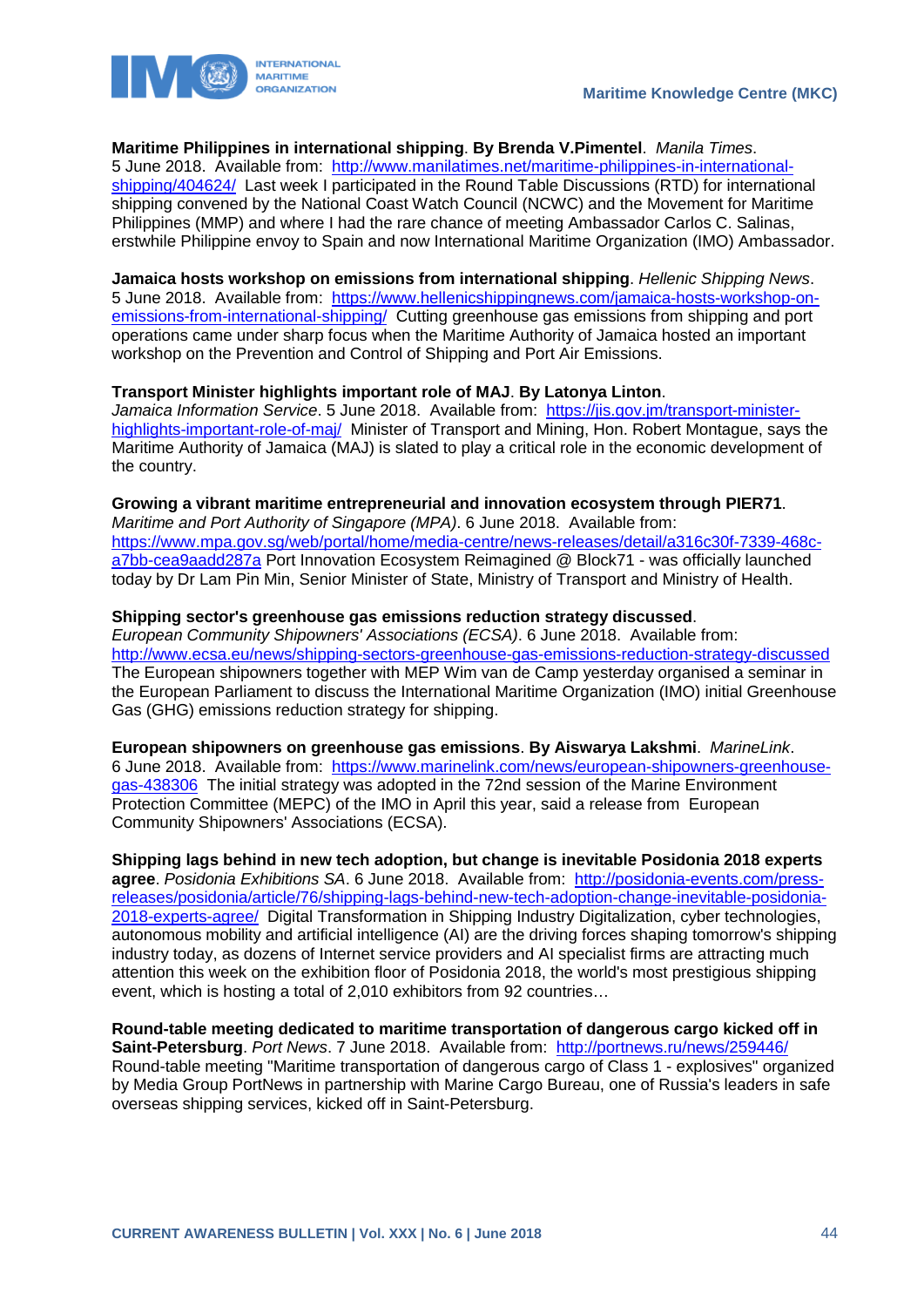

**BIMCO helps pave the way for automated ship reporting**. **By Jeppe Skovbakke Juhl**. *BIMCO*. 8 June 2018. Available from: [https://www.bimco.org/news/maritime-digitalisation/2018/20180608](https://www.bimco.org/news/maritime-digitalisation/2018/20180608-automated-ship-reporting) [automated-ship-reporting](https://www.bimco.org/news/maritime-digitalisation/2018/20180608-automated-ship-reporting) As the shipping sector strives for efficiency, BIMCO has provided input at the International Maritime Organisation (IMO) in a bid to facilitate the harmonisation of data ahead of the April 2019 deadline when new mandatory requirements come into force for automated ship reporting.

**5 things we learned at Posidonia 2018**. **By Marcus Hand**. *Seatrade Maritime News*. 8 June 2018. Available from: [http://www.seatrade-maritime.com/news/europe/5-things-we-learned-at-posidonia-](http://www.seatrade-maritime.com/news/europe/5-things-we-learned-at-posidonia-2018.html)[2018.html](http://www.seatrade-maritime.com/news/europe/5-things-we-learned-at-posidonia-2018.html) Not everyone thinks scrubbers are a bad idea for meeting the IMO 2020 low sulphur cap.

**CLIA's Cindy D'Aoust outlines cruise environmental initiatives on World Oceans Day**. **By Cindy D'Aoust**. *Seatrade Cruise News*. 8 June 2018. Available from: [http://www.seatrade](http://www.seatrade-cruise.com/news/news-headlines/cindy-d-aoust-outlines-clia-environmental-initiatives-on-world-oceans-day.html)[cruise.com/news/news-headlines/cindy-d-aoust-outlines-clia-environmental-initiatives-on-world](http://www.seatrade-cruise.com/news/news-headlines/cindy-d-aoust-outlines-clia-environmental-initiatives-on-world-oceans-day.html)[oceans-day.html](http://www.seatrade-cruise.com/news/news-headlines/cindy-d-aoust-outlines-clia-environmental-initiatives-on-world-oceans-day.html) As they do, some may be concerned about the cruise industry's impact on oceans.

**Fairplay's tonnage titans**. **By Nicola Good**. *Fairplay*. 11 June 2018. Available from: <https://fairplay.ihs.com/article/4302556/fairplay%E2%80%99s-tonnage-titans>"My law in business is to be the one buying, not selling." So said Aristotle Onassis, probably the 20th century's most famous shipowner.

**Shipping industry very concerned about Italian policy on migrants rescued at sea**. *International Chamber of Shipping (ICS)*. 11 June 2018. Available from: [http://www.ics](http://www.ics-shipping.org/news/press-releases/2018/06/11/shipping-industry-very-concerned-about-italian-policy-on-migrants-rescued-at-sea)[shipping.org/news/press-releases/2018/06/11/shipping-industry-very-concerned-about-italian-policy](http://www.ics-shipping.org/news/press-releases/2018/06/11/shipping-industry-very-concerned-about-italian-policy-on-migrants-rescued-at-sea)[on-migrants-rescued-at-sea](http://www.ics-shipping.org/news/press-releases/2018/06/11/shipping-industry-very-concerned-about-italian-policy-on-migrants-rescued-at-sea) ICS is deeply concerned about the apparent new policy of the Italian Government to close its ports to migrants rescued by vessels operated by humanitarian NGOs.

**WISTA AMERICAS 2018, growing the regional community**. *MundoMaritimo*. 11 June 2018. Available from: [http://www.mundomaritimo.net/noticias/wista-americas-2018-growing-the-regional](http://www.mundomaritimo.net/noticias/wista-americas-2018-growing-the-regional-community)[community](http://www.mundomaritimo.net/noticias/wista-americas-2018-growing-the-regional-community) To be held June 18-20 in Buenos Aires, Argentina, WISTA AMERICAS 2018 will unite women in shipping and trade from all over the continent to meet and develop relationships that can further the efforts of inclusion and gender equality throughout the region.

**Stena Line eyes AI on ships to reduce fuel consumption**. *Safety4Sea*. 11 June 2018. Available from: <https://safety4sea.com/stena-line-eyes-ai-on-ships-to-reduce-fuel-consumption/> The partnership will see a team of Hitachi experts review the existing digital architecture, in close collaboration with Stena Line, and advise the ferry company as it aims to become the world's leading cognitive shipping company by 2021.

**European shipowners deeply concerned about looming prospect of global trade war**. *European Community Shipowners' Associations (ECSA)*. 12 June 2018. Available from: [http://www.ecsa.eu/news/european-shipowners-deeply-concerned-about-looming-prospect-global](http://www.ecsa.eu/news/european-shipowners-deeply-concerned-about-looming-prospect-global-trade-war)[trade-war](http://www.ecsa.eu/news/european-shipowners-deeply-concerned-about-looming-prospect-global-trade-war) European shipowners express their deepest concerns about recent developments on global bilateral trade relations.

#### **IMO 2020: Industry on Course for Unparalleled Bunker Contamination Challenges, Says Tolson**. *Ship & Bunker*. 13 June 2018. Available from:

[https://shipandbunker.com/news/world/999822-imo-2020-industry-on-course-for-unparalleled](https://shipandbunker.com/news/world/999822-imo-2020-industry-on-course-for-unparalleled-bunker-contamination-challenges-says-tolson)[bunker-contamination-challenges-says-tolson](https://shipandbunker.com/news/world/999822-imo-2020-industry-on-course-for-unparalleled-bunker-contamination-challenges-says-tolson) The industry faces unparalleled bunker contamination challenges in the post 2020 bunker market unless it takes action now, 20|20 Marine Energy's Adrian Tolson warned today.

**Shipowners call for support from new EU budget**. **By Mette Mandrup**. *ShippingWatch*. 14 June 2018. Available from: <https://shippingwatch.com/secure/carriers/article10685220.ece> EUR 100 billion of the coming EU budget for 2021-2027 will be earmarked for research, says the EU Commission, which last week presented its latest budget proposal.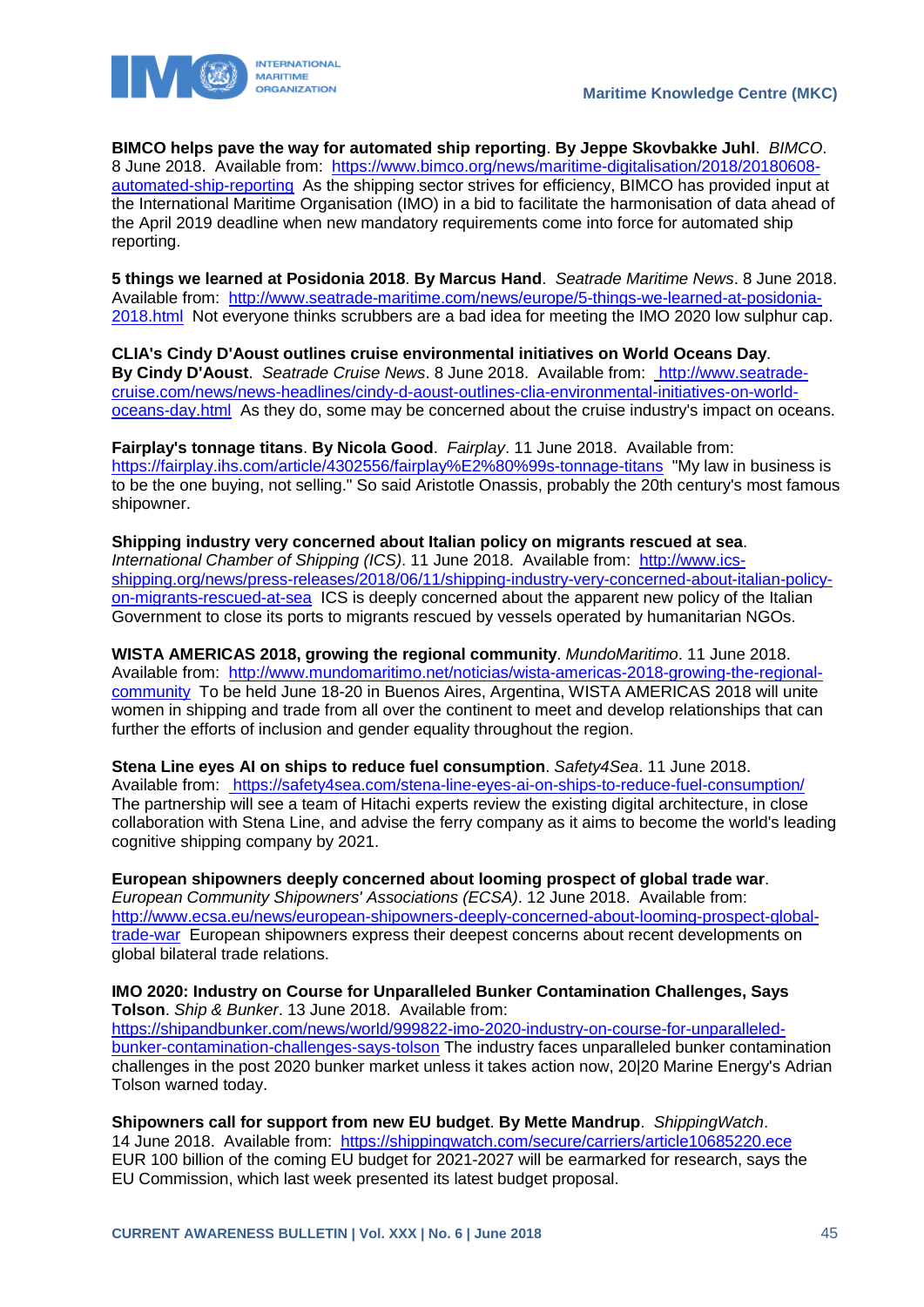

**Multimillion-dollar ship operations project launched in Grand Bahama**. **By Chester Robards**. *Nassau Guardian (Bahamas)*. 14 June 2018. Available from: [https://thenassauguardian.com/2018/06/14/multimillion-dollar-ship-operations-project-launched-in](https://thenassauguardian.com/2018/06/14/multimillion-dollar-ship-operations-project-launched-in-grand-bahama/)[grand-bahama/](https://thenassauguardian.com/2018/06/14/multimillion-dollar-ship-operations-project-launched-in-grand-bahama/) The official launch of a multimillion-dollar project on Grand Bahama today will mean jobs for Grand Bahamians and a more eco-friendly port.

**Leading maritime companies sign gender diversity pledge**. *Maritime UK*. 14 June 2018. Available from: [https://www.maritimeuk.org/media-centre/news/leading-maritime-companies-sign](https://www.maritimeuk.org/media-centre/news/leading-maritime-companies-sign-gender-diversity-pledge/)[gender-diversity-pledge/](https://www.maritimeuk.org/media-centre/news/leading-maritime-companies-sign-gender-diversity-pledge/)  $\blacksquare$  Companies from across the maritime sector have started to sign a pledge aimed at supporting gender diversity and inclusion across the industry.

**IBIA comment on current problem fuels from the US Gulf**. *International Bunker Industry Association (IBIA)*. 15 June 2018. Available from: [https://ibia.net/ibia-comment-on-current-problem](https://ibia.net/ibia-comment-on-current-problem-fuels-from-the-us-gulf/)[fuels-from-the-us-gulf/](https://ibia.net/ibia-comment-on-current-problem-fuels-from-the-us-gulf/) A significant number of ships have experienced serious operational problems - chiefly sticking/seizing fuel pumps and in some cases filter blockages - after lifting bunker fuels from the US Gulf region since late March and during April/May.

**Recent legal developments in ship management**. **By Jan Rossi**. *Times of Malta*. 16 June 2018. Available from: [https://www.timesofmalta.com/articles/view/20180616/business-news/recent-legal](https://www.timesofmalta.com/articles/view/20180616/business-news/recent-legal-developments-in-ship-management.681905)[developments-in-ship-management.681905](https://www.timesofmalta.com/articles/view/20180616/business-news/recent-legal-developments-in-ship-management.681905) Ship management is a major sector of the shipping industry, with ship managers establishing themselves in a number of locations with notable ship management centres present in Cyprus, the Netherlands, Singapore and Hong Kong.

**Cooperation for sustainable cruise tourism**. **By Jan Kjetil Paulsen**. *Bellona Foundation*. 18 June 2018. Available from: [http://bellona.org/news/transport/2018-06-cooperation-for](http://bellona.org/news/transport/2018-06-cooperation-for-sustainable-cruise-tourism)[sustainable-cruise-tourism](http://bellona.org/news/transport/2018-06-cooperation-for-sustainable-cruise-tourism) Norway has a strong position in international shipping and maritime technology, and the maritime sector has long been a key focus area for Bellona. [Agreement of cooperation with Carnival-of-cooperation-with-carnival](http://bellona.no/nyheter/skipsfart/2018-06-press-release-agreement-of-cooperation-with-carnival)  $\overline{a}$ 

**Liberian Registry and China Classification Society sign innovation and technology MoU**. *Ship Management International*. 19 June 2018. Available from: [http://shipmanagementinternational.com/liberian-registry-and-china-classification-society-sign-](http://shipmanagementinternational.com/liberian-registry-and-china-classification-society-sign-innovation-and-technology-mou/)

[innovation-and-technology-mou/](http://shipmanagementinternational.com/liberian-registry-and-china-classification-society-sign-innovation-and-technology-mou/) The Liberian Registry has agreed a framework co-operation Memorandum of Understanding (MoU) with the China Classification Society (CCS) as the latest step in its strategy to collaborate effectively with its long-term key industry stakeholders.

**Timing is everything**. **By Paul Gunton**. *Marine Propulsion & Auxiliary Machinery*. 19 June 2018. Available from: [http://www.mpropulsion.com/news/view,timing-is-everything\\_52189.htm](http://www.mpropulsion.com/news/view,timing-is-everything_52189.htm) Frustrated commuter Paul Gunton finds parallels between his commute and the industry's track towards the sulphur cap.

**Hidden benefits of a shipboard asbestos survey**. **By John Chillingworth**. *Maritime Executive* . 19 June 2018. Available from: [https://www.maritime-executive.com/editorials/hidden-benefits-of-a](https://www.maritime-executive.com/editorials/hidden-benefits-of-a-shipboard-asbestos-survey)[shipboard-asbestos-survey](https://www.maritime-executive.com/editorials/hidden-benefits-of-a-shipboard-asbestos-survey) Inventory of Hazardous Materials (IHM) surveys, when carried out correctly, can have a range of unexpected benefits for ship owners.

**Cargill sets goals to make ocean transportation safer, more efficient and sustainable**. *Cargill*. 19 June 2018. Available from: [https://www.cargill.com/2018/cargill-sets-goals-to-make-ocean](https://www.cargill.com/2018/cargill-sets-goals-to-make-ocean-transportation-safer)[transportation-safer](https://www.cargill.com/2018/cargill-sets-goals-to-make-ocean-transportation-safer) Cargill has published its first corporate responsibility report specifically for its ocean transportation business.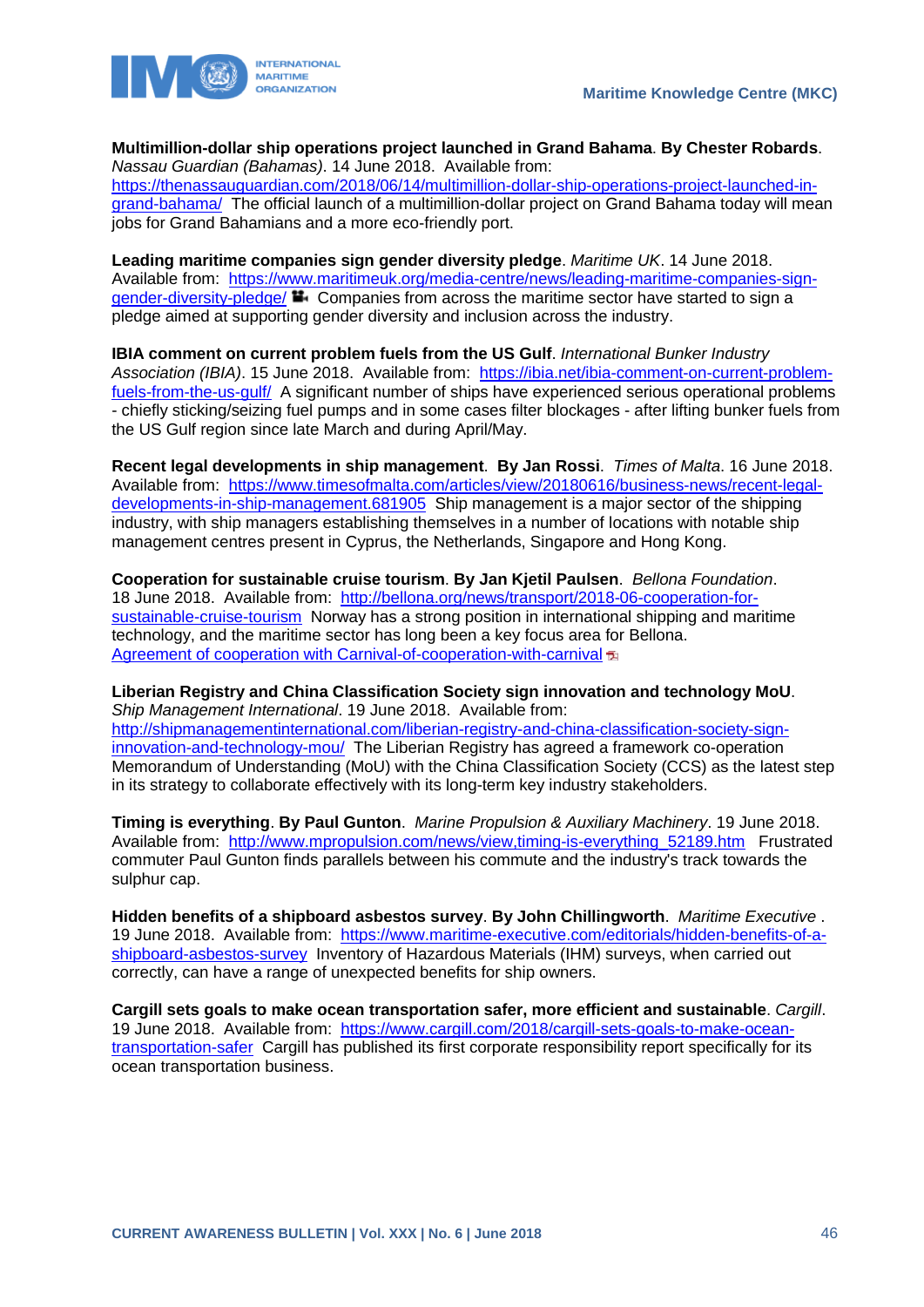

**Livestock Shipping Services temporarily exits WA's live sheep trade as State officials raid big exporters**. **By Nick Evans and Jenne Brammer**. *West Australian*. 19 June 2018. Available from: [https://thewest.com.au/business/agriculture/livestock-shipping-services-temporarily-exits-was-live](https://thewest.com.au/business/agriculture/livestock-shipping-services-temporarily-exits-was-live-sheep-trade-as-state-officials-raid-big-exporters-ng-b88870681z)[sheep-trade-as-state-officials-raid-big-exporters-ng-b88870681z](https://thewest.com.au/business/agriculture/livestock-shipping-services-temporarily-exits-was-live-sheep-trade-as-state-officials-raid-big-exporters-ng-b88870681z) WA's \$250 million live sheep trade is on the brink after State officials raided the offices of WA's biggest live sheep exporter and the number two player confirmed its temporary exit of the trade.

**LNG preferred as transport fuel, but lack of infrastructure a barrier**. *Deloitte*. 20 June 2018. Available from: [https://www2.deloitte.com/au/en/pages/media-releases/articles/lng-preferred](https://www2.deloitte.com/au/en/pages/media-releases/articles/lng-preferred-transport-fuel-lack-infrastructure-barrier-200618.html)[transport-fuel-lack-infrastructure-barrier-200618.html](https://www2.deloitte.com/au/en/pages/media-releases/articles/lng-preferred-transport-fuel-lack-infrastructure-barrier-200618.html) Switching to liquefied natural gas (LNG) is the preferred solution for shipping companies to adopt in order to meet the International Maritime Organization's (IMO) stringent new international emissions standards for marine bunker fuels, according to the findings of a survey by Deloitte.

**Maritime leaders endorse green initiatives for shipping**. *Port News*. 20 June 2018. Available from: <http://en.portnews.ru/news/260065/>On June 19th, Wisdom Events organised the Maritime2020 Summit in Copenhagen, Denmark at the iconic 5-star hotel D'Angleterre.

**China and Denmark join forces to further maritime digitalization**. *Danish Maritime Authority*. 20 June 2018. Available from: https://bit.ly/2udghl2 As part of the maritime cooperation between Denmark and China, the Danish Maritime Authority (DMA) and China Maritime Safety Administration (China MSA) hold a joint seminar in China on e-navigation.

**Alphaliner Chief Analyst: Cosco's new vessels are biggest threat facing container shipping**. **By Lasse Karner**. *ShippingWatch*. 20 June 2018. Available from: <https://shippingwatch.com/secure/carriers/Container/article10701756.ece>Despite solid global growth and a surge in demand, the biggest liner shipping companies are on track for negative bottom lines for the rest of the year, says one of the container sector's premier analysts.

**More leaders than laggards' in maritime digitalisation race**. *The Motorship*. 21 June 2018. Available from: [http://www.motorship.com/news101/industry-news/more-leaders-than-laggards-in](http://www.motorship.com/news101/industry-news/more-leaders-than-laggards-in-maritime-digitalisation-race)[maritime-digitalisation-race](http://www.motorship.com/news101/industry-news/more-leaders-than-laggards-in-maritime-digitalisation-race) At a press preview of the findings hosted at its office in Ålesund, western Norway, Inmarsat noted that the industry's reputation for being conservative was perhaps unjustified.

**EU's \$250m marine LNG spending spree is a climate dead end**. *UMAS*. 22 June 2018. Available from: [https://u-mas.co.uk/Latest/Post/383/EU-s-250m-marine-LNG-spending-spree-is-a](https://u-mas.co.uk/Latest/Post/383/EU-s-250m-marine-LNG-spending-spree-is-a-climate-dead-end)[climate-dead-end](https://u-mas.co.uk/Latest/Post/383/EU-s-250m-marine-LNG-spending-spree-is-a-climate-dead-end) A new study released by UMAS estimates that the EU has, to date, directly spent \$250 million on Liquefied Natural Gas (LNG) projects in the marine sector, providing 50% partnership funding with the private sector to support a total of \$500 million investment.

**LNG as a marine fuel in the EU: Market, bunkering infrastructure investments and risks in the context of GHG reductions**. *UMAS (Commissioned byTransport & Environment)*. 22 June 2018. Available from: <https://u-mas.co.uk/LinkClick.aspx?fileticket=yVGOF-ct68s%3d&portalid=0>In light of the recently adopted initial IMO strategy on reduction of GHG emissions and the Paris Agreement, there is a need to better understand the potential market for LNG as a marine fuel, bunkering infrastructure investments required and associated risks in the context of shipping GHG reduction.

**Improvements to maritime sector on the cards**. *Loop News (Barbados)*. 26 June 2018.

Available from: <http://www.loopnewsbarbados.com/content/improvements-maritime-sector-cards> Changes are coming to Barbados' maritime sector which would see improvements across the board.

**Q&A: Nusrat Ghani MP**. *Seafarers UK* . 26 June 2018. Available from:

<https://www.seafarers.uk/news/qa-nusrat-ghani-mp/> Parliamentary Under-Secretary (Department for Transport) and UK Maritime Minister Nusrat Ghani MP talks about her experiences working with the maritime industry.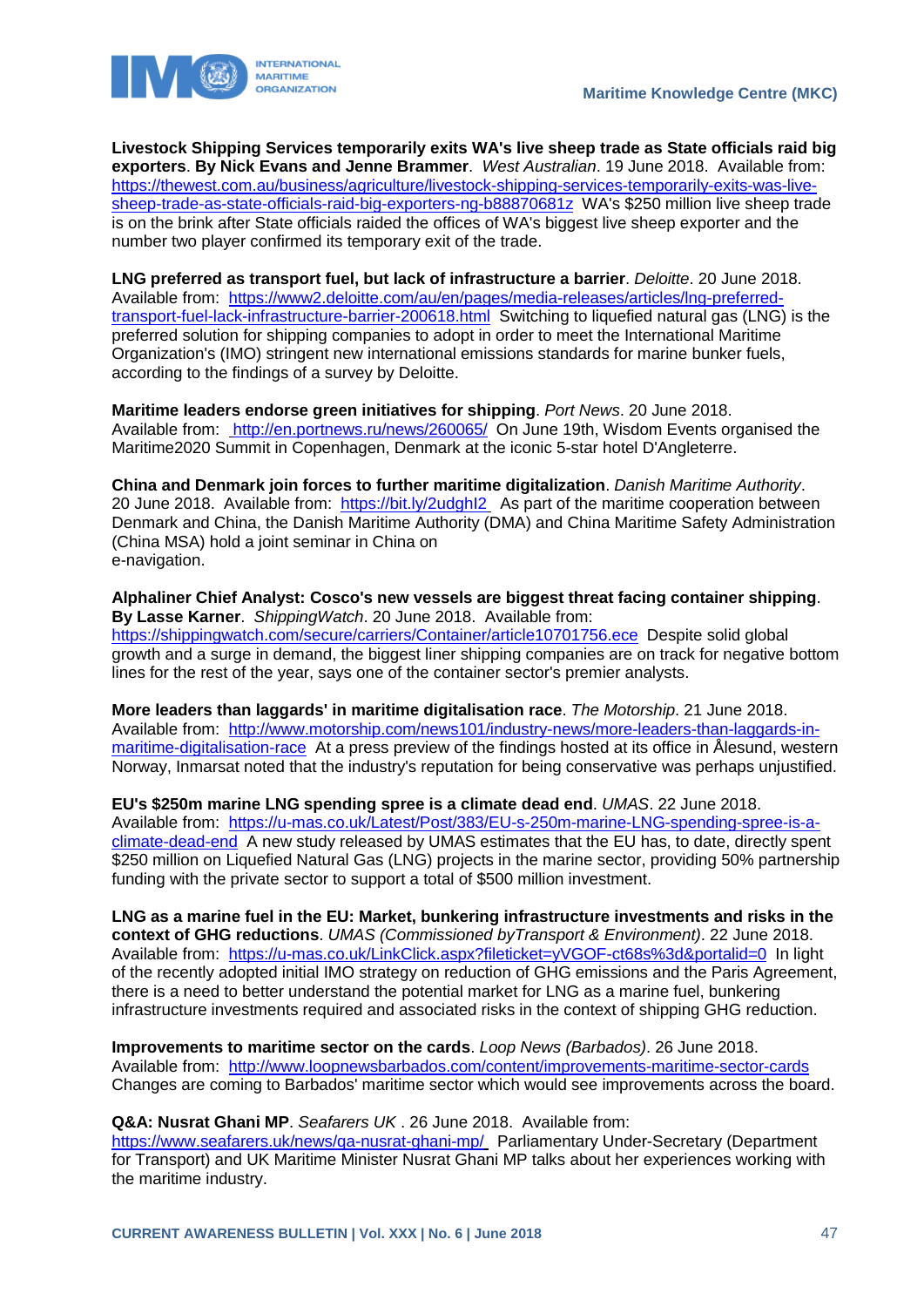

#### **The future of green shipping in the Baltic Sea**. **By Markus Helavuori and Alexey Bakhtov**. *Open Access Government*. 27 June 2018. Available from:

<https://www.openaccessgovernment.org/the-future-of-green-shipping-in-the-baltic-sea/47056/> The density of shipping in the Baltic Sea is steadily growing, with already more than 2000 ships navigating simultaneously at any given moment.

#### **WISTA AMERICAS 2018: Women's Leadership in the Region's Shipping Industry**.

*All About Shipping*. 28 June 2018. Available from: <https://bit.ly/2maOP97>During two days representatives of shipping companies, charterers, shipping agencies, traders, logistics operators, ship suppliers, insurance and ship brokers, lawyers, public administration civil servants and many other persons from the shipping related sector; gathered together to enjoy thematic panels that addressed the current challenges being faced by the maritime-port industry…

**At last, the shipping industry begins cleaning up its dirty fuels**. **By Maria Gallucci**.

*Yale Environment 360*. 28 June 2018. Available from: <https://bit.ly/2tNnWvh>By 2020, the global shipping fleet will be required to slash the noxious emissions from thick, sulfur-laden "bunker" fuel, a move that is expected to sharply reduce air pollution and prevent millions of cases of childhood asthma and other respiratory ailments.

**UAE maritime sector: Full speed ahead**. **By Keith J.Fernandez**. *Gulf News (UAE)*. 28 June 2018. Available from: <https://bit.ly/2NKIMVt> The UAE enjoys an intrinsic connection with the sea with Dubai's strategic location on the Strait of Hormuz making it one of the region's most

important ports.

**Cargill launches global CO2 Challenge to help decarbonize the shipping sector**. *Cargill*. 28 June 2018. Available from: [https://www.cargill.com/2018/cargill-launches-global-co2-challenge](https://www.cargill.com/2018/cargill-launches-global-co2-challenge-to-help-decarbonize)[to-help-decarbonize](https://www.cargill.com/2018/cargill-launches-global-co2-challenge-to-help-decarbonize) Today, Cargill launches the "CO2 Challenge" which aims to find and scale new technologies capable of reducing a ship's gross CO2 emissions by ten percent[. CO2 Challenge](https://co2-challenge.com/)

### <span id="page-48-0"></span>*RESEARCH*

**International law poses problems for negative emissions research**. Brent K, McGee, J et al. *Nature Climate Change*. (2018). Available from: <https://doi.org/10.1038/s41558-018-0181-2> New international governance arrangements that manage environmental risk and potential conflicts of interests are needed to facilitate negative emissions research that is essential to achieving the large-scale CO2 removal implied by the Paris Agreement targets.

**Corporate control and global governance of marine genetic resources**.

Blasiak R, Jouffray, JB et al. *Science Advances*. (2018). Available from: <http://advances.sciencemag.org/content/4/6/eaar5237.abstract>Who owns ocean biodiversity?

**Governance Solutions to the Tragedy of the Commons That Marine Plastics Have Become**. Vince J, Hardesty, BD. *Frontiers in Marine Science*. (2018). Available from: <https://www.frontiersin.org/article/10.3389/fmars.2018.00214>Plastic pollution has become the new millennium's tragedy of the commons.

**Residual fossil CO2 emissions in 1.5-2 °C pathways**. Luderer G, Vrontisi, Z et al.

*Nature Climate Change*. (2018). Available from: <https://doi.org/10.1038/s41558-018-0198-6>The Paris Agreement-which is aimed at holding global warming well below 2 °C while pursuing efforts to limit it below 1.5 °C-has initiated a bottom-up process of iteratively updating nationally determined contributions to reach these long-term goals.

**Net-zero emissions energy systems**. Davis SJ, Lewis, NS et al. *Science*. (2018). Available from: <http://science.sciencemag.org/content/360/6396/eaas9793.abstract>Models show that to avert dangerous levels of climate change, global carbon dioxide emissions must fall to zero this century.